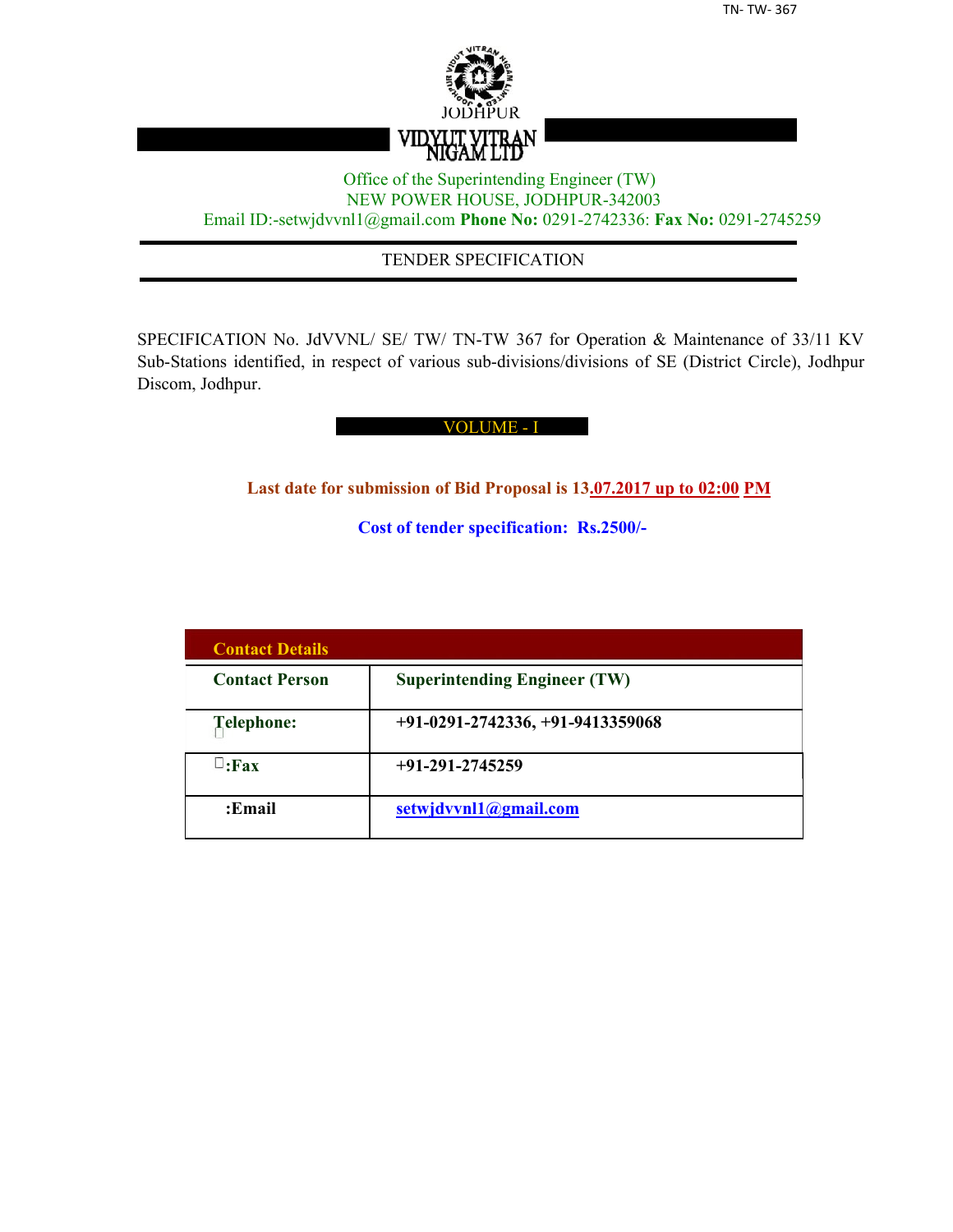#### GENERAL PARTICULARS ABOUT THE TENDER IN BRIEF JODHPUR VIDYUT VITARAN NIGAM LIMITED Office of the Superintending Engineer (TW) New Power House, Industrial Estate, Jodhpur Email ID:-setwjdvvnl1@gmail.com Ph. No.0291-2742336 / Fax No.- 0291-2745259

#### *SPECIFICATION No. JdVVNL/ SE/ TW/ TN-***367** *for Operation & Maintenance of 33/11 KV Sub-Stations identified, in respect of various sub-divisions/divisions of respective circles under the domain of Jodhpur discom i.e. SE(O&M) JdVVNL, Jodhpur DC*

| Availability of tender documents<br>on<br>website                              | 08.06.2017                                                                                                                                                                         |
|--------------------------------------------------------------------------------|------------------------------------------------------------------------------------------------------------------------------------------------------------------------------------|
| $&$ Time<br>online<br>Date<br>for<br><b>Start</b><br>submission of Tender bids | 08.06.2017                                                                                                                                                                         |
| & Time for down loading of<br><b>Last Date</b><br>Tender documents             | Up to 13.07.2017; 12:00 PM                                                                                                                                                         |
| $&$ Time<br>online<br>Date<br>for<br>Last<br>submission of Tender bids         | 13.07.2017; 02.00 PM                                                                                                                                                               |
| Date $\&$ Time for online opening<br>of<br>Tender bids                         | 13.07.2017; 03.00 PM                                                                                                                                                               |
| RISL Processing fee (non refundable)                                           | Re.1, 000/- (Rs. One Thousand only) for each circle<br>wise tender                                                                                                                 |
| Cost of Specification(non refundable)                                          | Re. 2,500/- (Re. Two Thousand Five Hundred only)                                                                                                                                   |
| Validity                                                                       | 180 DAYS FROM DATE OF OPENING OF<br>TECHNICAL BID OR 120 DAYS FROM THE<br>DATE OF OPENING OF FINANCIAL BID<br>WHICHEVER IS LATER                                                   |
|                                                                                | Rs. 157500000 approx. of Jodhpur District Circle<br>Discom, details of estimated cost for Jodhpur District<br>Circle has been mentioned in Annexture- $\overline{E}$ at page No 24 |
| <b>Estimated Cost of works(Approx.)</b>                                        |                                                                                                                                                                                    |
| Earnest Money deposit                                                          | 2% of the estimated cost of each lot of a<br>particular circle, mentioned in (Annexture-E) i.e the<br>EMD is to be furnished as per quoted quantity of GSS.                        |
| Tendered Quantity of specified scope in                                        | Total no.of 33/11KV substations in domain of SE (<br>District Circle), Jodhpur Discom, Jodhpur are approx.<br>are approx.375 Nos.                                                  |
| Nos.                                                                           |                                                                                                                                                                                    |
| Person (Authorized<br><b>Bid</b><br>Contact<br>signatory)                      | Superintending Engineer (TW), JDVVNL Jodhpur                                                                                                                                       |
| Correspondence Address                                                         | <b>New Power House,</b><br><b>Industrial Estate, Jodhpur-342 003</b>                                                                                                               |
| Telephone no. & Fax No. Website &<br>Email Address of RISL                     | Web: www.jdvvnl.com<br>Web: http://risl.rajasthan.gov.in<br>Email: info.risl.rajasthan.gov.in                                                                                      |

Address of RISL:- RajCOMP info Service Limited (RISL) 1 st Floor, Yojana Bhawan, Tilak Marg, C-Scheme, Jaipur (Rajasthan) Phone: 0141-5103902, 4031900 Fax: 0141-2228701 Web: http://risl.rajasthan.gov.in, Email: info.risl@rajasthan.gov.in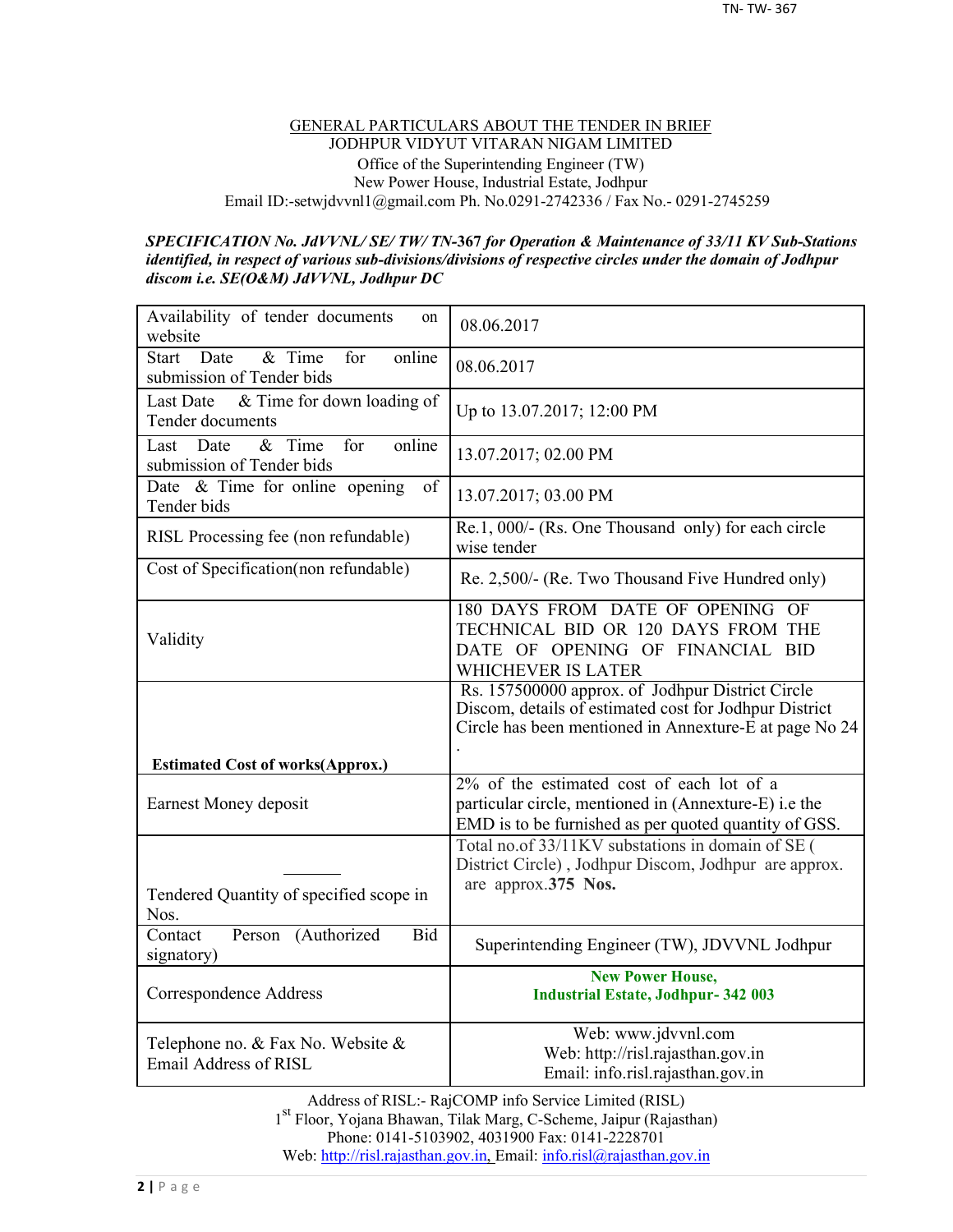|                |                                                                    | Pages     |
|----------------|--------------------------------------------------------------------|-----------|
| S.No.          | Description                                                        | (1 to 88) |
|                | <b>SECTION-I</b>                                                   |           |
| $\mathbf{1}$   | QUALIFICATION REQUIREMENT                                          | 5         |
|                |                                                                    |           |
|                | <b>SECTION-II</b>                                                  |           |
|                | <b>INSTRUCTIONS TO BIDDERS and</b>                                 |           |
|                | <b>COMMERCIAL TERMS &amp; CONDITIONS FOR</b>                       |           |
| $\overline{2}$ |                                                                    | $6 - 19$  |
|                | THE WORK OF OPERATION AND                                          |           |
|                | MAINTENANCE OF 33/11 KV SUB-STATION                                |           |
| 3              | Documents to be uploaded on E-Proc.                                | 11        |
|                | <b>SECTION-III</b>                                                 |           |
|                | TECHNICAL TERMS & CONDITION FOR THE                                |           |
| $\overline{4}$ | WORK OF OPERATION AND MAINTENANCE                                  | 21-23     |
|                | OF 33/11 KV SUB-STATION                                            |           |
|                | Annexture-E (Estimated cost of Jodhpur District Circle)            |           |
| 5              |                                                                    | 24        |
|                | indicating approx. no. of GSS                                      |           |
|                |                                                                    |           |
|                | Bid Bank guarantee Performa for                                    |           |
| 6              | EMD.(Schedule -1)                                                  | $25 - 26$ |
| 7              | Performa for Contract Agreement (Schedual-2)                       | $27 - 28$ |
|                | No Deviation in Commercial Terms &                                 |           |
| 8              |                                                                    | 29        |
|                | Conditions (Schedule-3)                                            |           |
| 9              | No Deviation in Technical Terms & Conditions                       | 30        |
|                | (Schedule-4)                                                       |           |
|                | List of past Experience.(Schedule-5)                               |           |
| 10             |                                                                    | 31        |
|                | Particulars & details regarding list of equipments                 |           |
| 11             | & Technical hands available as per requirement of                  | 32        |
|                | specification (Schedule-6)                                         |           |
|                | Details of Turnover during last three financial years<br>$(2014 -$ |           |
| 12             | 15,2015-16 & 2016-17)(Schedule-6A)                                 | 33        |
|                | Details of Works Executed during last Five financial years         |           |
|                | (2012-13, 2013-14, 2014-15, 2015-16 & 2016-17) ) (Schedule-        |           |
|                | 6B)                                                                |           |
| 13             |                                                                    | 34        |
|                |                                                                    |           |
|                | Performa for SecurityBank Guarantee for                            |           |
| 14             | safe Custody of material and                                       | 35        |
|                | Equipment(33/11KV GSS) (Schedule-7)                                |           |
|                | <b>Annexures/Formats</b>                                           |           |
| 1.             | Annex-I-PTW Register                                               | 36        |
| 2.             | Annex-II- Identity Card                                            | 37        |
| 3.             | Annex-III-Log sheet                                                | 39        |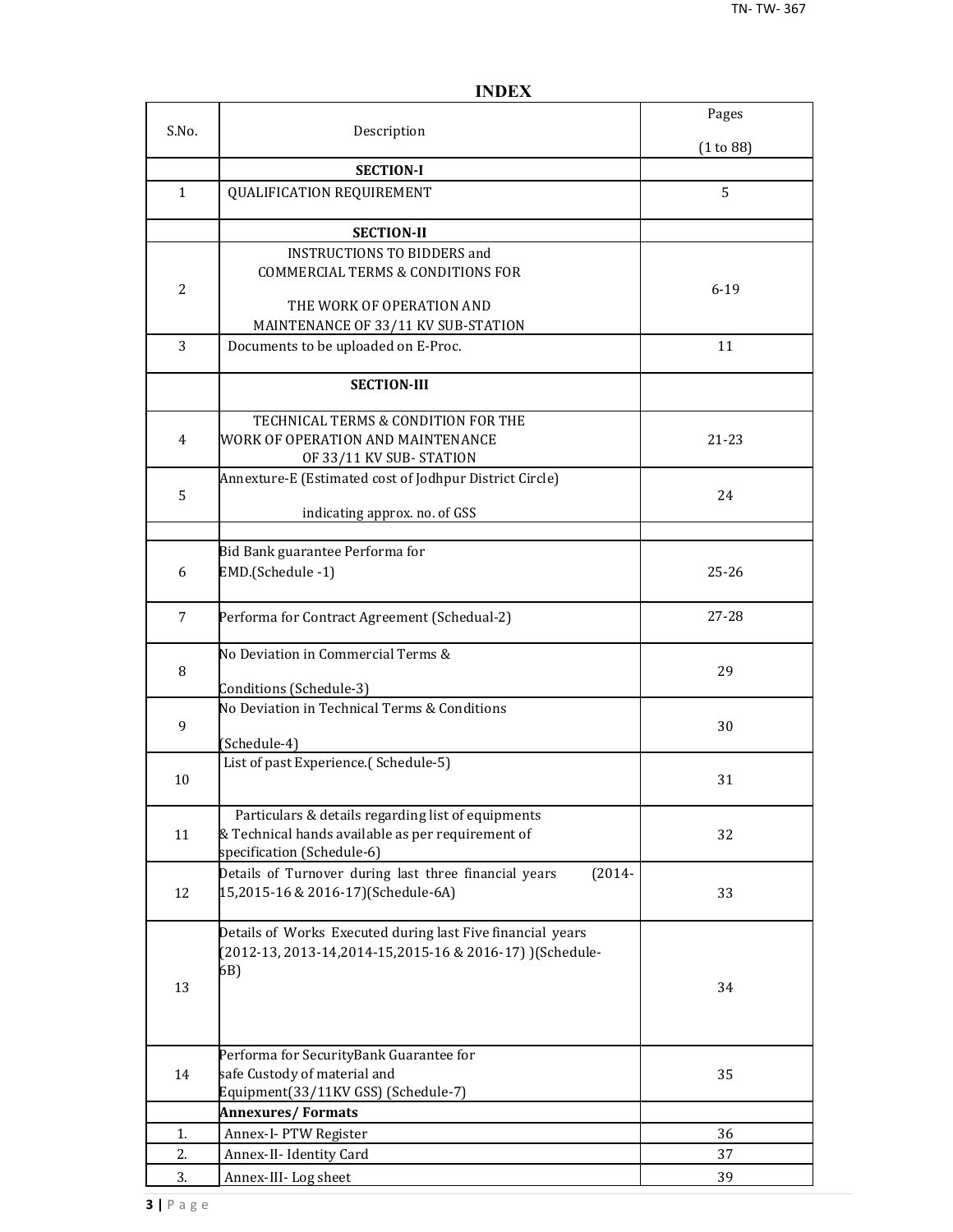| 4.  | Form-V-Certificate by principal employer                 | 40 |
|-----|----------------------------------------------------------|----|
|     |                                                          | 41 |
| 5.  | Form-VI-Renewal of License by licensing officer, GoR     |    |
| 6.  | Form-VII-(Part-I) Register of particulars of contractors |    |
| 7.  | Form-VII-(Part-II) Progress of contract work             | 42 |
|     | Form-VIII-Register of workmen employed by the            |    |
| 8.  |                                                          |    |
|     | contractor                                               | 43 |
| 9.  | Form-IX-Employment Card                                  |    |
|     | Form-X-Return of principal employer to be sent to the    |    |
| 10. |                                                          | 44 |
|     | registering officer                                      |    |
| 11. | Form-XI-MUSTER ROLL                                      | 45 |
|     |                                                          |    |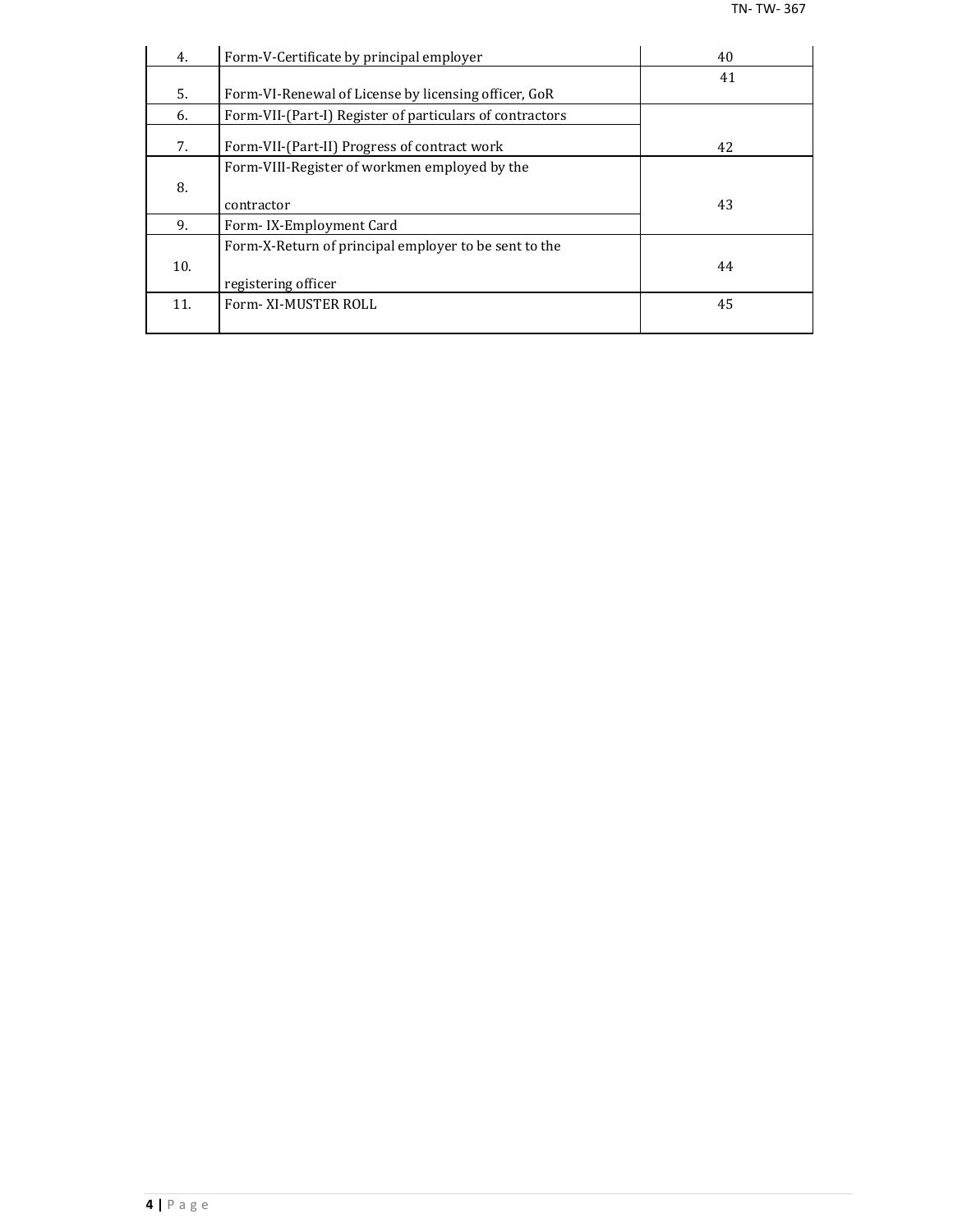#### **SECTION-I**

#### **1. QUALIFICATION REQUIREMENT:**

The bidder must possess the following requirements. It is clarified that the offer of those bids who do not qualify the following requirements shall not be entertained and the same shall be considered as disqualified. It is also intimated that merely meeting the following requirements does not indicate that the bidders shall be shortlisted for opening of financial bid. The short listing shall be made considering all the technical  $\&$  commercial parameters furnished by the bidder along with the technical offer.

- a. The Bidder should possess class "A/B" Electrical license issued by Electrical Inspectorate of any state Govt. or Central Govt. of India and is a qualified contractor who regularly undertakes the projects of the type specified and has adequate technical knowledge and practical experience. If the bidder owns a license other than Rajasthan state, then he will have to obtain it within one month from Electrical Inspectorate of Govt. of Rajasthan before commencement of the work in case he is selected for award failing which the contract awarded is likely to be cancelled. An undertaking to this effect is to be furnished along with bid. The registration should be valid from the date of start of the work and shall remain valid up to 30 days from the date of completion of contract period.
	- i. The bidder should have atleast Three Years experience for operation and maintenance of 33/11 KV sub station and bidder having similar exposures in higher volatage class than 33 KV i.e 66 KV, 132 KV & 220 KV etc. shall also be considerd for Technical Evolution, during last five financial years from date of opening of Bid i.e. from 2012-13 to 2016-17 in any of the Discoms.
	- ii. The Bidder should have mimimum experience of three years for operation  $\&$ Maintenance of GSS of 50 % quantity of GSS for which bidder quoted in last five years.
	- iii. The copies of the relevant detailed work orders should be enclosed regarding above work experience.
	- iv. The 'G' Schedule / reports indicating various activities of works executed should also be enclosed alongwith satisfactorily work completion certificate issued by concerned officer not below the rank of Executive Engineer or equivalent in case of in any of the Discoms.
- b. The Bidder should have **Mimimum Annual Turnover (MAT)** not less than 50 % value of estimated cost of Tender//lot, **for which bidder quoted,** in any one year of last five financial years. In case a bidder is quoting for more than one Lot, Pre-qualificaton reqrement shal be examined on the basis of sum of Lot requirements of MAT of all quoted Lot. Details of all lot are available at "Annexure-F". A **CA Certified certificate is required for the same.**
- c. The contractor should be registered with PF and ESI Department in case of notified area. The certificate may be produced prior to opening bid.
- d. The contractor should possess the valid license as provided under section 12 of the contract labour ( R&A) Act 1970 , an attested photocopy of which should be submitted by the Contractor.

The work of Operation & Mainmtenence of GSS under the domain of Jodhpur Discom shall be one year initially.Nigam shall review same as per need and same can be extended for one more additional year.

The bidder has to quote for minimum lot for a particular tender of circle. However bidder may participate in different Circle under Jodhpur Discom separately as per NIT. A bidder can not avail order more than 3 Nos. of circles out of 11 Nos.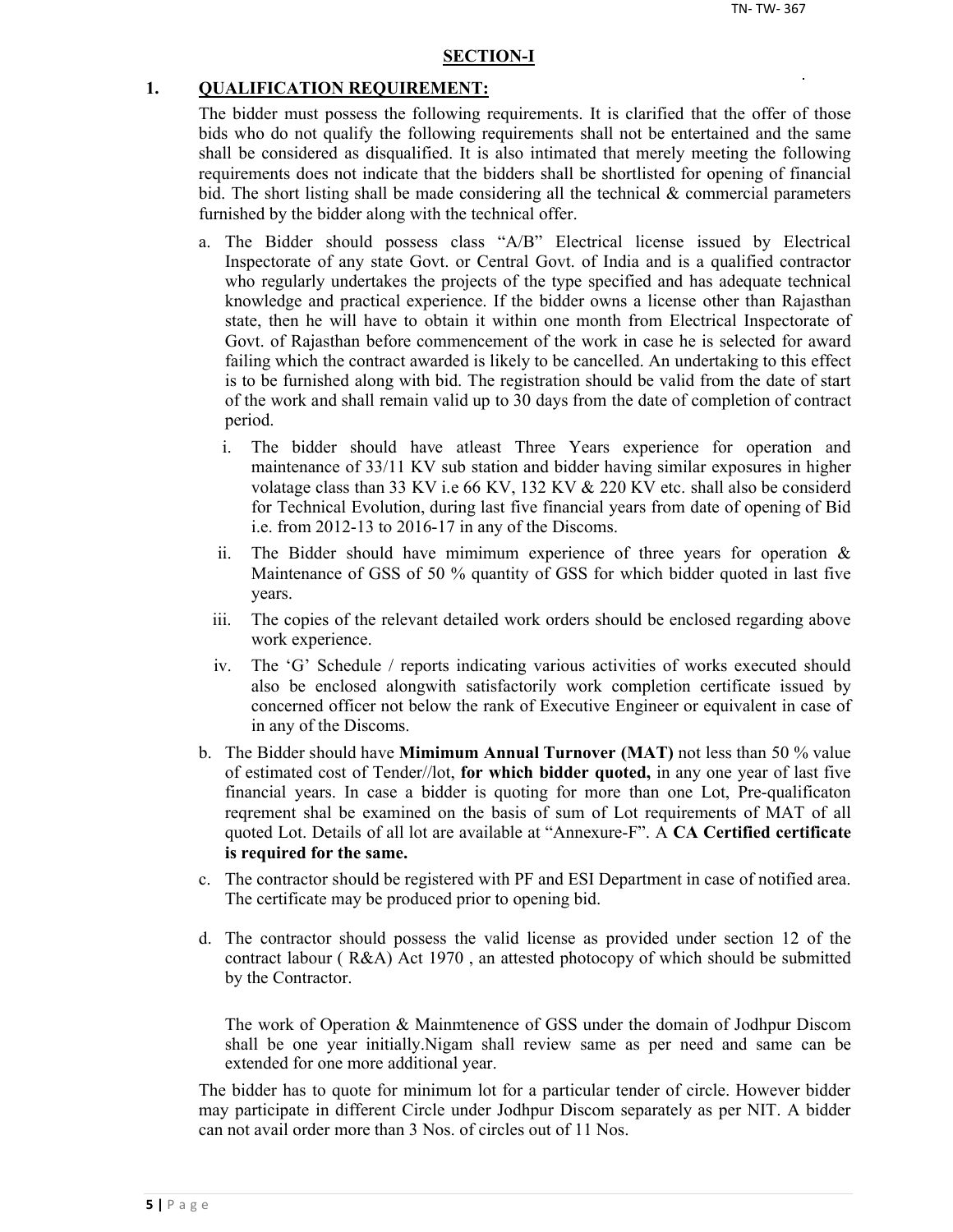#### **SECTION-II**

## **COMMERCIAL TERMS & CONDITIONS FOR THE WORK OF OPERATION AND MAINTENANCE OF 33/11 KV SUB-STATION UNDER JODHPUR DISCOM**

#### **INSTRUCTIONS TO BIDDERS**

#### **2. GENERAL INSTRUCTIONS:**

- 1.1 The Jodhpur Vidyut Vitran Nigam Ltd, or any authority designated herein after called 'OWNER' will receive bids in respect of services as set forth in the accompanying specification. All bids shall be prepared and submitted in accordance with these instructions. The Bidder, in his own interest is requested to read very carefully these instructions and the terms and conditions as incorporated in General Conditions of Contract and Technical specification before filling the Bid proposal form. If he has any doubt as to the meaning of this specification or any portion thereof, he shall before submitting the Bid, refer the same to the Superintending Engineer (TW), Jodhpur Vidyut Vitran Nigam Limited, Jodhpur in writing well in time before the specified date of opening of Bids so that such doubts may be clarified. Submission of the Bid shall be deemed to be the conclusive proof of the fact that the Bidder has acquainted himself and is in agreement with all the instructions, terms and conditions governing the specification, unless otherwise specifically indicated / commented by him in his Bid.
- 1.2 Bids submitted after the time and date fixed for receipt of bids as set out in the invitation to Bid may be rejected.

#### 1.3 INFORMATION REQUIRED WITH THE PROPOSAL:

- i. Oral statements made by the Bidder at any time related to any matter will not be considered.
- ii. The bidder may use in the bid Standard catalogue pages and other documents to provide additional information and data as deemed necessary.
- iii. In case the 'Proposal' information contradicts the specification requirements, the specification requirements will govern, unless otherwise brought out clearly in the technical/ commercial deviation schedule.

#### 1.4 RECEIPT AND OPENING OF BIDS.

- i. Bidder shall submit their bid in electronic format, digitally signed and stamped on each page. Bidder shall procure Digital Signature Certificate (DSC) as per IT act - 2000.
- ii. The electronically received bids will be opened in the office of the Superintending Engineer (TW), Jodhpur Vidyut Vitran Nigam Limited, Jodhpur on stipulated date & time in the presence of such tenderers or their authorized representative, who choose to be present. The system does not permit electronic submission of late tenders after the due date & time.
- iii. In case, the date fixed for opening of the tenders be declared as a public holiday, the bid shall be opened on the next date on which office re-opens after such holiday(s).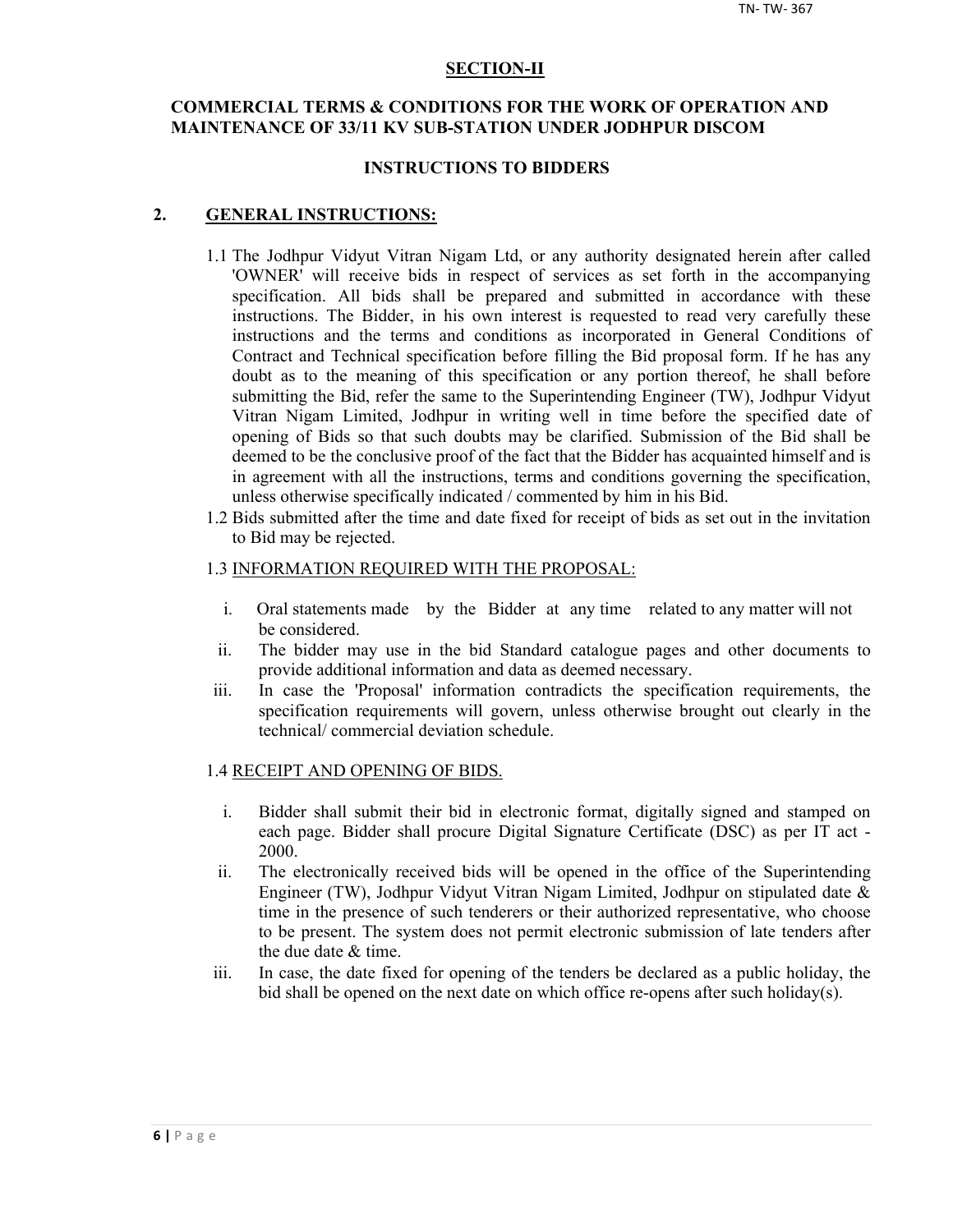## 1.5 FORMAT AND SIGNING OF BIDDER:

i. The tender must contain the name, designation and place of business of the person or persons making the tender and must submit online & signing digitally with his DSC (Digital Signature). Tender by a partnership firm must be furnished with

full names of all the partners and should be signed digitally by one of the member of partnership firm or by a authorized representative indicating the designation of the person or persons, with authority letter signed by the Chairman/ Secretary other person authorized to bind the Corporation / Company in the matter.

- ii. Bid by a partnership must be furnished with full names of all partners and be signed with the partnership firm name, followed by the signature (s) and designation (s) of the authorized partner (s) or other authorized representative (s).
- iii. Bids by corporation/ company must be signed with the legal name of the corporation/ company by the President, Managing Director or by the Secretary or other person or persons authorized to bid on behalf of such corporation/ company in the matter.
- iv. A bid by a person who affixes to his signature the word 'President', 'Managing Director' 'Secretary', 'Agent' or other designation without disclosing his principal will be liable to be summarily rejected.
- v. Satisfactory evidence of authority of the person signing on behalf of the Bidder shall be furnished with the bid.
- vi. The Bidder's name stated on the proposal shall be exact legal name of the firm.
- vii. Erasures or other changes in the bid documents shall bear the initials of the person signing the bid.
- viii. Bids not conforming to the above requirements of signing shall be disqualified.

## 1.6 UNDERSTANDING AND CLARIFICATIONS ON DOCUMENTS AND SPECIFICATIONS:

- a. The Bidder is required to carefully examine the specifications and documents and fully inform himself as to all the conditions and terms matters which may in any way affect the Work or the cost thereof. If any Bidder finds discrepancies or omissions in the specifications and documents or is in doubt as to the true meaning of any part, he shall at once request in writing for at least 15 days before the specified date of opening of Techno-commercial Bid for interpretation/clarification by the owner. The Owner, then, will issue interpretation and clarifications as he may think fit in writing. After receipt of such interpretations and clarifications, the Bidder may submit his bid but within the time and date as specified in the Invitation to Bid. All such interpretations and clarifications shall form a part of the specifications and documents, and accompany the bidder's proposal.
- b. Verbal clarifications and information given by the owner or his employee(s) or his representative(s) shall not in any way be binding on the owner.

## 1.7 EFFECT AND VALIDITY OF BID :

- i. The submission of any bid connected with these documents and specification shall constitute an agreement that the bidder shall have no cause of action or claim, against the owner for rejection of his bid. The owner shall always be at liberty to reject or accept any bid or bids at his sole discretion and any such action will not be called into question and the bidder shall have no claim in that regard against the owner.
- ii. The bids shall be valid for a minimum period of 180 days (One hundred eighty)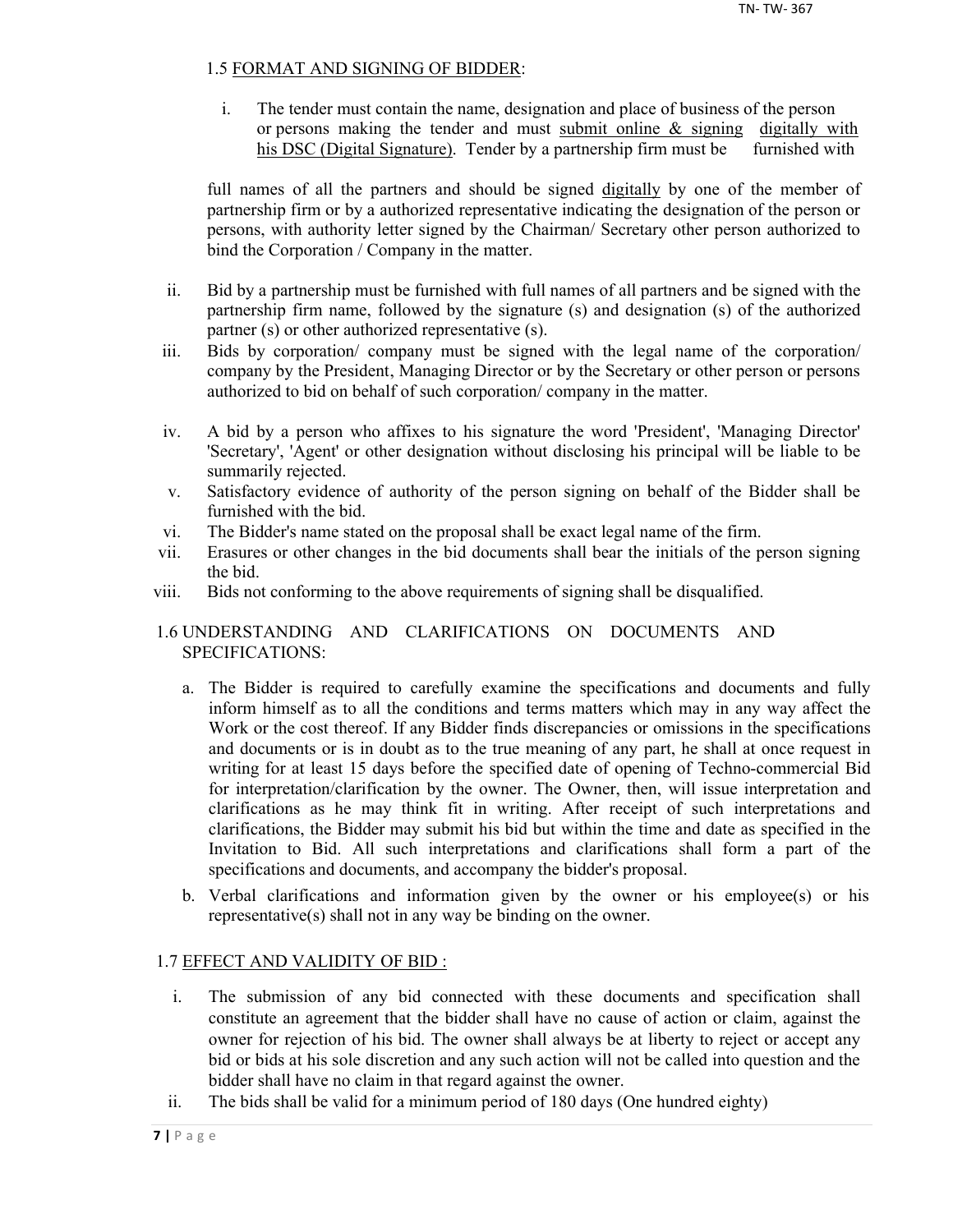days from the date of opening of technical bids or 180 days from the date of opening of financial bid whichever is later. Bids mentioning a shorter validity period than specified are likely to be summarily rejected /ignored.

iii. Owner may ask for extension in validity period. The bidder will be at liberty to accept it or not. In case bidder agrees to extend the validity period without changing his original offer, he will be required to extend validity period of the Bank Guarantee (Submitted against the EMD) suitably.

## 1.8 COST OF SPECIFICATION:

The cost of Bid document as published in NIT shall be furnished along with EMD prior to opening of bid and scan copy be upload on website of RISL. The document shall be downloaded/ uploaded in the manner prescribed in bid document. The cost of bid and EMD shall be furnished through Bank Draft payable to Senior Accounts Officer (CPC), JdVVNL, Jodhpur

## 1.9 LATE BIDS:

The system does not permit electronic submission of late tenders after the due date  $\&$  time.

## 1.10 CLARIFICATION OR MODIFICATION OF BIDS:

To assist in the examination, evaluation and comparison of bids, JDVVNL may ask Bidders individually for clarification, in writing. No change in the substance of the bid shall be permitted except as required to confirm the correction of any typographical error. JDVVNL may modify 'Financial bid' based on discussions with individual Bidders short-listed even after opening of 'Technical bid'.

## 1.11 REJECTION OF BIDS :

Any action on the part of the Bidder to revise the rates / prices and modification in the substance of original tender. Submission of any supplementary information unless & otherwise asked for at his own instance after the opening of the Bid may result in rejection of the Bid and also debar him from submission of Bid to the NIGAM at least for one year.

The owner reserves the right to accept or reject any bid, and to annul the bidding process and reject all bids at any time prior to award of contract, without thereby incurring any liability to the affected bidder or bidders or any obligation to inform the affected bidder or bidders of the grounds for the owner's action.

## 1.12 OPENING OF FINANCIAL BID:

The date and time for opening "Financial bid" will be intimated to the short-listed Bidders by JDVVNL in due course through 'E'-Procurement web portal. 'Financial Bid' of the Bidders, not short-listed shall not be opened and shall be returned to such Bidders.

## 1.13 UNDERSTANDING & CLARIFICATIONS ON DOCUMENTS & SPECIFICATIONS.

The Bidder is required to carefully examine the specifications and documents and fully inform himself as to all the conditions and terms matters which may in any way affect the Work or the cost thereof. If any Bidder finds discrepancies or omissions in the specifications and documents or is in doubt as to the true meaning of any part, he shall at once request in writing for an interpretation / clarification by the owner. The Owner, then, will issue interpretation and clarifications as he may think fit in writing. After receipt of such interpretations and clarifications,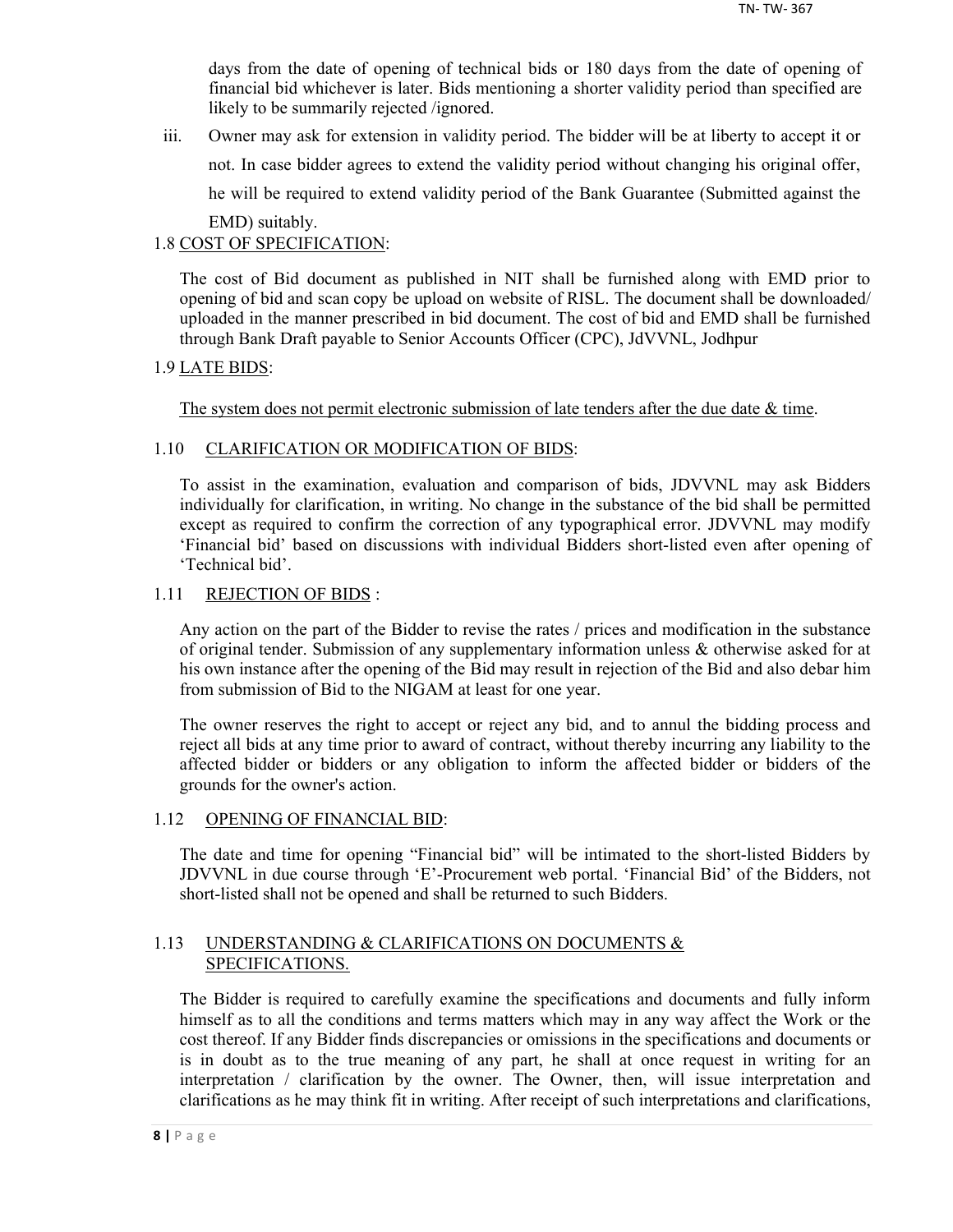the Bidder may submit his bid but within the time and date as specified in the Invitation to Bid. All such interpretations and clarifications shall form a part of the specifications and documents, and accompany the bidder's proposal.

Verbal clarifications and information given by the owner or his employee(s) or his representative(s) shall not in any way be binding on the owner.

#### 1.14 POLICY FOR BIDS UNDER CONSIDERATION:

Bids shall be deemed to be under consideration immediately after they are opened and until such time official intimation of award / rejection is made by the owner to the bidders. While the bids are under consideration, bidders and / or their representatives or other interested parties are advised to refrain from contacting by any means, the owner and / or his employees / representatives on matters related to the bids under consideration. The owner, if necessary, will obtain clarifications on the bids by requesting for such information from any or all the bidders, either in writing or through personal contact, as may be necessary. Bidder will not be permitted to change the substance of the bid after the bid has been opened.

## **3. SUBMISSION OF BIDS:**

The bidders, in their own interest, are requested to read very carefully Technical Specification before filling the bid. The Bid documents be downloaded from JDVVNL website www.JdVVNL.com or http://eproc.rajasthan.gov.in and upload the tender on website of RISL www.http://eproc.rajasthan.gov.in. No hard copy of the bidding documents will be provided to the bidders through this office. In case of any discrepancy found in bidding documents downloaded from the website and appended with the bid (as a bid document) and original copy of such document available in the office of Superintending Engineer (TW), Jodhpur Discom, Jodhpur will be considered as final document for all purpose. The cost of Bid document as published in NIT shall be furnished along with EMD before opening of bid and scan copy be upload on website of RISL. The document shall be downloaded/ uploaded in the manner prescribed in bid document.

3.1 Tenders shall be submitted online in the electronic format attached here to and all blanks in the tender and the schedule to the specification shall be duly filled in. The completed forms, schedule(s) shall be considered as part of the contract documents in the case of successful tenderer (s).

3.2 No alteration should be made to the <u>format</u> of the tender specification and schedules. The tenderer must comply entirely with specification.

3.3 The tender and all accompanying documents shall be in Hindi/English Language and shall be signed digitally by a responsible and authorized person. The name, designation and authority of the signatory shall be stated in the tender.

3.4 Tender should be filled in only with ink or typed and must be submitted online after signing digitally .

3.5 All additions, alterations and over-writing in the bid must be clearly signed by the signatory of the bidder otherwise bid will be summarily rejected.

3.6 The bidder must quote the prices strictly in the manner as indicated herein, failing which bid is liable for rejection. The rate/prices shall be entered in words as well as in figures. These must not contain any additions, alterations, over-writing, cuttings or corrections and any other marking which leave any room for doubt.

3.7 The Purchase Authority will not be responsible to accept any cost involved in the preparation or submission of bids.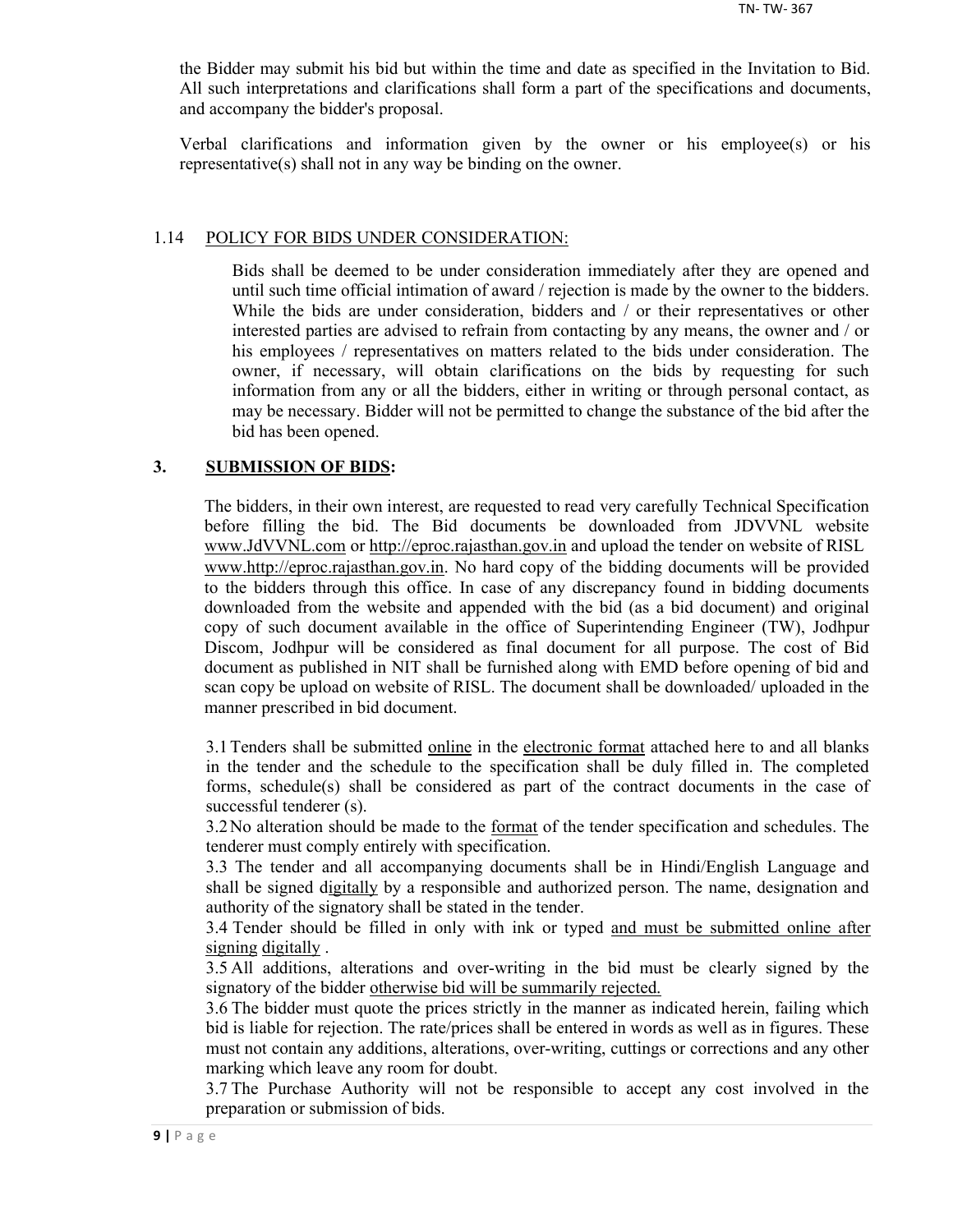3.8 Any printed conditions of sale on the bid shall not be accepted by the purchase Authority. 3.9 The tender offer shall be submitted in time specified on http://eproc.rajasthan.gov.in in electronic format in the following manner:

i. COVER – I for details of EMD / Valid exemption certificate/ Registration certificate with copy of letter indicating validity of B.G. / Tender processing fee and Cost of Tender

document (to be filed in pdf format).

- ii. COVER II for Techno- Commercial Bid (to be filed in pdf format): In this part of bid, tenderer will have to furnish Guaranteed Technical Particulars in regard to all required details of Technical Specification and confirmation of commercial terms and conditions of GCC (General Conditions of Contract) and its addendum/corrigendum, if any, along with details required in various/schedules "EXCEPT THE PRICE SCHEDULE" so that the purchaser may be able to examine whether the offer submitted is technically acceptable and also confirm to our commercial terms and conditions or not.
- iii. COVER III for Financial/Price Bid/BOQ (to be filed in pdf and xls format).

This price bid shall include submission of details of prices as per specification. The price bid will be opened only after being satisfied with Technical and Commercial Bid as per qualifying requirement stipulated in the Specification and bid of such qualified bidderswill only be opened. The date of opening of such price Bids will be intimated in due course of time.

- 2.1 Bidders shall indicate in their bid the name and complete address of Excise authorities under whose jurisdiction is their works / offices falls.
- 2.2 All bids and accompanying documents shall be addressed to the S.E. (TW) Jodhpur Vidyut Vitran Nigam Limited, Jodhpur.
- 2.3 The tenderer should sign the tender documents digitally and stamped on each page.
- 2.4 The tenders given in the form other than prescribed form will not be considered.
- 2.5 Only one representative, on submission of valid authorization of the signatory of the bid, will be allowed to be present during the opening of the bid.
- 2.6 The conditional bids shall not be accepted.

## **4. PRICE:**

The rates for operation and maintenance of 33/11 KV sub-station are inclusive of all taxes, duties local levies including surcharge and other misc. Charges and Service tax, if payable, shall be reimbursed on submission of documentary proof in support of the claim. The price is firm in all respect. However, in case a new statutory tax, duty or local levies are imposed on this contract during its currency the same shall be reimbursed by the Nigam at actual on submission of documentary evidence.

Note:- The bidders are required to quote the price as per clause No. 1 and 3(ii) of section –II regarding worker to be deployed and minimum wage criteria in prescribed Price Bid/BOQ format.

## **5. EARNEST MONEY DEPOSIT:**

i. In pursuance to RTPP Act, 2012 of Govt. of Rajasthan, Bid security / earnest money deposited by the bidder should be 2% of the estimated cost in the form of banker cheque / DD/ BG in favour of concerned AO(O&M). No preference/relaxation should be given to CLRC registered contractors in compliance to RTPP act. The Demand draft shall be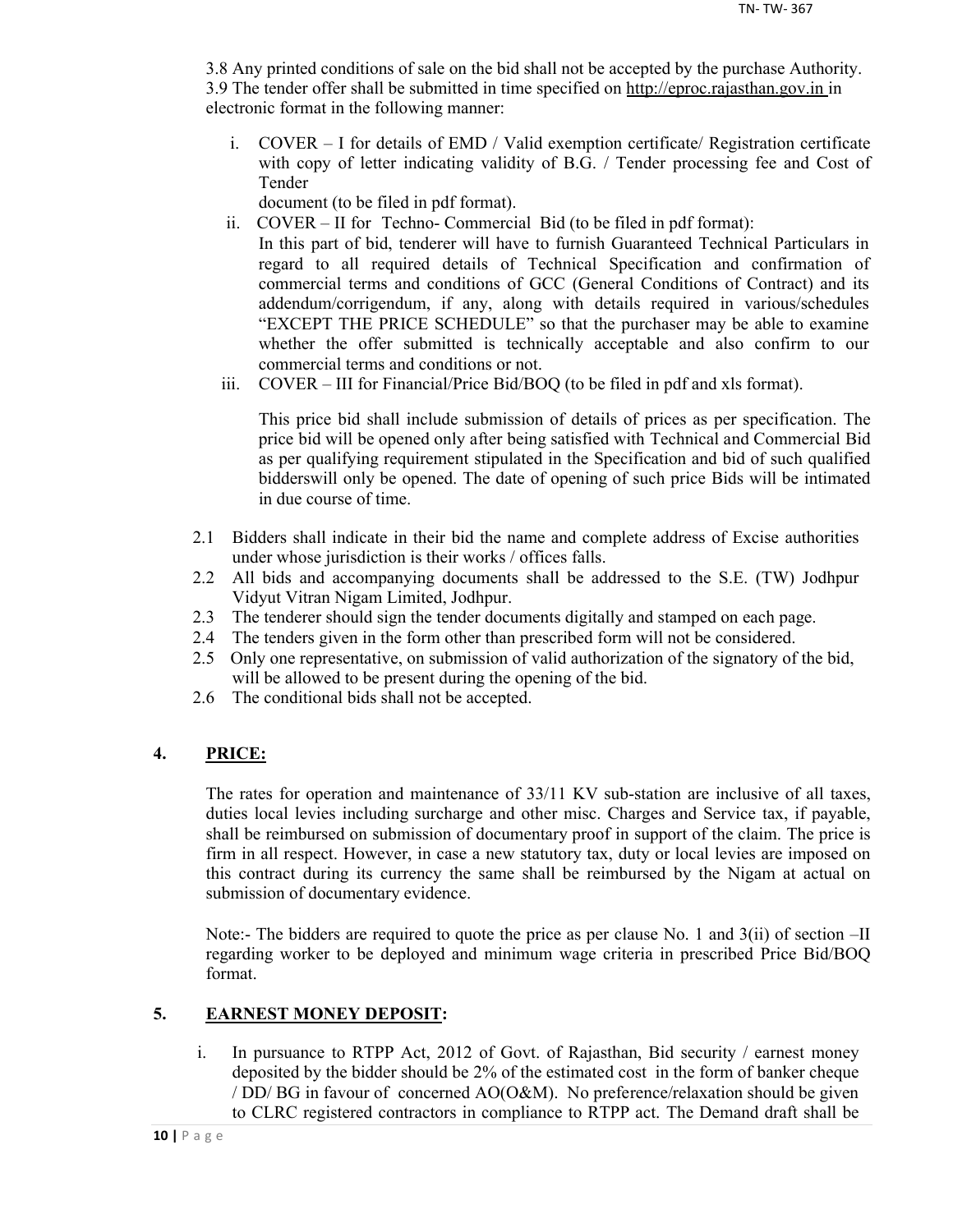accompanied with the bid in an envelope as per instructions given in these bidding documents. No other mode of deposit shall be accepted.

- ii. Any other mode except as specified under clause (i) above such as Postal orders/ cheques/ other forms of instruments are not acceptable.
- iii. In case of unsuccessful tenderer, the Earnest money will be refundable on production of the original receipt within a fortnight after finalization of the tender. In case of successful tenderer(s) the Earnest Money will be taken into account in arriving at the amount of the security cum performance guarantee if vendor(s) desires to furnish cash security deposit. However if the security cum performance guarantee is furnished through bank guarantee (BG) the EMD will be released consequent to acceptance of such BG.
- iv. Request for adjustments/proposals for acceptance of Earnest Money deposits, if any, already lying with the Discom's in connection with some other tenders/orders shall not be entertained.
- v. No interest shall be payable on such Deposits.
- vi. The JDVVNL reserves the right to forfeit Earnest Money Deposit or a part thereof in circumstances, which according to it indicate that the tenderer is not earnest in accepting/executing order placed under the specification.

#### **Documents to be Uploaded with the Tender:-**

- a. **Cover I** for details of EMD / Tender processing fee and Cost of Tender document as detailed below:
	- i. Proof of depositing EMD (DD/Banker's Cheque) /vendor Registration certificate with copy of letter indicating validity of B.G / central or state Govt. undertaking certificate for exemption.
	- ii. Proof of depositing DD/Banker's Cheque towards e- tender processing fee.
	- iii. Proof of depositing cost of tender documents (DD/Banker's Cheque).
- b. **Cover II** for Techno- Commercial Bid as detailed below duly signed and stamped:-
	- (i) Schedule-1.(Bid –bank guarantee form for EMD ).
	- (ii)Schedule 3 for confirmation with regard to "NIL DEVIATION" in respect of commercial terms & conditions of the specifications otherwise Schedule VB.
	- (iii) Schedule-4 for confirmation with regard to "NIL DEVIATION" in respect of Technical terms & conditions of the specifications otherwise Schedule VA.
	- (iv) Schedule-5 for list of past Experience.
	- (v) Schedule-6 for Particulars & details regarding list of equipments & Technical hands available as per requirement of specification.
	- (vi) Schedule-6(A) regarding qualification requirement for annual turn-over /Profit and Loss account /balance sheet/Income Tax Returns along with necessary supporting documents and certificate of registered charted Accontant for eligibility.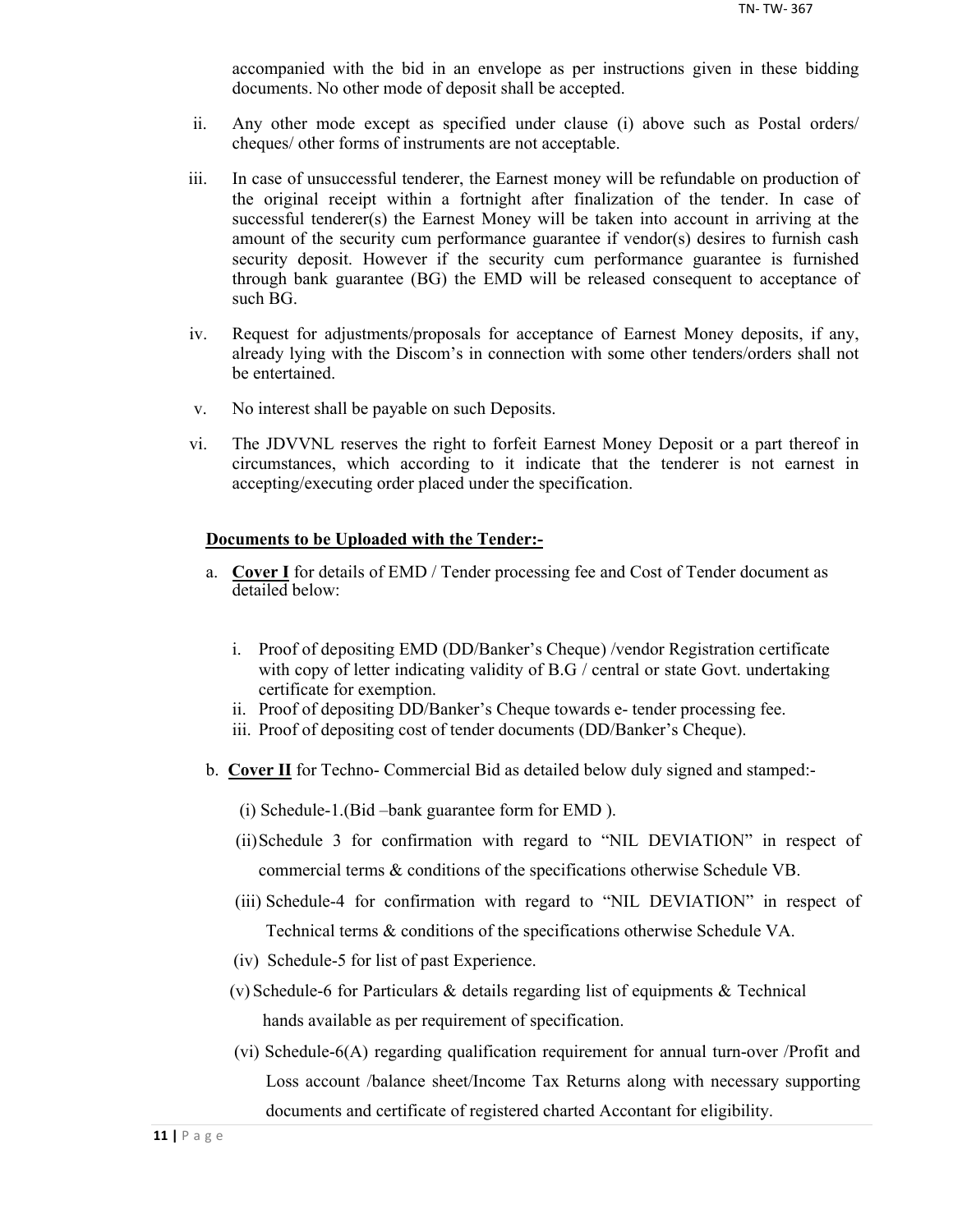- (vii) Schedule-6(B) for detail indicating execution of works durning last five financial years along with supporting documents like copy of W.O , G-Schedule, final bill, duly notarized completion certificate atc. Specified on "Qualification Requirement".
- (viii) Schedule7 for Security Bank Gurantees for safe custady of 33/11KV GSS regarding

opreatiopn & Mainenence of GSS.

Following documents are also required to be uploaded with the Tender are here under:-

- (i) Copy of class "A/B" Electrical contractor license.
- (ii) Copy of Registration with labour department, insurance certificate, undertaking in respect of resistration of Building & Construction, Act-1996 and oth supporting documents required as per specifications.
- (iii) Power of Attorney for authorized signatory to sign the tender document digitally.
- (iv) Copy of latest Balance-Sheet for last 3 years.
- (v) Name & correspondence address of the bidder along with phone /Fax No. & email address.
- c. **Cover-III** For financial/price bid/BOQ (to be filled in Excel format) in prescribed schedule.P1-P12 alongwith corresponding lot number mentioned in Annexure-F.

## **6. PAYMENT:**

After completion of period of one month for operation and maintenance, the contractor shall submit bills in triplicate, in first week of following month to the concerned Assistant Engineer for verification. While verifying the bill following certificates shall be recorded by Assistant Engineer (O&M) on each bill: -

- 1 The contractor has carried out all the operation & maintenance duties satisfactorily as specified in the specification during the month for which payment has been claimed.
- 2 All the records prescribed under the specification were regularly maintained by the contractor during the month at each Sub-Station.
- 3 The power availability during the month of has been  $\%$
- 4 The contractor has deployed one ITI holder worker in each shift of 8 hours per day.
- 5 Weekly duty chart was displayed by the contractor on the notice board.
- 6 Appointment letter of workers were pasted by the contractor on the notice board.
- 7 The contractor had performed watch and ward of every Sub-station area and equipment and had maintained lighting arrangement properly.
- 8 Payment to worker should be ensured / verified by Contractor as per wages rules and next payment shall be released after verification of same through Bank Statement of worker.

During operation & maintenance of SubStation, proper supply as per prevailing Nigam rules should be given by his deployed workman as intimated by Nigam time to time. The same labour must not be allowed to perform duty more than 8 hours duty during a day (24 hours), failing which it will be treated violation of Labour Act/ Rules and panelty will be imposed as per penal provision.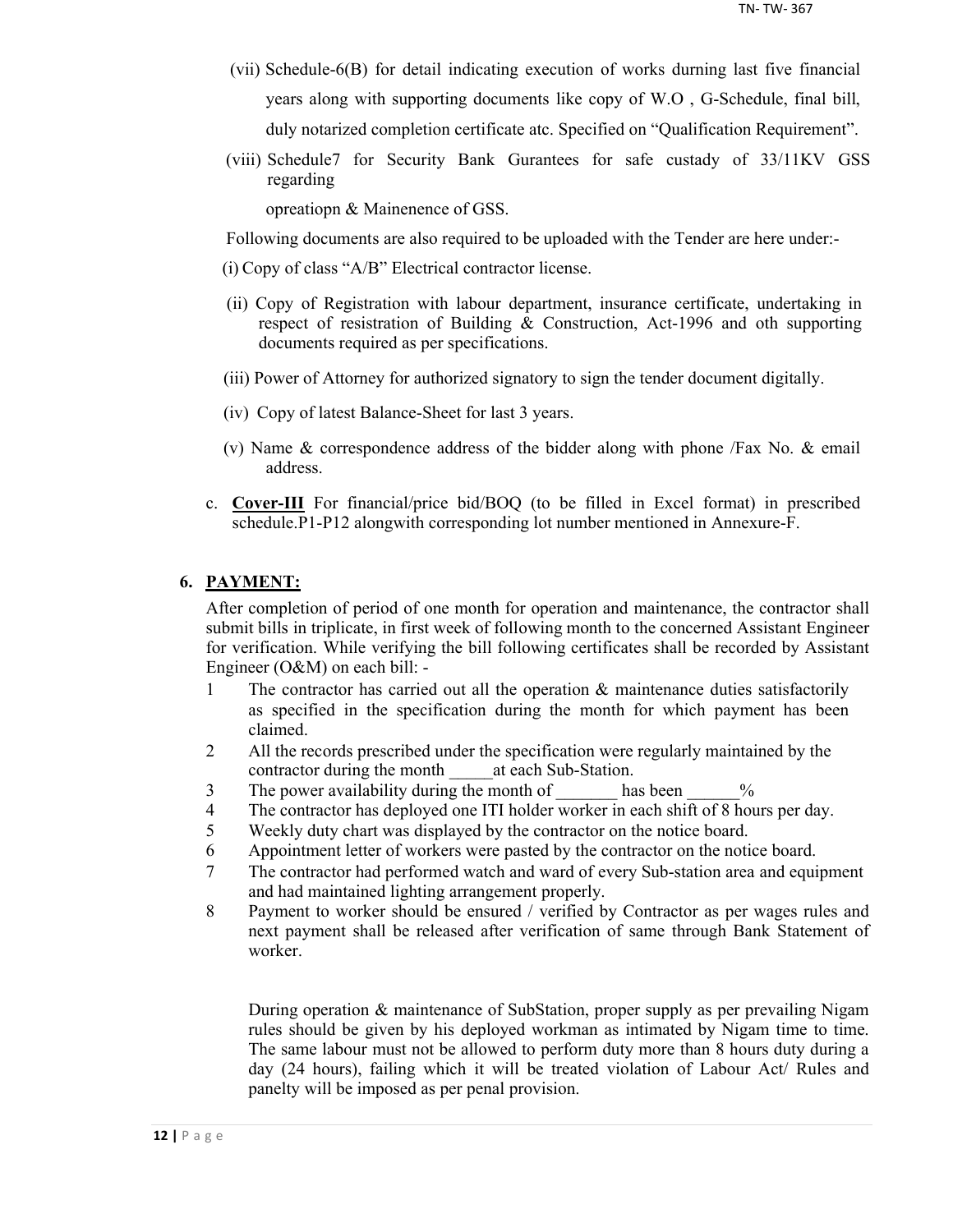The contractor will deploy workmen for sub-stations which could be used **partially or solely** for any of the sub-station and shall be at the discretion of Discom.

The bidder shall produce copy of Bank statement of payment proof of the previous month in the forthcoming bills.

After due verification and recording above certificates, the AEN (O&M) will further forward the bill to concerned XEN for counter checking and signature and onward transmission to the Sr. Accounts Officer (CPC), JDVVNL, Jodhpur for arranging 95% payment subject to any deduction covered under the contract, 5 % payment is deducted against performance security for Tender.However contractor may submit Bank Gurantee of 5 % value of work order of Tender/cluster valid for one year with grace period of three month. The payment shall be made by the Sr. Accounts Officer (CPC), JDVVNL, Jodhpur within the period of 30 days from the date of receipt of the bills in his office and on receipt of copy of insurance premium receipt in respect of the workers engaged by contractor and copy of challans with supporting details of the workers engaged, wages paid, PF  $\&$  ESI (if applicable) subscription and contribution duly tallied with the challan amount from the contractor in token of deposition of  $PF \& ESI$  (if applicable) amount for the previous month as well as on completion of the contractual formalities as mentioned at clause No. 2,3,6,7 which ever is later. However, 95% payment of first bill of every contract shall only be made after random checking of at least 3 Sub-stations per division by the officer(s) nominated by Circle SE for ensuring the compliance of the entire contractual obligation to be discharged by the contractor. The checking officer shall submit his report to Circle SE  $\&$  Sr. AO (CPC) within a week from the date of nomination (by second week positively). The Sr. AO (CPC) on receipt of this report only shall arrange payment of the first bill to the contract as per the terms of payment. The balance 5% payment shall be made along with final bill after satisfactory completion of contract and after meeting out all legal and contractual liabilities by the contractor as per terms and condition of the contract and if contractor submits PBG amounting 5 % of value of

work order Tender/ Cluster instead of 5 % deduction from bill, 5 % PBG shall be refunded after satisfactory completion of contract and after meeting out all legal and contractual liabilities by the contractor as per terms and condition of the contract.The final bill shall also be routed through Executive Engineer concerned. All other statutory deductions like taxes and duties etc. as per prevailing rates shall be made by the Sr. Accounts Officer (CPC) while payment to the contractor.

In the event of introduction of GST in the course of performance of contract, project Implementation Agency (PIA) i.e. JDVVNL shall examine its impact on the affected transactions under the contract in totality, for equitable adjustment in the contract price, if required. The contractor shall furnish the relevant details/documents for this purpose, as may be required by PIA.

For the purpose of the Contract, it is agreed that the Contract Price specified in (Contract price and terms of Payment) of the Contract Agreement is based on the taxes, duties levies and charges prevailing at the date seven (07) days prior to the last date of bid submission. If any rates of Tax are increased or decreased, a new Tax is introduced, an existing Tax is abolished, or any change in interpretation or application of any Tax occurs in the course of the performance of the Contract, which was or will be assessed on the Contractor in connection with performance of the Contract, an equitable adjustment of the contract price shall be made to fully take into account any such change by addition to the Contract price or deduction there from, as the case may be, in accordance with Changes in Laws and Regulations thereof. However, these adjustments would be restricted to direct transactions between the Employer and the Contractor for which the taxes and duties are reimbursable by the Employer as per the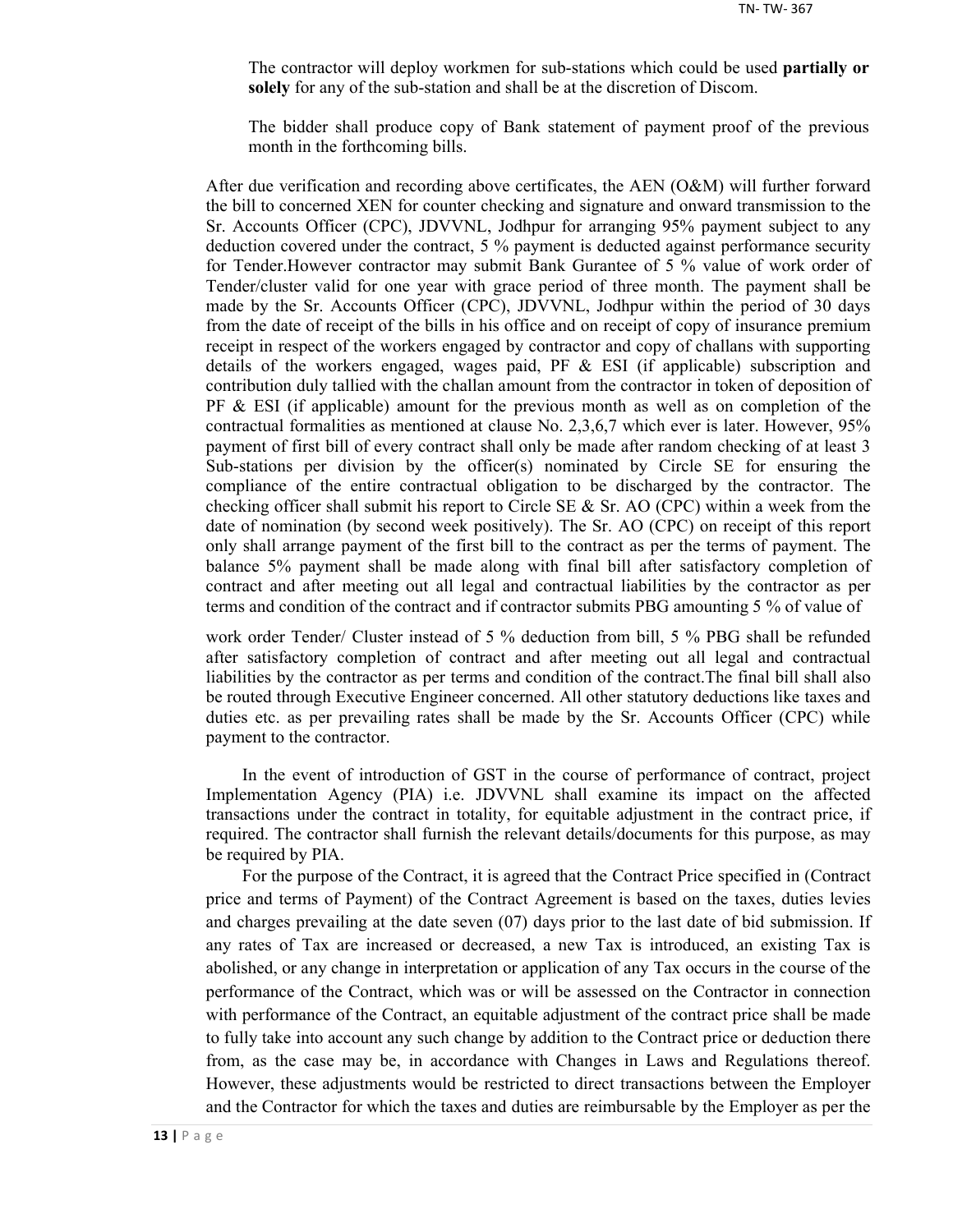Contract. These adjustments shall not be applicable on procurement of raw materials, intermediary components etc. by the Contractor and also not applicable on the bought out items dispatched directly from sub-vendor's works to site.

**No interest shall be paid for delay in payment, if any.**

## **7. BANK GUARENTEE AGAINST SAFETY OF MATERIAL & EQUIPMENT:**

Before commencement of work by the contractor, he shall furnish a Bank Guarantee in favour of Superintending Engineer (TW), JDVVNL, Jodhpur equivalent to 10 % of Contract value towards safety of JDVVNL"s material and equipment installed. The Bank Guarantee shall remain valid during the currency of the contract with a grace period of 3 months. The Bank Guarantee shall be released after ascertaining that all the legal and contractual liabilities as per contract have been met out by the contractor to the entire satisfaction of Nigam. Performa for safe custody Bank Guarantee has been enclosed.

## **8. AWARD OF CONTRACT:**

Notification of award of contract will be made in writing to the successful bidder(s) by the owner.

The contract will be awarded to the best qualified and the substantially responsive bidder offering the lowest evaluated bid in conformity with requirements of these specifications and documents and the owner shall be the sole judge in this regard and subject to the provisions of these instructions to bidders and other terms and conditions detailed out in these documents and specifications. A responsive bid is one which accepts all terms and conditions of these specifications and documents without any major modifications. A major modification is one which affects in any way the prices, quality, quantity or delivery period of the equipment or which limits in any way the responsibilities or liabilities of the bidder or any rights of the owner as required in these specifications and documents. However, the owner may waive any minor formalities or irregularities in the bid.

The contract will be awarded to first lowest responsive bidder after having discussions  $\&$ negotiations with him, for ascertaining the reasonable price for tendered work. However where the prices quoted / agreed by such first lowest bidder, even after negotiation is considered higher, the competent purchase committee / authority may offer a still lower price, considered reasonable to all qualified participating bidders including first lowest one. On acceptance of such price by one or more bidders, the contract would be awarded to bidder standing lowest among those counter offer prices) as per original comparative statement.

The contractor shall be fully responsible for the works to be executed under the contract and it should be expressly understood by him that any breach under any one of contract shall automatically be deemed as a breach of another contract and any such breach or occurrence giving the owner a right to terminate a contract and or recover the damages under that contract shall give owner a right to terminate the another contract and or recover the damages under such contract as well. However such breach or occurrence in any contract shall not automatically relieve the contractor of any of his obligations under another contract.

If more than one bidder exists at same price then quantity of GSS to be awarded shall be distributed equally among the bidders existed on same price.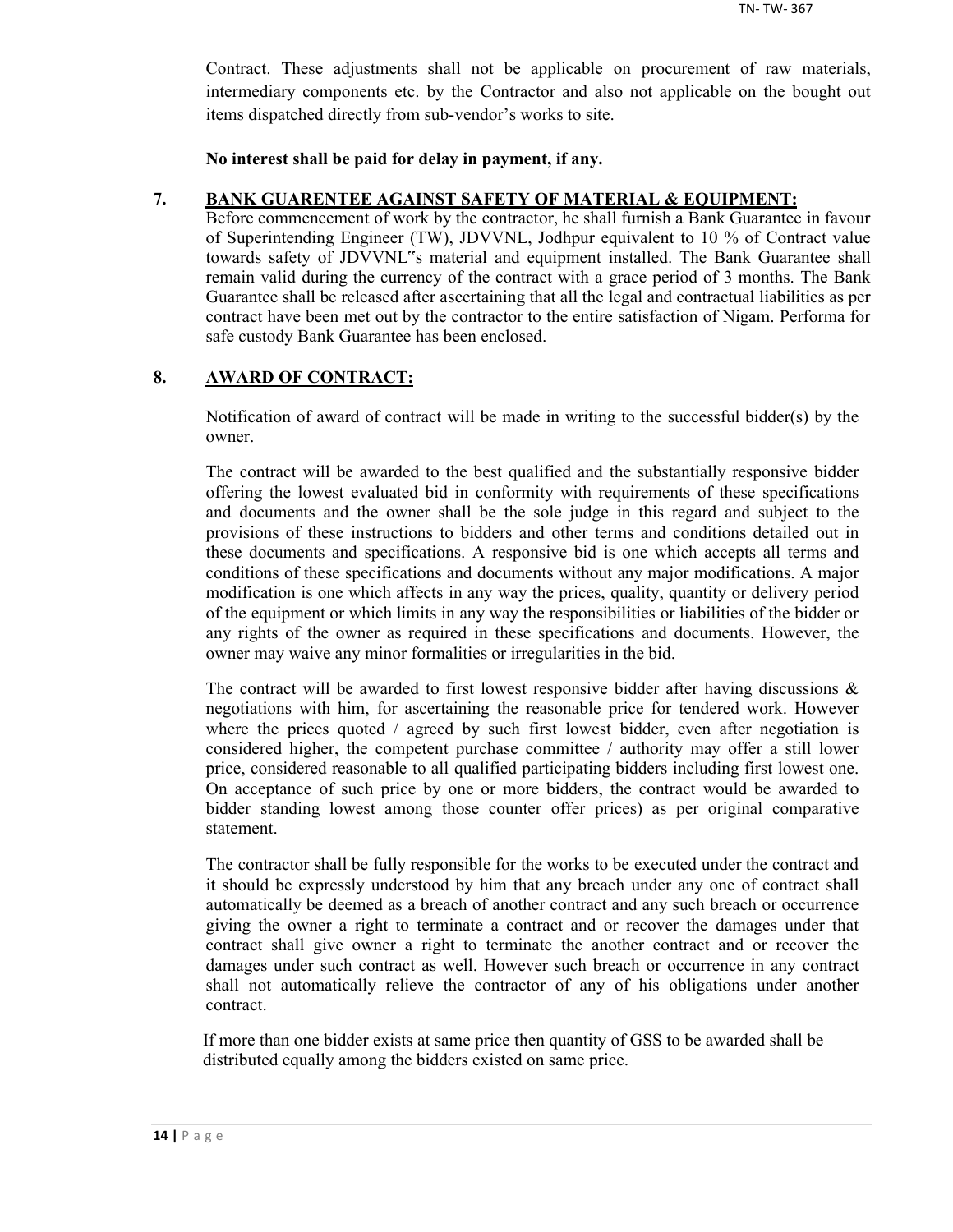## **9. FUNCTION AND DUTIES TO BE PERFORMED BY CONTRACTOR/ CONTRACTOR WORKERS:**

#### **(A) Operational function & duties to be performed: -**

Workmen of contractor shall strictly provide three phase & single phase supply on each 11 KV outgoing feeder 33/11 KV Sub-station as per schedule / block hours and timings as intimated by officers of JDVVNL from time to time.

For making supply off and on, workmen shall operate main 11 KV and outgoing feeders VCB/OCB/KIOS (if available on 11 KV feeders) along with operating GO"s and fuses of 11 KV feeders.

- (iii)For providing single-phase supply by removing 33 KV sides and 11 KV side fuses or by other single phasing mechanism as per prevailing methodology and system instructed/ directed by officers of JDVVNL.
- (iv)All operation for providing three phase /single-phase supply on 11 KV feeders should be done carefully with all safety measure as well as guidelines prescribed for operations.
- (v) The contractor will be solely responsible for any damage of equipment or accident of any workman.
- (vi)In case contractor needs shut down at 33 KV/11 KV sub-station to carry out any repair or maintenance work prior permission of shut down shall be obtained from the concerning Assistant Engineer/ Junior Engineer. The material required for such maintenance (excluding T&P) shall be provided by the Assistant Engineer Incharge of the sub-station. Any shut down on any of the 33/11 KV lines at the sub-station required by Jodhpur Discom"s authorized employee(s) shall be given by the contractor or his authorized representative on the requisition of PTW form (Annexure-I).
- (vii) On failure of 33/11 KV line the contractor or his authorized person shall intimate to the concerned Assistant Engineer / Junior Engineer promptly.
- (viii) In case of tripping of supply or blowing of fuse of any feeder the same will be replaced immediately according to capacity by the contractor or his authorized person. The capacity of fuses for each feeder shall be prescribed by Assistant Engineer concerned.

(ix) The appropriate capacity TC fuse wire shall be arranged by the contractor. The other required material as per requirement shall be arranged by the Nigam after due verification from the concerned AEN of the sub-division.

#### **(B) Maintenance duties to be performed: -**

- (i) The contractor shall check oil level of power Transformers leakage, if any in the power transformer checking air passage are free and also check the color of the silicagel. The contractor shall observe earthing of the transformer and he will inspect any crack ness of flat of earthing of the dryness. He will intimate the position to JEN/AEN.
- (ii) The contractor shall carry out inspection & maintenance of circuit breaker as under: The contractor shall inspect switchgear premises  $\&$  circuit breaker. He will clean the circuit breaker. He will inspect oil position of the circuit breaker and if any leakage is found he will intimate to JEN/AEN. Any unusual smell /noise observed in the OCB shall be intimated to JEN/AEN. He will also observe position of auxiliary fuses whether intact or not. The position shall be intimated to JEN/AEN. The contractor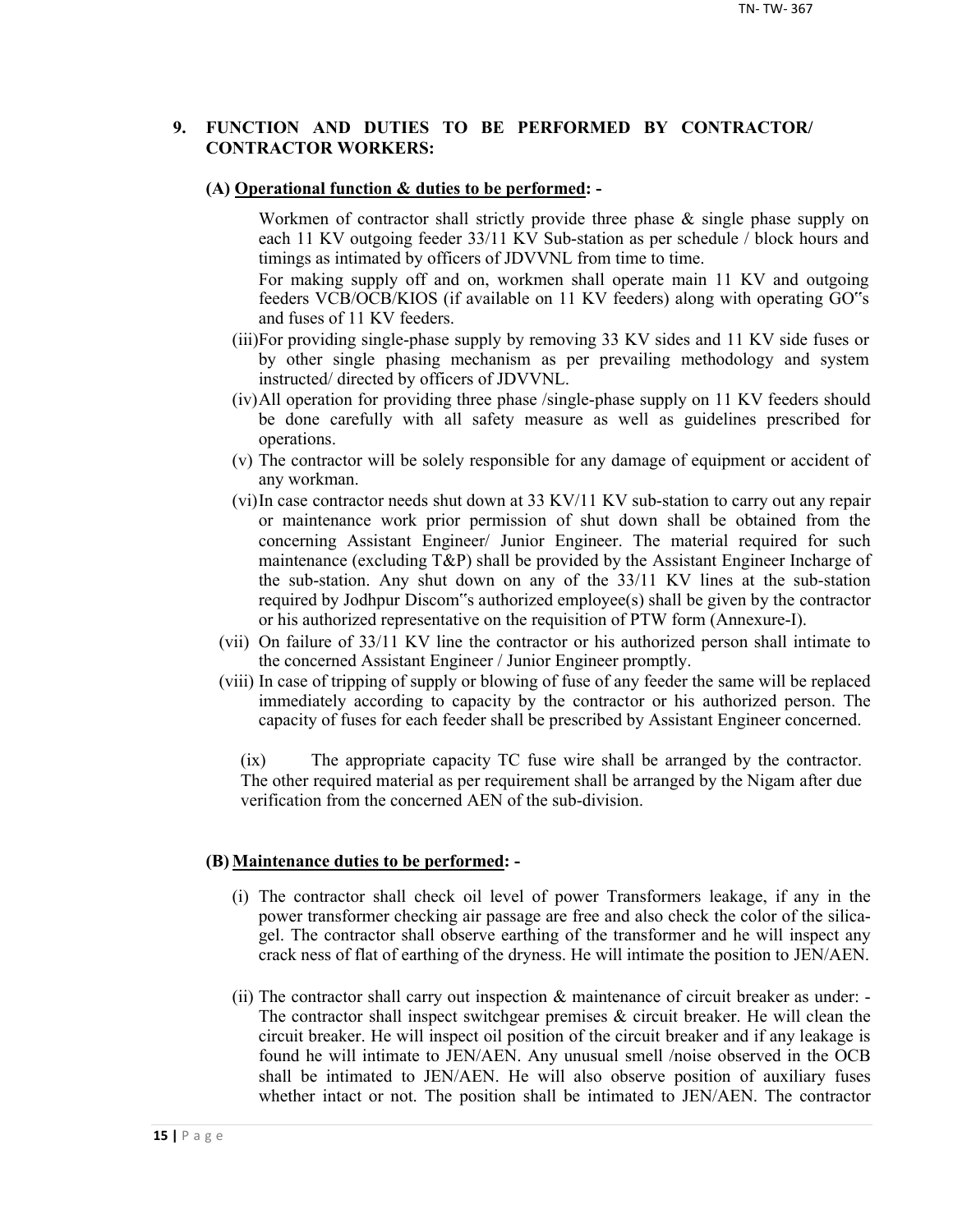shall observe working order of indicating & measuring instrument whether they are in working order or not. The position / condition will be intimated to JEN/AEN. He will also examine position of dirt, top fitting and oxide film on lighting arrester. He will clean with dry cloth and tight bolt if found any looseness. The position will be

intimated to JEN/AEN. The contractor shall observe water level of battery if the water level is low he will fill water and position will be intimated to JEN/AEN.

- (iii)The 33/11 KV sub-station area will be maintained clean by cutting grass and shrubs and toilet cleaning etc. by the contractor at his own cost and material required for this work will be arranged by the contractor himself.
- (iv)The contractor shall be full responsible for watch and ward of the Sub-Station area and equipments.
- (v) The contractor shall maintain the Jodhpur Discom property and equipment safely and any damage caused solely due to lack of contractor or his employee then losses will be recovered form his due payment. If amount of damage/losses are more than due payment then he will be liable to deposit the balance amount otherwise this will be recoverable as per law.
- (vi)The contractor shall replace 33 KV and 11 KV GO Blades/Rods. The requisite material shall be provided by Jodhpur Discom.
- (vii) Initially the Nigam shall hand over the sub-station to the contractor with proper lighting arrangements including providing of fixture and bulbs, tube light etc. subsequently; the contractor shall maintain the lighting arrangements at the substation.
- (viii) The contractor or his authorized persons shall pour sufficient quantity of water in earthing pits in 33/11 KV Sub-station premises from time to time.

(ix) All the T&P like earth chain, plier, screw driver, hand gloves required for maintenance including safety items shall be arranged by the contractor firm.

## **10. SECURITY DEPOSIT:**

In pursuance to RTPP Act 2012 Govt. Of Rajasthan, the contractor shall deposit 10% amount of the total contract value in form of DD with the Sr. Accounts Officer (CPC), JDVVNL, Jodhpur within 7 days from the dates of work order towards security amount and same will be refunded to contractor on successful completion of contract and after meeting out all legal and contractual liabilities by the contractor as per terms and condition of the contract. The security deposit so received would be non-interest bearing.

## **11. CONTRACT DOCUMENTS AND AGREEMENTS:**

The contractor shall execute a contract agreement with Superintending Engineer (TW) concerned within a period of 7 days from the date of work order on a non -judicial stamp paper of appropriate value as per the Indian Stamp Duty Act.

The order placed under this specification shall be governed by the terms and conditions as incorporated in this section of the Specification and as given in the detailed work order and its annexure(s). The terms and conditions as specified in this section if differ from the terms indicated in the detailed work order and its annexure(s) the latter shall prevail. The contract shall for all purposes be construed according to the Laws of India and subject to jurisdiction of Rajasthan Courts only. For the due fulfilment of the contract, the contractor shall execute an agreement in the prescribed form Annexure-C on Rajasthan State Non-judicial stamp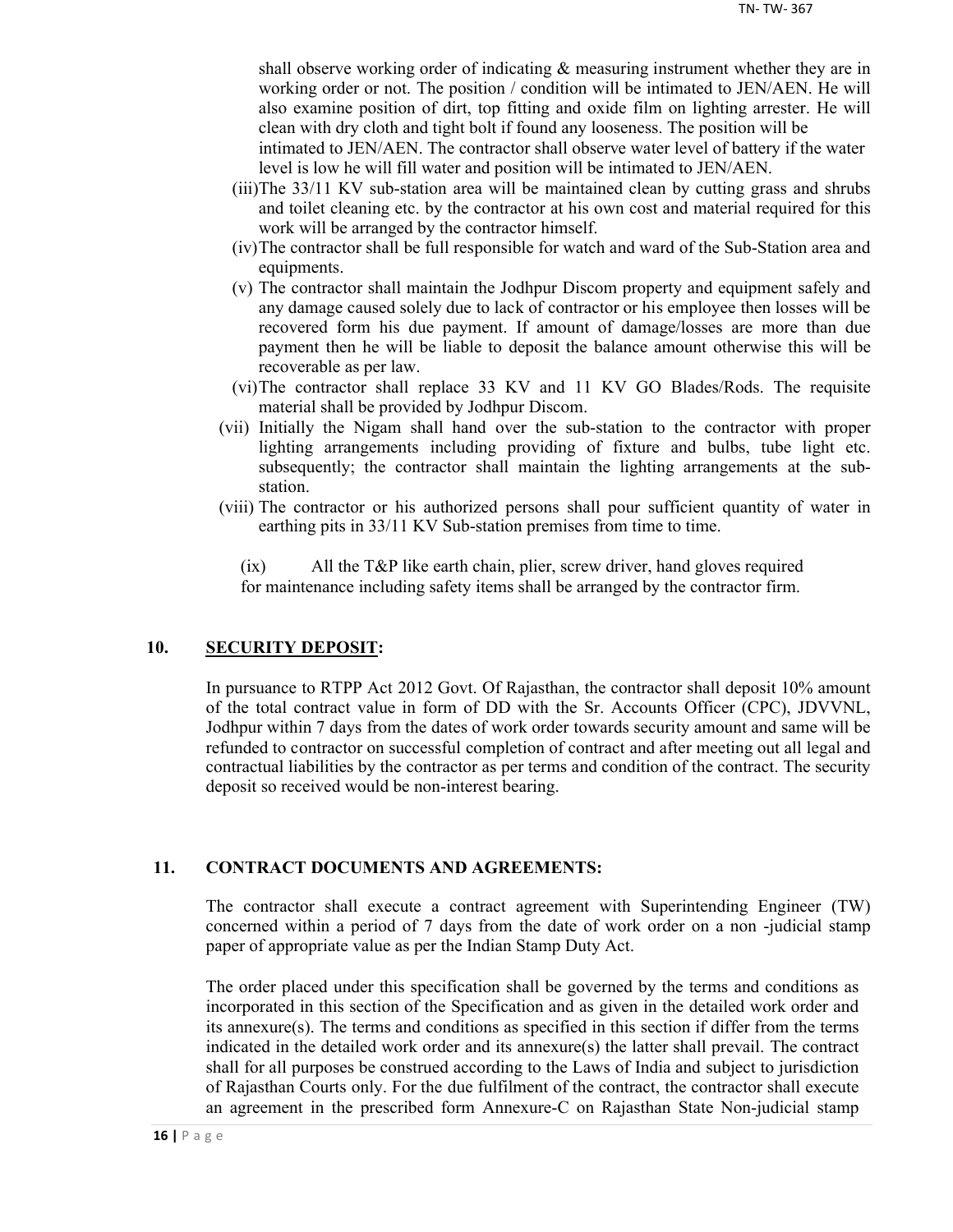paper bearing stamp duty as applicable. The expenses of completing and stamping the contract agreement shall be borne by the Contractor. Such agreement shall be executed and signed by the competent authority of the contractor on each page thereof. The original copy is only to be executed on the stamp paper. The remaining two copies may be executed on simple paper. Such complete agreement form along with the contract documents together with a Power of Attorney" in favour of the Executants shall be required to be submitted returned to the owner within a period of 15 days from the receipt of order duly signed on each page. One copy of the executed agreement duly signed by the purchaser/owner shall be sent to the supplier for his reference. The contract documents shall mean and include the following:-

- 1. Contract agreement along with letter of Intent.
- 2. Work order and its annexures.
- 3. Instructions to bidders.
- 4. General Technical Conditions and Specifications
- 5. Power of Attorney in favour of the signatory.

**Commencement Period And Delay Panelty ;-** The contractor shall have to commence the work within a period of one and half month (45 days) from date of issuing work order. He has to also complete the execution of contract agreement and other formalities during the commencement period. After lapses of commencement period, if work is not started then delay penalty based on contract value per month per GSS shall be as under:-

- (i) 10% per week or part thereof for first two weeks.
- (ii) In case delay exceed more than two weeks then  $\omega$  of 30% per week and part thereof.
- (iii) If delay exceed four weeks then work order shall be cancelled with forfeiture of EMD and Security Deposite.

## **12. SUPERVISION:**

The work shall be carried out under the supervision  $\&$  control of the contractor and supervision  $\&$  control of the work /job will be contractor's responsibility. Contractor will dictate about the work to his persons without any interference / instructions from Jodhpur Discom in day working. Supervision, control and regulation of condition of the workmen engaged by contractor shall be his responsibility. The contractor shall ensure that the persons deployed by him are fully trained for the job. The persons engaged by him shall be treated his employees for all purposes. He will be responsible for payment of remuneration to such staff as may be provided by any law, rule and regulations of the time being in force and that the Jodhpur Vidyut Vitran Nigam Limited shall not be responsible in any of the matters connected with the employees of the authorized contractor.

However to ascertain and maintain the quality of work and other conditions specified for supply of electricity, any Officer of Jodhpur Discom not below the rank of Junior Engineer may suddenly check the sub-station at any time. Any short coming / deficiency in the work observed during checking shall be rectified/ attended free of cost immediately otherwise Jodhpur Discom will be free to get the deficiencies rectified / attended at the cost and risk of the contractor besides withholding his payment/ terminating the contract.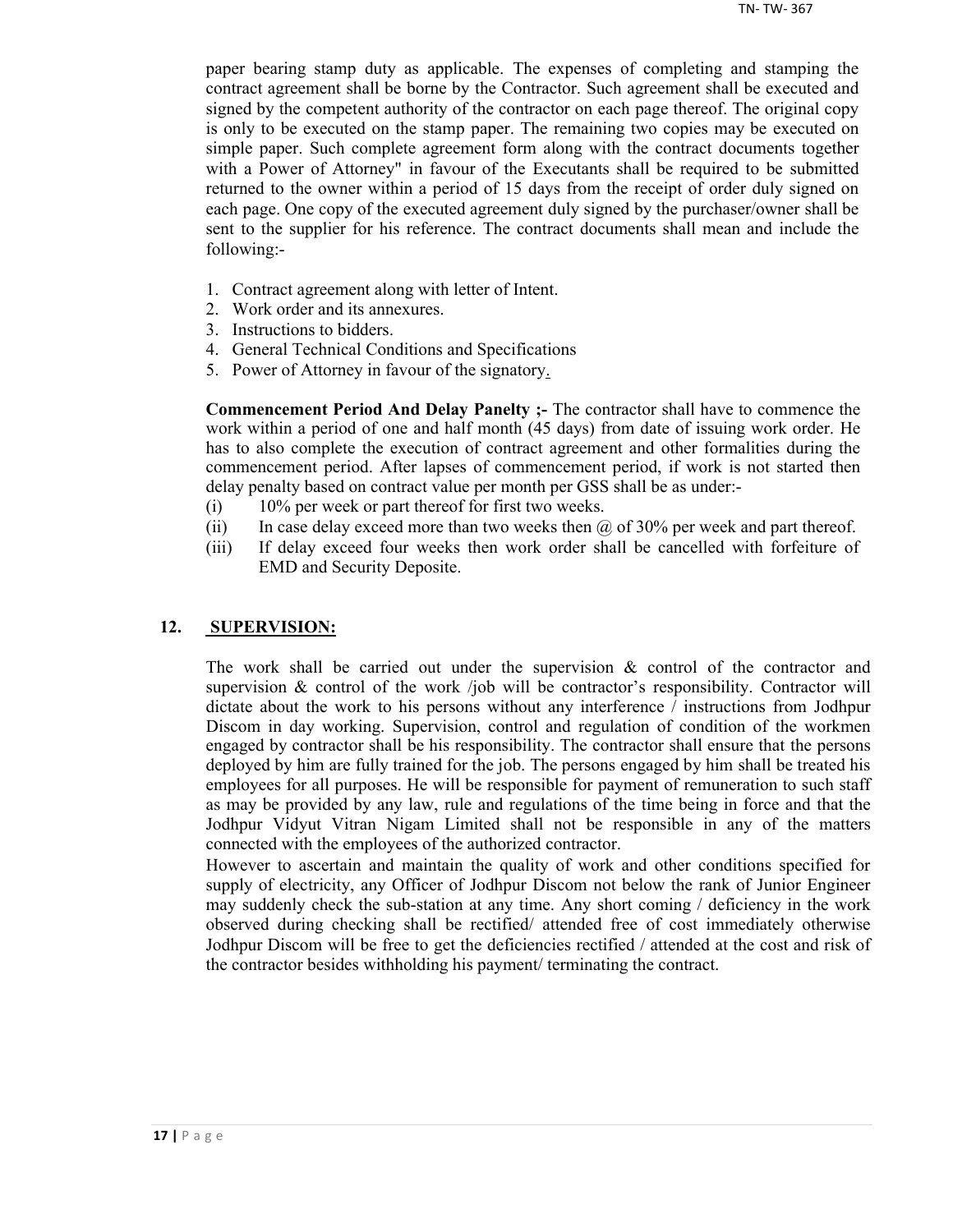## **13. WORK COMPLETION SCHEDULE & AVAILABILITY OF POWER:**

(i) Power availability means the supply available on 33 KV mains/ 11 KV Bus Bar. If any month availability of power is less than 95 % in aggregate due to the reasons solely attribute to the contractor, then a penalty of 2% of monthly contract value (for the concerned sub-station) for every fall of 1% below availability of 95% shall be recovered from the contractor. If power availability falls below 90% in any month then besides deduction of above penalty contract may be terminated without any further notice.

In case of block hours supply specified on each 11 KV feeder if any distributed /shortage/ excess in supply occurs due to deficiency /negligence of the contractor, the sum of duration of individual feeder for the time supply remained disturbed /contrary to block hours will be deducted time of availability of supply. The concerned Unit Officer shall record a certificate on each bill regarding availability of power. Further, in case of excess supply of power on any feeder beyond block hours by the contractor due to the reasons not beyond his control, the contract shall be liable to be terminated without further notice besides above deduction of penalty.

## **14. PERIOD OF CONTRACT:**

The work may be awarded initially for a period of <u>one year</u> extendable by another one year on satisfactory performance of the contractor, on the discretion of management same rates, terms & conditions with mutual consent.

## **15. SETTLEMENT OF DISPUTES:**

- i. All disputes, differences, questions whatsoever so arising between the owner & contractor upon or in relation to or in connection with contract shall be deemed to have arisen at Jodhpur (Rajasthan.) and no court other than court in Jodhpur (Rajasthan) shall have jurisdiction to entertain the same. In any time any question, dispute or difference what so ever which may arise between the JDVVNL and the agency, the same shall be decided by the MD, JDVVNL or by the settlement committee constituted by him and shall be final and binding on both the parties
- ii. The NIGAM has constituted settlement committee to settle the disputed cases. For the disputed amount up to Rs.2.5 Lac the case may be referred to the CE level settlement committee and if the disputed amount is more than 2.5 Lac the case shall be referred to the corporate level settlement committee. The non refundable fees for referring the case to the settlement committee is as given below:

| i) Reference fee for CE level settlement committee -        | $Rs$ 300/-          |
|-------------------------------------------------------------|---------------------|
| ii) Reference fee for corporate level settlement committee- | $\text{Rs } 3000/-$ |

iii) Fee for review of cases by corporate level settlement committee- Rs.5000/

\* The Nigam has rights to revise above fees without any prior notice.-

iii. The settlement committee fees as shown above shall be deposited in cash/demand draft /pay order with the Sr. Accounts Officer (EA & Cash) JDVVNL, Jodhpur and shall furnish receipt thereof with a request for referring their disputes to the settlement committee for consideration/decision.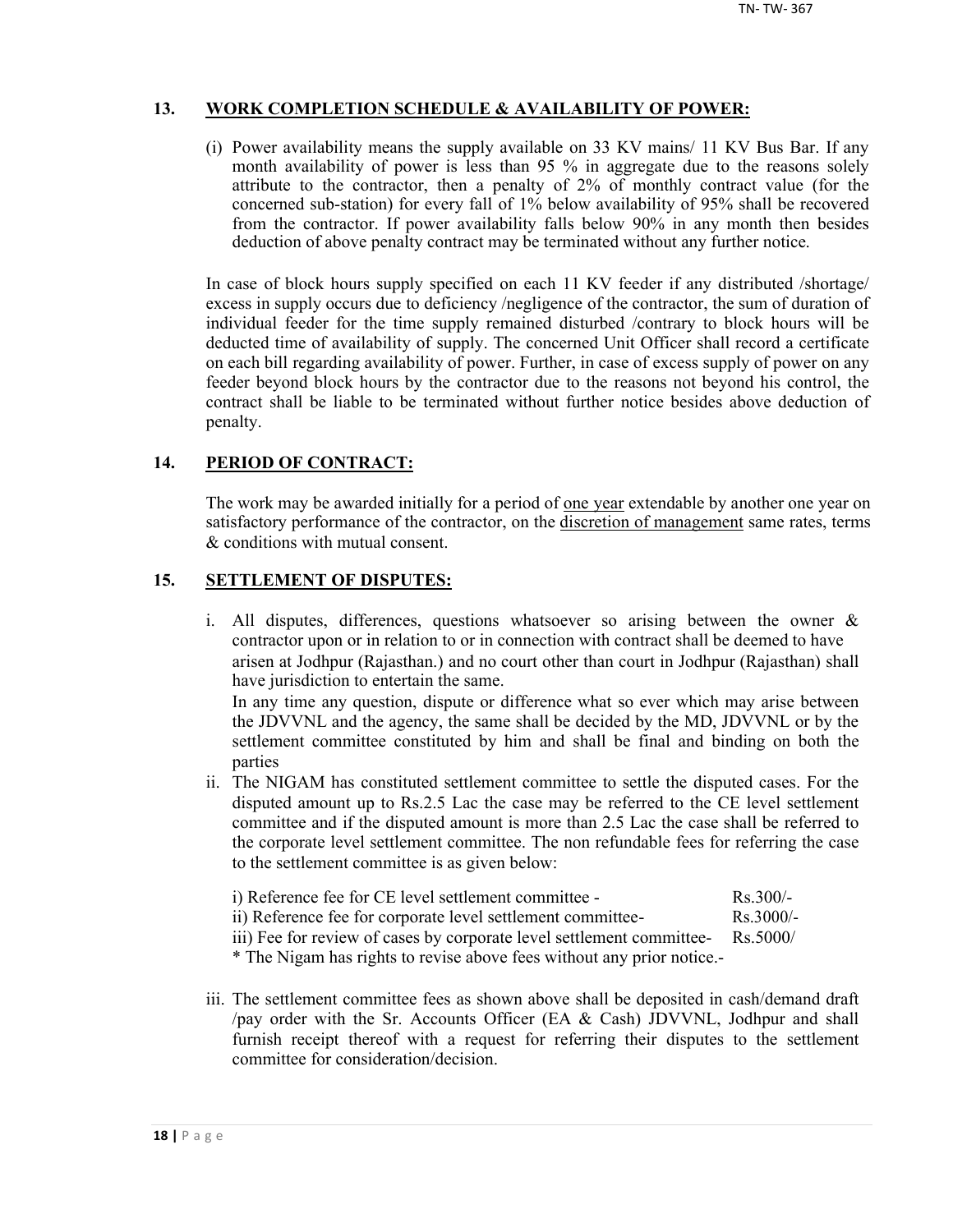## **16. FURTHER CORRESPONDENCE:**

All correspondence pertaining to the work order shall be addressed to the Superintending Engineer (TW), JDVVNL, Jodhpur.

## **17. PENAL PROVISION:**

i Workmen/person found performing duty more than One shift (8 Hours) at any substation i.e. He continues the duty in next shifts then penalty at rate of Rs.250/- Per shift per day shall be imposed.

ii If deficiency as mentioned above at point (i) remains/continues upto 7 days then the work order shall be cancelled / terminated and the Security deposit and safe custody bank guarantee against equipment shall be forfeited.

iii In case of non maintenance of any or all the records as set out in the specification or incomplete records at any Sub-Station assigned to the contractor is reported during checking by the Inspecting officer then an amount equivalent to 10% of the contract value for the month in respect of the Sub-Station assigned where deficiency noticed, shall be recovered from the contractor's bill.

iv In case of such deficiencies (as mentioned in sub clause (iii) above) , penalty of Rs. 500 / - per incidence shall be imposed . And if such incidences are more than thrice a month at any sub-station, then besides above deductions, the contract shall be cancelled for that particular sub-station and the contractor shall be liable for penalty as per prevailing penal rules.

v In case any sub-station is reported to be unmanned (without contractor's worker) by the Inspecting officer then work order shall stand terminated with immediate effect.

vi Single Phase and Three Phase supply must be maintained as per instruction issued by Nigam Authority time to time and in case of non compliance of instruction noticed at any substation the Penlty  $\omega$  10% contract value per GSS per month shall be imposed.

vii In case a contractor feeds, excess block supply from prescribed block hours more than 1.00 hr per day and 15 hrs in a month on the feeder then penalty amount of Rs.2000/-(Rupees Two thousand ) for each excess hour shall be recoverable from the contractor firm. If such violation is repeated in more than two months during the contractual period then that 33/11 KV sub-station will be detached from the contractor and personnel deployed on such sub-station will be terminated. If such practice is repeated at other substation also than the Superintending Engineer (O&M) in concurrence with the Zonal Chief Engineer may take action as per prevailing penal rules. Excess supply hours will be verified through CMRI. If CMRI of the feeder meter is not available then it is to be verified from log-sheet to be maintained at sub-station or any other available authenticated data."

## **18. CANCELLATION OF THE CONTRACT:**

The performance of the contractor shall be watched regularly. If at any stage it is found that the performance of the agency is not satisfactory or if the contractor commits breach of any of the terms  $\&$  condition then the contract may be rescinded by giving one-month notice in writing to the contractor to this effect. In such case, no compensation will be paid by the Nigam. In case the contractor wishes to rescind the contract then he will have to give three months notice in writing to the Nigam.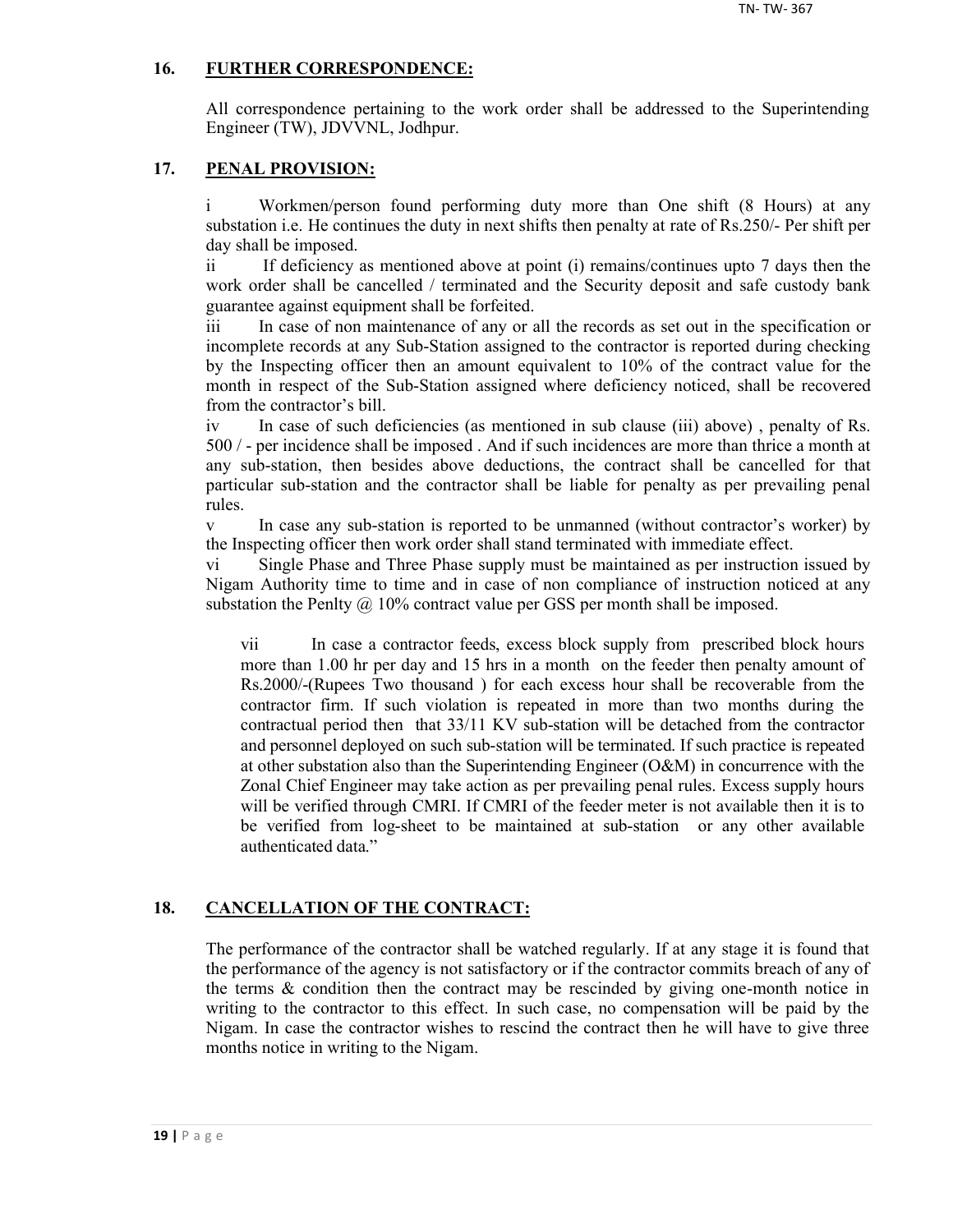Due to unforeseen reasons / change of Nigam"s policy the contract can be rescinded by the Nigam at any time by giving three months notice in writing to the contractor to this effect.

#### **19. SUB-LETTING:**

The contractor shall not sublet the contract or any part of this contract to any other person / Agency. In case of violation, action will be taken against him as per prevailing law in force/ besides termination of contact.

#### **20. UNDER TAKING:**

The Jodhpur Vidyut Vitran Nigam Limited reserves right to withhold payment of the contractor for any liability put on the department due to workmen compensation Act or any other liability by any other court for the period beyond six month from the date of expiry of contract for which contractor shall give an undertaking on non -judicial stamp paper worth Rs. 500/- of Rajasthan Government. The contractor shall be solely responsible for payment of compensation to the workers in case of accident as provided by the Workmen Compensation Act.

## **21. HANDING OVER BACK ON COMPLETION/ CANCELATION:**

The contractor shall be fully responsible for upkeep, operation & maintenance, security and safety of the equipment, property and records etc. of each sub-station let out to him under the contract. On completion/cancellation of the contract, the contractor shall hand over back to Jodhpur Discom the equipments. Property and record etc. of each sub-station in good working order. The contactor shall make good to Jodhpur Discom any loss suffered by it due to contractor's default in this regard.

## **22. TELEPHONE AND TRUNK CALL CHARGES:**

Jodhpur Discom (JDVVNL) shall pay the rental charges & free call/ minimum charges of BSNL/other company telephone only. Excess call charges over the minimum charges shall be borne by the contractor. However when telephone is being used for JEN/AEN office, full charges shall be paid by the Nigam.

## **23. ACCEPTANCE OF THE ORDERS:**

On receipt of work order, the contractor shall submit its acceptance within a period of 7 days from the date of work order to the Superintending Engineer (TW), JDVVNL, Jodhpur, and copy to concerned Superintending Engineer (O&M) failing which his security Deposit as available with the Nigam shall be liable to be forfeited.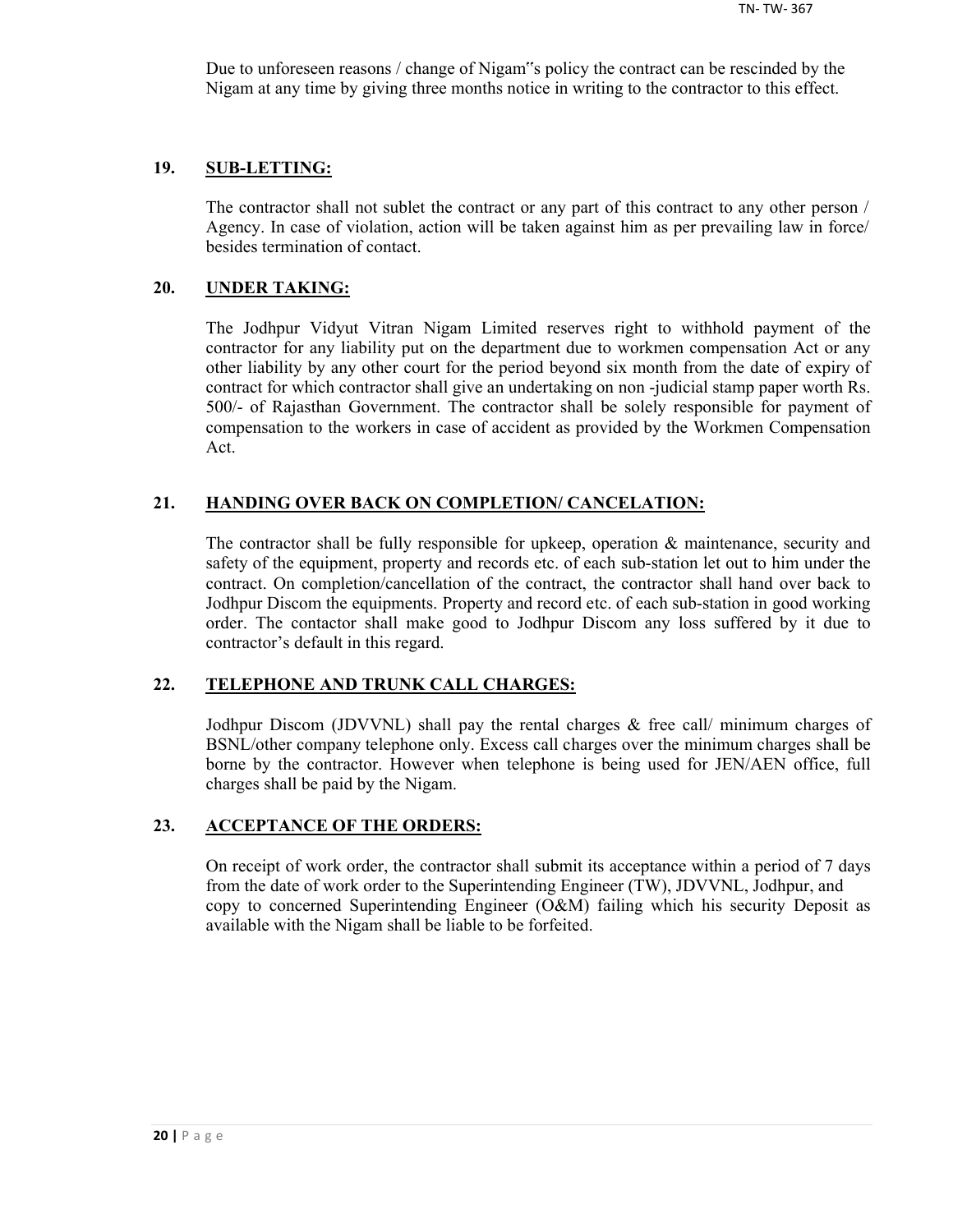## **SECTION-III**

## **TECHNICAL TERMS & CONDITION FOR THE WORK OF OPERATION AND MAINTENANCE OF 33/11 KV SUB-STATION UNDER JODHPUR DISCOM**

- **1.** For carrying out round the clock operation & maintenance of the 33/11 KV Sub-Station, the contractor shall employ his own, 3 (three) persons per day per GSS who possess a minimum qualification of ITI from a recognized/ Govt. Institution in each shift i.e one Skilled (ITI) in each shift is to be deployed. The contractor shall ensure that the persons engaged by him should not continue the shift for more than 8 hours in a day. The contractor shall provide following details of each worker engaged by him on each sub-station at his own cost:
	- a. Appointment letter with photo affixed duly counter signed by the Assistant Engineer (O&M) containing details such as name, father"s name date of birth, age, home address. Per month wages including confirmation from such persons about having been engaged by the contractor along with wages at which employed and educational qualification, duly signed by the employee engaged and attested by the contractor. A copy of this appointment letter issued by the contractor to his worker shall be providing to the Assistant Engineer concerned and also pasted on the Notice Board of the Sub-Station. The copy of appointment letter of workers shall also be provided to the circle Accounts Officer along with the first bill.
	- b. Identity card of each employee engaged in enclosed Performa (Annexure-II) for counter signature of concerned Executive Engineer. The identity card after counter signature will be returned back to the contractor for keeping it with his employees. The identity card so issued will not be used for any legal purposes and will be treated as null and void for the same. Further the identity card so issued shall be used by the workers in 33/11 KV substation premises only.
	- c. If any engaged person(s) to be replaced/ shifted by the contractor, then a written prior permission from the concerned Executive Engineer will be obtained by the contractor.
	- d. Weekly duty chart (Monday to Sunday) shall be displayed by the contractor on the Notice Board of the Sub-Station.
- **2.** Contractor shall abide by all the applicable laws in-force and non-compliance shall be his responsibility. The contractor shall comply with Rules/ Regulation issued by Government of India as well as of Rajasthan Government and local bodies from time to time.
- **3.** (i) The Contractor shall abide by factories Act, 1948, Minimum Wages Act, Payment of Wages Act, 1936, Industrial Dispute Act, 1947, EPF & MP Act, Workmen Compensation Act, Contract Labour (R&A) Act, 1970, ESI Act, 1948 and other Acts, Rules as applicable to workers employed by him. The act of Govt of Rajasthan for minimum wages be also followed while deciding the tendered prices.

(ii) Contractor/bidder shall abide by factory Act 1948 minimum wages Act, and he is bound not to pay wages to worker less than the prevailing rate of minimum wages as per above Act which is declared by Labour Department of GOI/GOR time to time. Therefore bidders are required to quote the price in view of above minimum wages Act with Taxes, if any.

- **4.** All T&P and safety devices like hand gloves, safety belt, earth chain, insulated pliers, screw driver, spanner set etc. of standard quality for this work will be arranged by the contractor at his own cost.
- 5. The contractor has to provide proper safety to equipment/ items and workman/ labour deployed at sub-station and also issue protection tip/ instructions to them.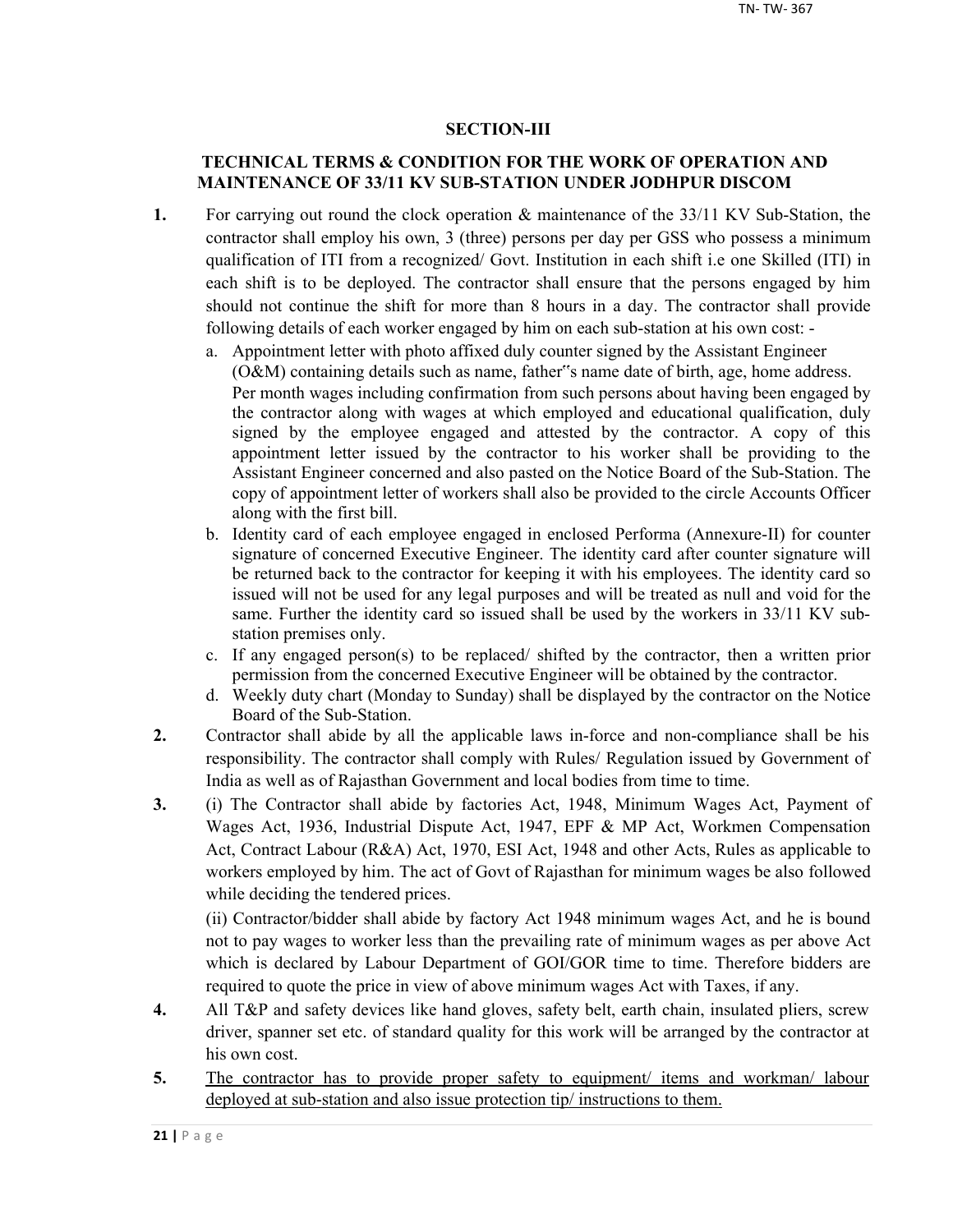- **6.** The contractor shall be required to get all workmen insured under Group Insurance Scheme against accident/miss-happening of the workmen during execution of work at his cost to cover the liability of workman as per workmen"s compensation Act, which should be paid by the Insurance Company against the accident. The Jodhpur Discom shall not be held responsible for any accident/ injury/ casualty during the execution of the contract, total responsibility will be of the contractor whatsoever and contractor/ Insurance Company will pay the compensation as per workmen compensation Act, 1923 and amendment thereto.
- **7.** The contractor and his authorized person will not interfere in the working of Jodhpur Discom. Any unlawful activities shall not be allowed. No person other then the contractor"s duty person and officers/ officials of Jodhpur Discom shall be allowed to enter into the premises of 33/11 KV sub-station.
- **8.** Jodhpur Discom shall not be responsible in any manner for any act or omission or commission of the workers engaged by the contactor No. claim in this regard shall lie against Jodhpur Discom. If by virtue of any law in force, Jodhpur Discom is made liable to pay any amount by way of penalty / damages/ fine etc. contractor shall be liable to indemnify/ reimburse to the extent of amount so paid along with other expenses incurred by Jodhpur Discom to defend such cases.
- **9.** The concerned officers of the Jodhpur Discom shall have the authority to inspect the work site/ sub-station at any time during the period of contract.
- **10.** All the consumable items such as TC fuse wire, bulbs, tube lights, distilled water etc. shall be arranged by the contractor at his own cost.

## **11. Engineer Incharge/Nodal Officer:-**

The engineer In-charge for verification and monitoring of supply position and other technical issues against this order shall be concerned Superintending Engineer (O&M).

- **12.** The following record shall be maintained at each sub-station by the contractor or his authorized representative and shall be produced on demand for which register shall be provided by Jodhpur Discom:
	- a. PTW (Permit to Work) Register (Annexure- I)
	- b. Identity Card (Annexure- II)
	- c. Log Sheet (Annexure- III)
	- d. Maintenance of power Transformer (Annexure- IV A)
	- e. Maintenance of Circuit Breaker (Annexure- IV B)
	- f. Transformer failure report (Annexure- V)
	- g. Roznamcha containing the incidence of all nature like disturbance of supply on 11 KV, failure of 33 KV supply and damage of equipment of sub-station etc. (To be maintained in ordinary register).
	- h. Daily attendances register of workers.
	- i. Register of workmen employed by contractor (Form ix). Employment Card (Form x) and Register of wages (Form xii) prescribed under Rajasthan Contract Labour (R&A) Rules, 1971.
	- j. Certificate of principal employer (Form-V), Renewal with Licensing officer (Form-VI, pt-I), Register of particulars of contractors (Form-VII), Progress of contract work(Form-VII, Pt-II), Annual return of principal employer to be sent to registering officer (Form-XXI)
	- k. Jodhpur Discom will provide Notice Board to the contractor having (a) Name of utility.
	- l. Name of 33/11 KV sub-station with district on which contractor person will write by chalk as under:
		- i. Block of supply hours for agriculture sector giving feeder wise details.
		- ii. Name of employee on duty.
		- iii. Single-phase supply hours.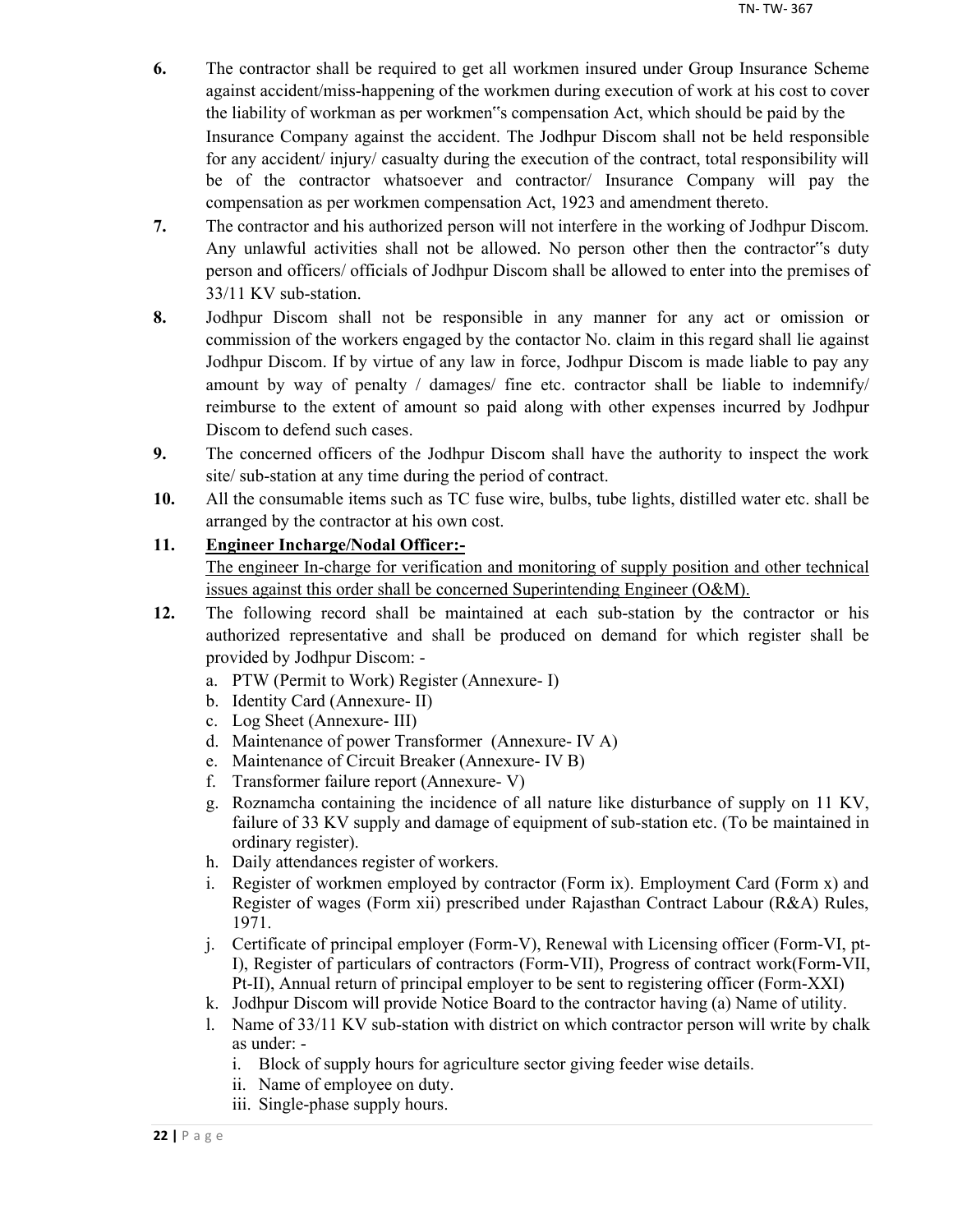## **RESPONSIBILITIES OF THE BIDDER:**

- i. Employee on duty at the S/S shall record consumption on feeder meter reading hourly and shall maintain the record in the log sheet as well as in the soft copy. The bidder shall develop a technically support system in such a way that the details of meter readings shall be communicated to concern JEN & AEN on daily basis through e-mail/ digital form.
- ii. Contractor shall analyze the excess power drawl on feeder on daily basis such as excess load during single phase supply  $\&$  shall intimate the same to concern JEN, AEN, XEN & the SE through e-mail/digital form.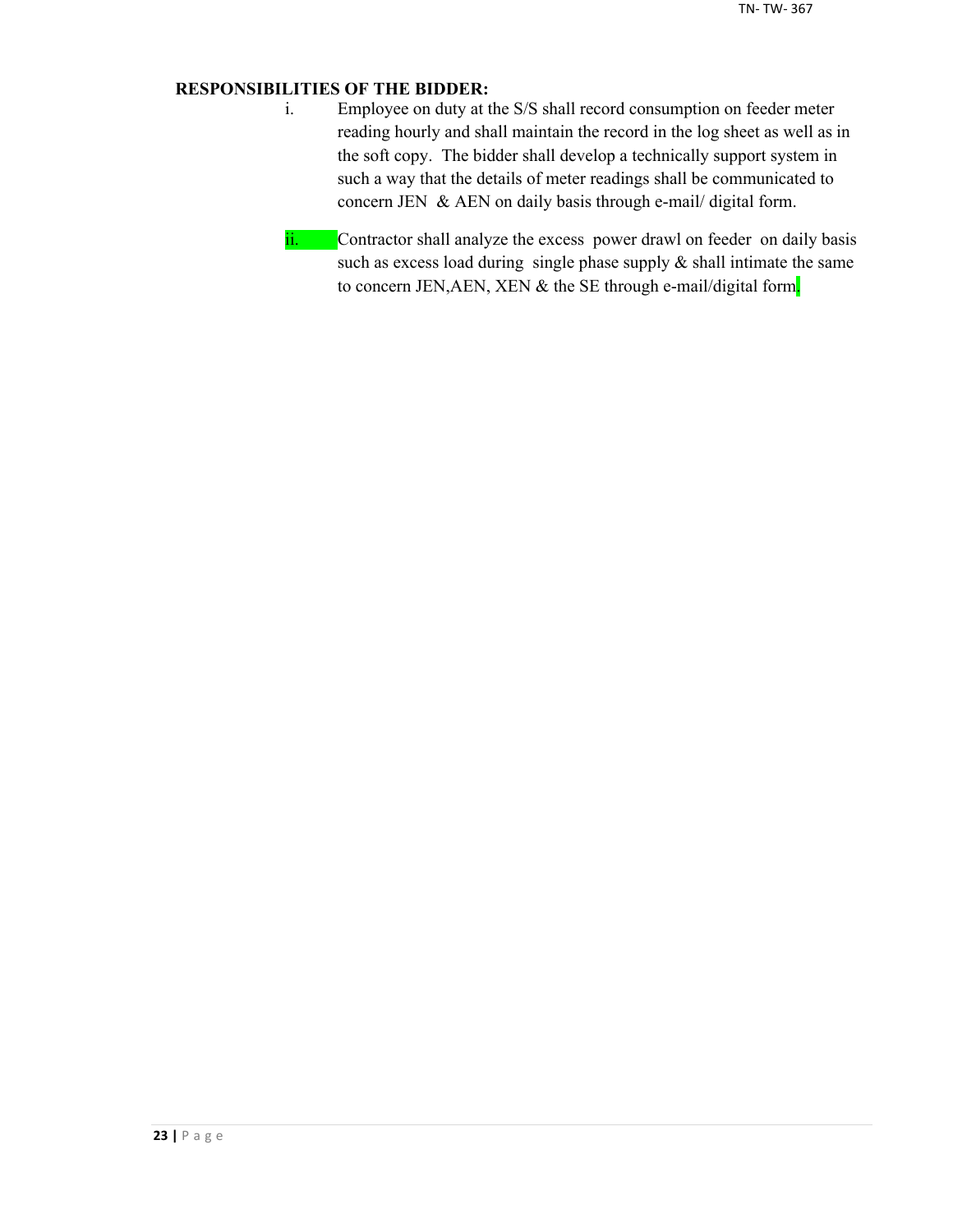## **Annexure – E**

## **TN No. 367**

| S. No. | Name of<br><b>Circle</b>   | No. of<br>33/11<br><b>KV GSS</b> | <b>Estimated</b><br>Value in Rs (<br>for $1 yr$ ) | <b>Tender</b><br>Fee for E-<br>Proc. $(Rs)$ | <b>Bid</b><br><b>Document</b><br>fee<br>(Rs) | <b>Earnest</b><br>Money $@2\%$<br>of ECV<br>(Rs)          |
|--------|----------------------------|----------------------------------|---------------------------------------------------|---------------------------------------------|----------------------------------------------|-----------------------------------------------------------|
| 1      | Jodhpur<br>District Circle | 375                              | 157500000.00                                      | 1000                                        | 2500                                         | 3150000.00<br>20% cash and 80<br>% BG may be<br>accepted) |
|        | Cost                       |                                  |                                                   |                                             |                                              |                                                           |

#### **Note :-**

- 1. The tender quantity of 33/11 KV Substation which are to be given on contract for Operation and maintenance may be reduced or enhanced as per Nigam Requirement.
- 2. Bid Document fee for each Lot is Rs. 2500/- and Tender Fee for e-procurement for each Lot is Rs. 1000/-.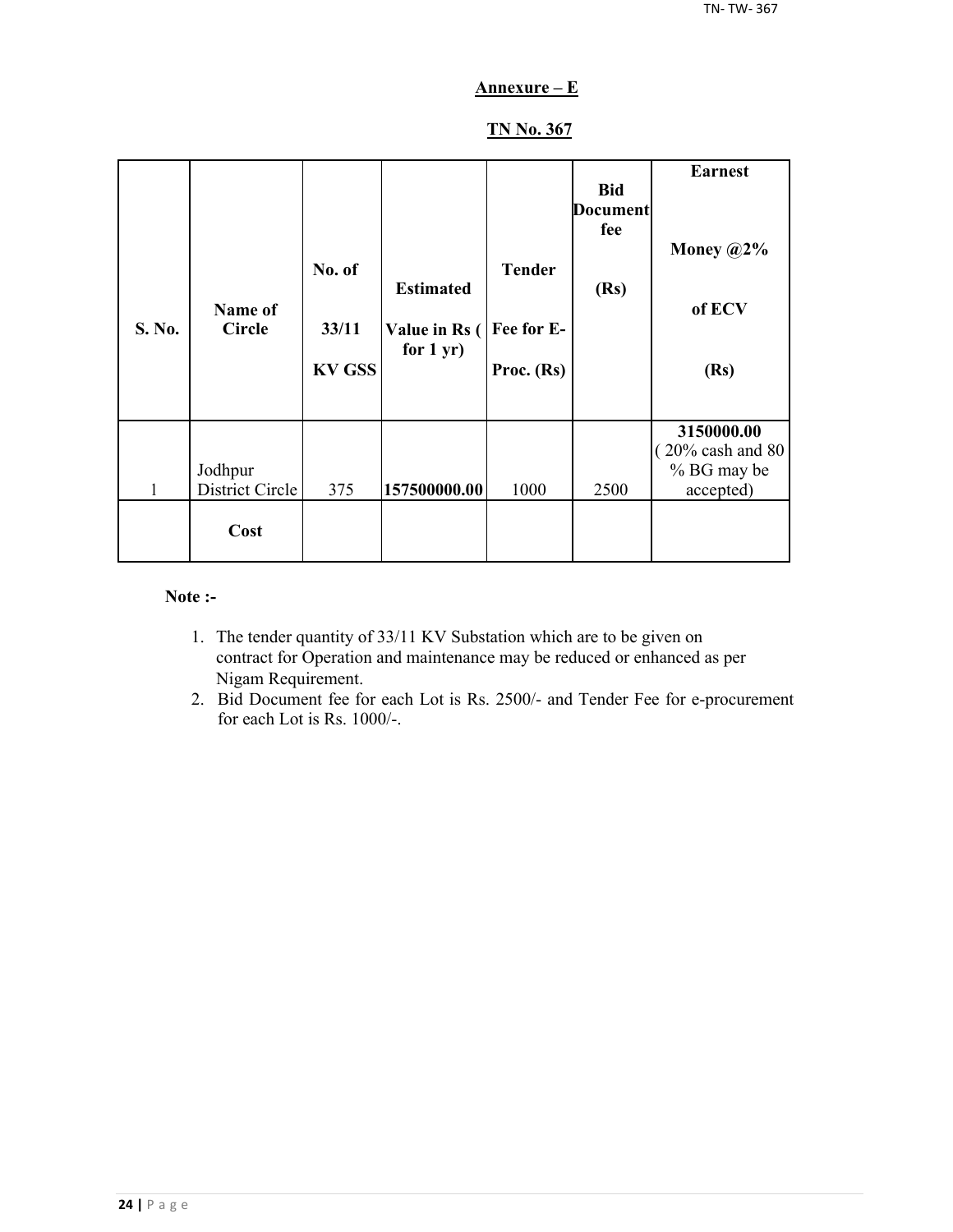TN- TW- 367

Schedule - I

#### *Bid Bank Guarantee* **(FOR EARNEST MONEY)**

**Ref : Bank Guarantee No. .................... Dated: ........**

**To, The Superintending Engineer (TW), Jodhpur Vidyut Vitran Nigam Limited, New Power House Road Jodhpur-342003**

- **1. Whereas .............................[name of the Bidder] (hereinafter called "the Bidder") has submitted its bid dated .............................[date of submission of bid] for the construction of......................... [name of contract] (hereinafter called "the Bid").**
- **2. KNOW ALL PEOPLE by these presents that WE.......................... [name of bank] of ..................... [name of country], having our registered office at................................ [Address of bank] (hereinafter called "the Bank"), are bound unto.................................... [name of Purchaser] (hereinafter called "the Purchaser") in the sum of Rs.\*\_\_\_\_\_\_\_\_\_\_\_\_\_\_\_\_ for which payment well and truly to be made to the said Purchaser, the Bank binds itself, its successors, and assigns by these**  presents. Sealed with the Common Seal of the said Bank this \_\_\_ day of \_\_\_\_\_\_\_ 200\_\_\_.
- **3. THE CONDITIONS of this obligation are:**
- **i. If the Bidder withdraws its Bid during the period of bid validity specified by the Bidder in the Bid Form; or**
- **ii. If the bidder refuses to accept the correction of error in his Bid ; or**
- **iii. If the Bidder, having been notified of the acceptance of its Bid by the Purchaser during the period of bid validity:**
- **(a) fails or refuses to execute the Contract agreement, if required; or**
- **(b) fails or refuses to furnish the performance security, in accordance with the General Conditions of Contract;**
- **4. we undertake and authorize our branch situated at Jodhpur (Rajasthan) address:**

to pay to the Purchaser up to the above amount upon **receipt of its first written demand, without the Purchaser having to substantiate its demand, provided that in its demand the Purchaser will note that the amount claimed by it is due to it owing to the occurrence of one or all of the three conditions, specifying the occurred condition or conditions.**

- **5. The decision of the SUPERINTENDING ENGINEER (TW), JODHPUR VIDYUT VITRAN NIGAM LIMITED, JODHPUR shall be final whether breach has been committed on the right to demand the amount of guarantee from us which has accrued to the purchaser.**
- **6. This guarantee shall not cease or determine, if the purchaser grants time or indulgence or vary the terms of the contract with the contractor or without our consent or knowledge.**
- **7. The guarantee herein contained shall not be affected by any change in the constitution of the contractor.**
- **8. We, \_\_\_\_\_\_\_\_\_\_\_\_\_\_\_\_\_\_\_\_\_ further undertake not to evoke this guarantee during its currency except with the previous consent of the SUPERINTENDING ENGINEER (TW), JODHPUR VIDYUT VITRAN NIGAM LIMITED, and JODHPUR.**
- **9. All disputes arising under the said guarantee between the Bank and the Nigam or between the Contractor and the Nigam pertaining to the guarantee shall be subject to the jurisdiction of Courts in Jodhpur, Rajasthan alone.**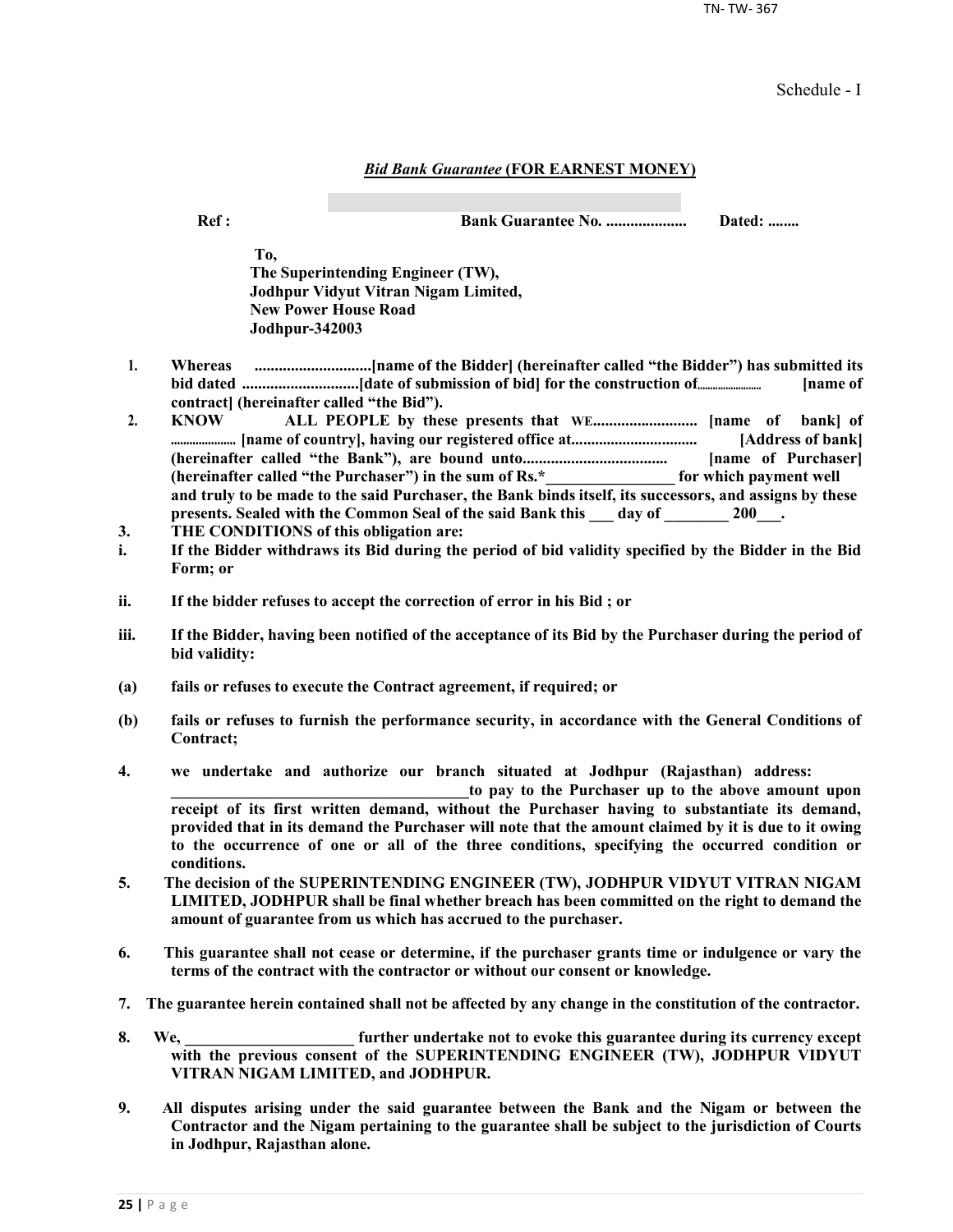**10. This guarantee will remain in force up to and including one hundred Eighty (180) days after the date**

**of the opening of bids, i.e. up to \_\_\_\_ , with a further grace period of Ninety (90) days and any demand in respect thereof should reach the Bank not later than the above date.**

**Yours faithfully,**

**Bankers (EXECUTANT)**

**Witness:-1.**

**2.**

**The Bidder should insert the amount of the guarantee in words and figures denominated in the currency of bid.**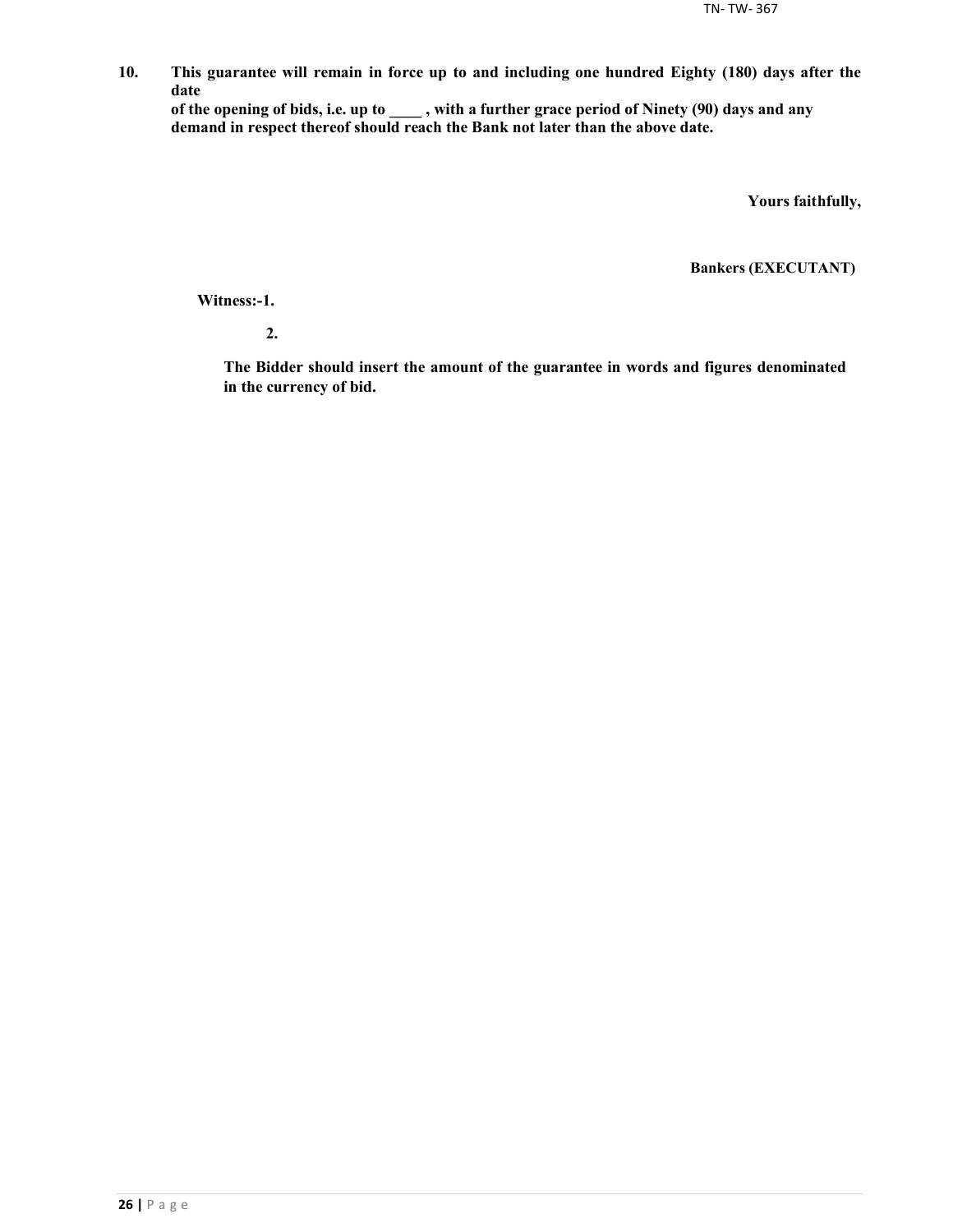| <b>SCHEDULE-2</b><br><b>JODHPUR VIDYUT VITRAN NIGAM LIMITED</b><br><b>AGREEMENT</b>                                                                                                                                                                                                                        |
|------------------------------------------------------------------------------------------------------------------------------------------------------------------------------------------------------------------------------------------------------------------------------------------------------------|
| (On non-judicial stamp paper of Govt. of Rajas than having stamp duty as applicable)                                                                                                                                                                                                                       |
| This indenture made at on this day of the Month of<br><sub>of</sub><br>between the Managing Director, Jodhpur Vidyut Vitran<br>Nigam Ltd.                                                                                                                                                                  |
| (hereinafter referred to as the Owner) which expression unless the context does not<br>permit includes successors and assigns) of the one part and                                                                                                                                                         |
| (I) To be used in case of Limited Companies<br>incorporated                                                                                                                                                                                                                                                |
| <b>Example 2018</b> under the <u>companies act and</u>                                                                                                                                                                                                                                                     |
| having                                                                                                                                                                                                                                                                                                     |
| (hereinafter referred to as<br>its Registered office at<br><u> 1990 - John Harry Harry Harry Harry Harry Harry Harry Harry Harry Harry Harry Harry Harry Harry Harry Harry</u><br>Contractor which                                                                                                         |
| expression unless the context does not permit includes their successors and permitted<br>assigns).                                                                                                                                                                                                         |
| (2) To be used in case of Partnership concerns<br>M/s a Partnership Firm consisting of the following Partners namely:                                                                                                                                                                                      |
| (Age) (Residence)(Occupation)<br>(Name)                                                                                                                                                                                                                                                                    |
| 1                                                                                                                                                                                                                                                                                                          |
|                                                                                                                                                                                                                                                                                                            |
| 2                                                                                                                                                                                                                                                                                                          |
|                                                                                                                                                                                                                                                                                                            |
| 3                                                                                                                                                                                                                                                                                                          |
|                                                                                                                                                                                                                                                                                                            |
| 4                                                                                                                                                                                                                                                                                                          |
| (hereinafter referred to as Contractor which expression unless the context does not<br>permit includes their respective heirs, executors, administrators, legal representatives,<br>permitted<br>assigns) of the second part, witness the as follows:-                                                     |
| (1) The contractor, does by these presents agree to supply and execute/complete the<br>erection work of (Name of work) to the Owner and the Owner does agree to purchase<br>and execute/complete the erection work from the Contractor, the material/equipment and<br>erection work as<br>specified in the |
| work order No. _________ dated _________ and amendment<br>letter No.                                                                                                                                                                                                                                       |
| dated appended and on the terms & conditions constrained in the                                                                                                                                                                                                                                            |
| said order and amendment letter. The General terms and conditions of the contract                                                                                                                                                                                                                          |
| appended hereto are considered a part of this agreement.                                                                                                                                                                                                                                                   |
| The Contractor has deposited Rs.<br>Rs.<br>(2)<br>$(\ln$                                                                                                                                                                                                                                                   |
| *(a) In cash, or<br>word<br>s                                                                                                                                                                                                                                                                              |
| drawn in<br>$*(b)$<br>by furnishing a Demand Draft No. _____dated __________                                                                                                                                                                                                                               |
| favor of<br><sub>or</sub>                                                                                                                                                                                                                                                                                  |
| *(c) by furnishing a Bank Guarantee amounting to Rs. _ _____________towards security and performance o<br>(* delete which is not applicable)                                                                                                                                                               |
| (3) The contractor is also bound to fulfill all the conditions<br>mentioned in the above work order.                                                                                                                                                                                                       |
| (4) The work to be executed under this agreement shall be as per<br>terms and conditions mentioned in the above work order.                                                                                                                                                                                |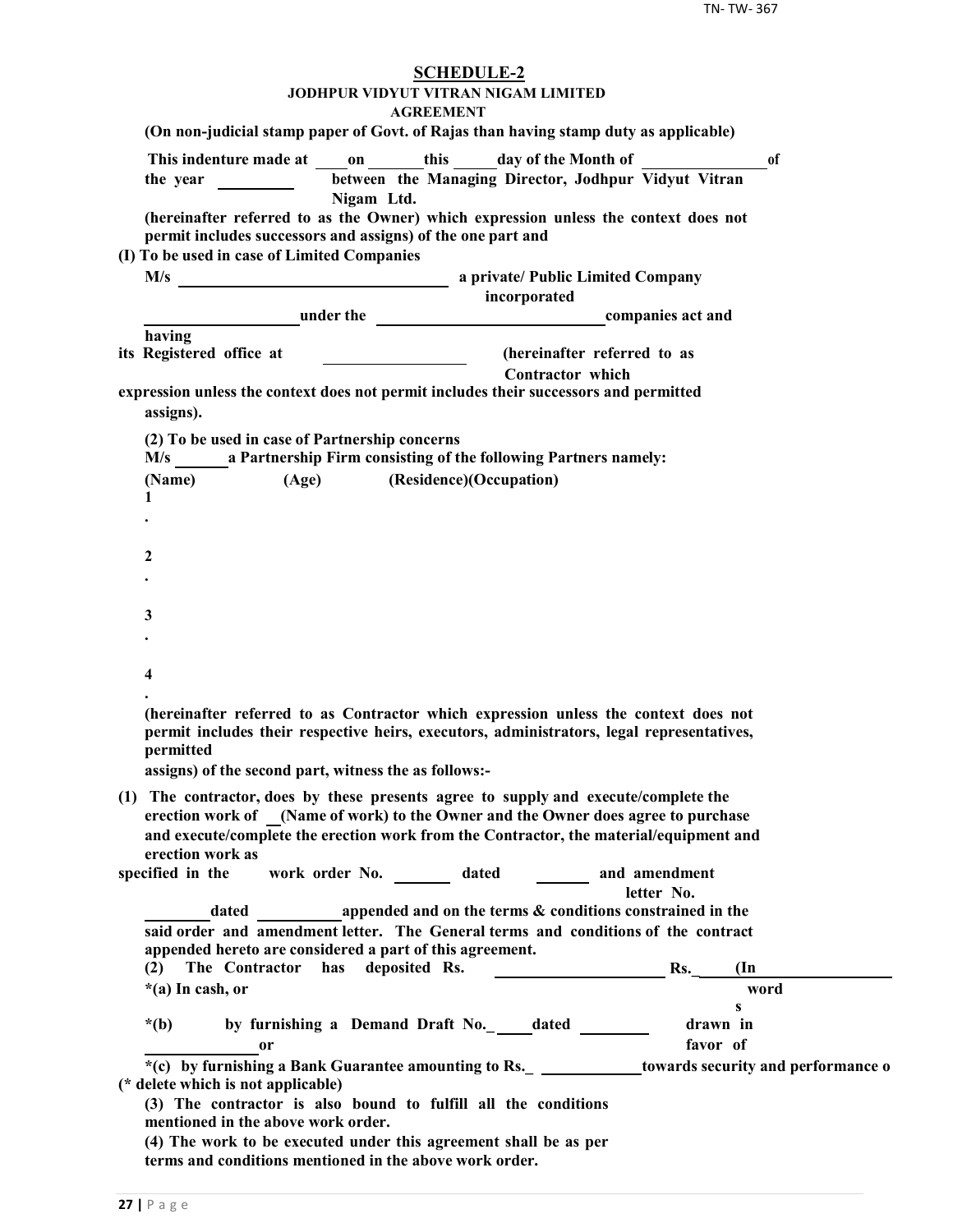| (5)                                                                                                         |                                            |                | In case      | -of |
|-------------------------------------------------------------------------------------------------------------|--------------------------------------------|----------------|--------------|-----|
| dispute as to whether any materials supplied are or are not in accordance with                              |                                            |                |              |     |
| specifications set forth in the schedule, the decision of The Superintending Engineer                       |                                            |                |              |     |
| (TW), JDVVNL shall be final and binding on both the parties.                                                |                                            |                |              |     |
| (6) The delivery shall be effected and completed as per clause No.                                          |                                            | of the         | work order   |     |
| from the date of this Work Order and amendment letter No.                                                   |                                            | dt.            | . The first  |     |
| installment of supplies will begin as per clause No.                                                        |                                            | of the<br>work | order<br>and |     |
| amendment letter No.                                                                                        |                                            |                |              |     |
| to the work order.<br>dt.                                                                                   |                                            |                |              |     |
| (7) Payment of the work executed under this agreement shall as under :                                      |                                            |                |              |     |
| <b>As per clause No.</b>                                                                                    | of the Work Order and amendment letter No. |                |              | dt  |
| to the work order.                                                                                          |                                            |                |              |     |
| (8) If the Contractor fails wholly or in part to fulfill this agreement, the Owner shall be entitled at his |                                            |                |              |     |

**discretion to retain the whole or any part of the deposit made by the Contractor under clause (2) and if the loss suffered by the Owner exceeds the amount of said deposit, he will be entitled to recover the said loss from the Contractor.**

**(9) If any sum remains due or becomes recoverable from the Contractor on account of the nonfulfillment of this agreement or on account of any other reason, the Contractor shall pay the same immediately on demand, the Owner shall be entitled to recover the same from the Contractor as arrears of Land Revenue.**

**(10) In witness of the due execution of this agreement the parties have hereunder set their hands the day and the year first above written.**

**Signed and delivered by**

| In case of                                           | (1)Signature               |                    |  |
|------------------------------------------------------|----------------------------|--------------------|--|
| <b>Limited/Partnership Shri</b>                      |                            |                    |  |
| Companies & Firms ation                              | (2) Signature              |                    |  |
| For and on behalf of                                 | (1) Signature              |                    |  |
| In presence of witnesses                             | (2) Signature              |                    |  |
| <b>Signed and</b>                                    |                            |                    |  |
| delivered by                                         | (1) Signature              |                    |  |
| In case of individuals Shri                          |                            |                    |  |
| Signed and delivered by                              |                            |                    |  |
| In case of Individuals Shri<br>witness:              | (1) Signature              | In the presence of |  |
| (1) Shri ation                                       | (2) Shri(1) Signatureation | (2) Signature      |  |
| Signed and delivered by the                          | <b>JDVVNL</b>              |                    |  |
| by order and on behalf of the MD of<br><b>JDVVNL</b> |                            |                    |  |
|                                                      |                            |                    |  |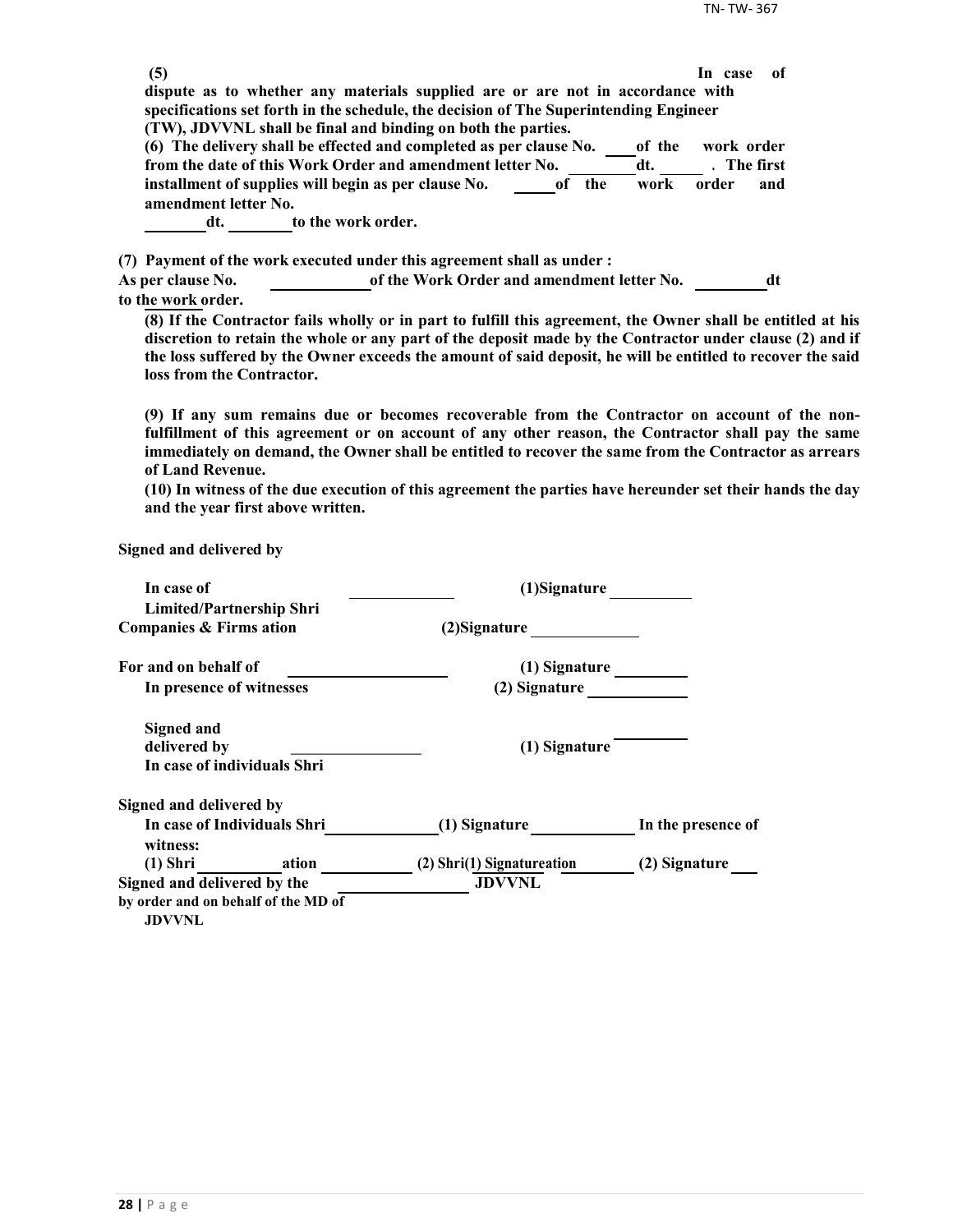## **Commercial Terms & Conditions**

Bidder's Name & Address:

| To |                                      |
|----|--------------------------------------|
|    | The Superintending Engineer (TW),    |
|    | JODHPUR Vidyut Vitran Nigam Limited, |
|    | New Power House Road,                |
|    | JODHPUR $-342003$                    |
|    |                                      |

Dear Sirs,

Sub : Confirmation for "No Deviation" in Commercial terms & conditions of package No JdVVNL/ SE/ TW/ TN-367

We hereby confirm that there is no deviation in commercial terms  $\&$ conditions stipulated in the bidding documents and we are agreed to adhere the same strictly.

(Signature)……...........................

Date :

| Place : |  |
|---------|--|
|         |  |
|         |  |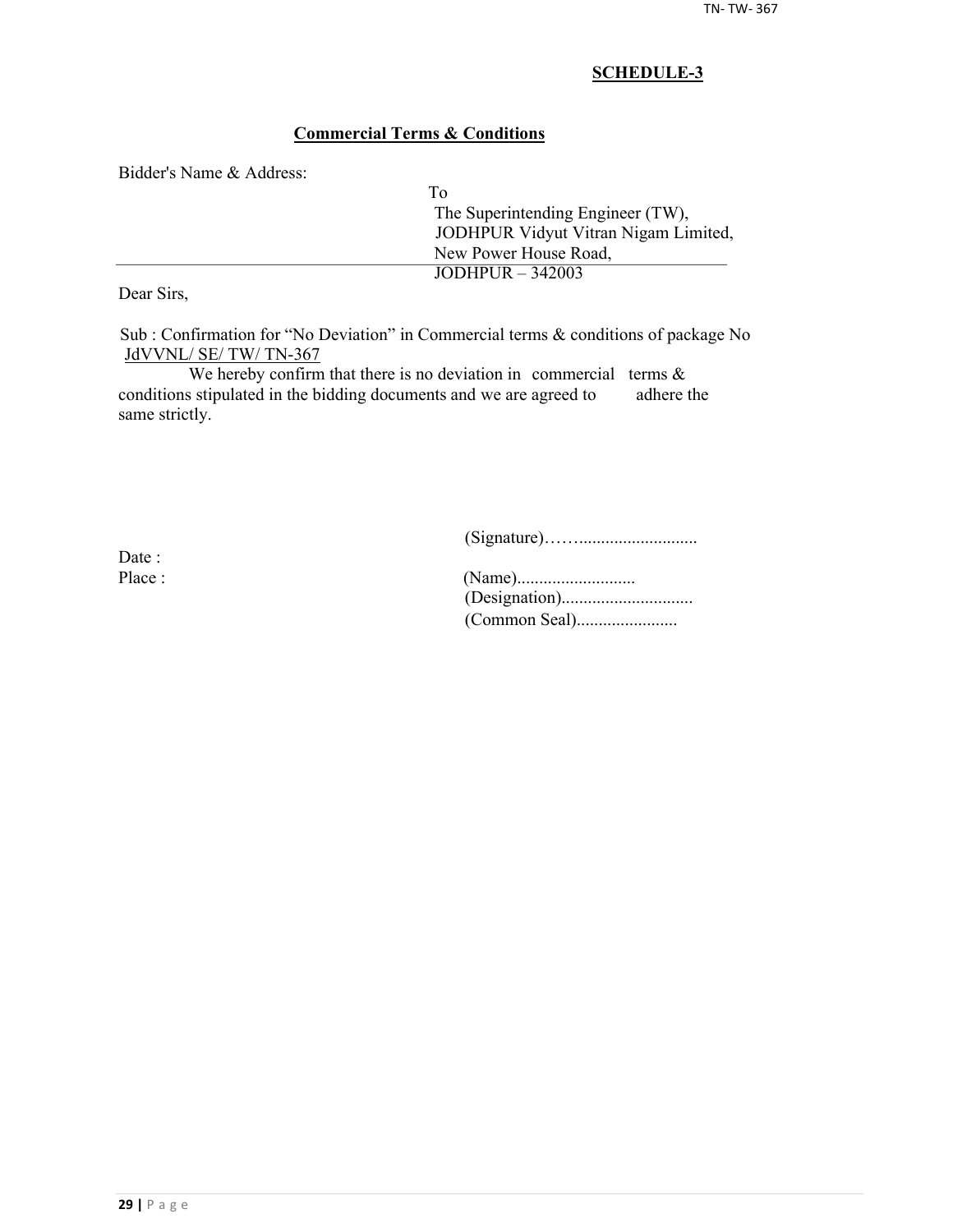## **Technical Terms & Conditions**

To

Bidder's Name & Address :

The Superintending Engineer (TW), JODHPUR Vidyut Vitran Nigam Limited, New Power House Road JODHPUR – 342003

Dear Sirs,

Sub :- Confirmation for "No Deviation" in Technical terms & conditions of package No. JdVVNL/ SE/ TW/ TN-367

We hereby confirm that there is no deviation in technical terms  $\&$  conditions stipulated in the bidding documents and we are agreed to adhere the same strictly.

We also confirm that tendered material shall be procured from vendors approved by JDVVNL and shall be conforming to various requirements of relevant ISS/Specification/orders and as per design and drawing approved by the Nigam.

(Signature) ……...........................

Date :

| Place : |  |
|---------|--|
|         |  |
|         |  |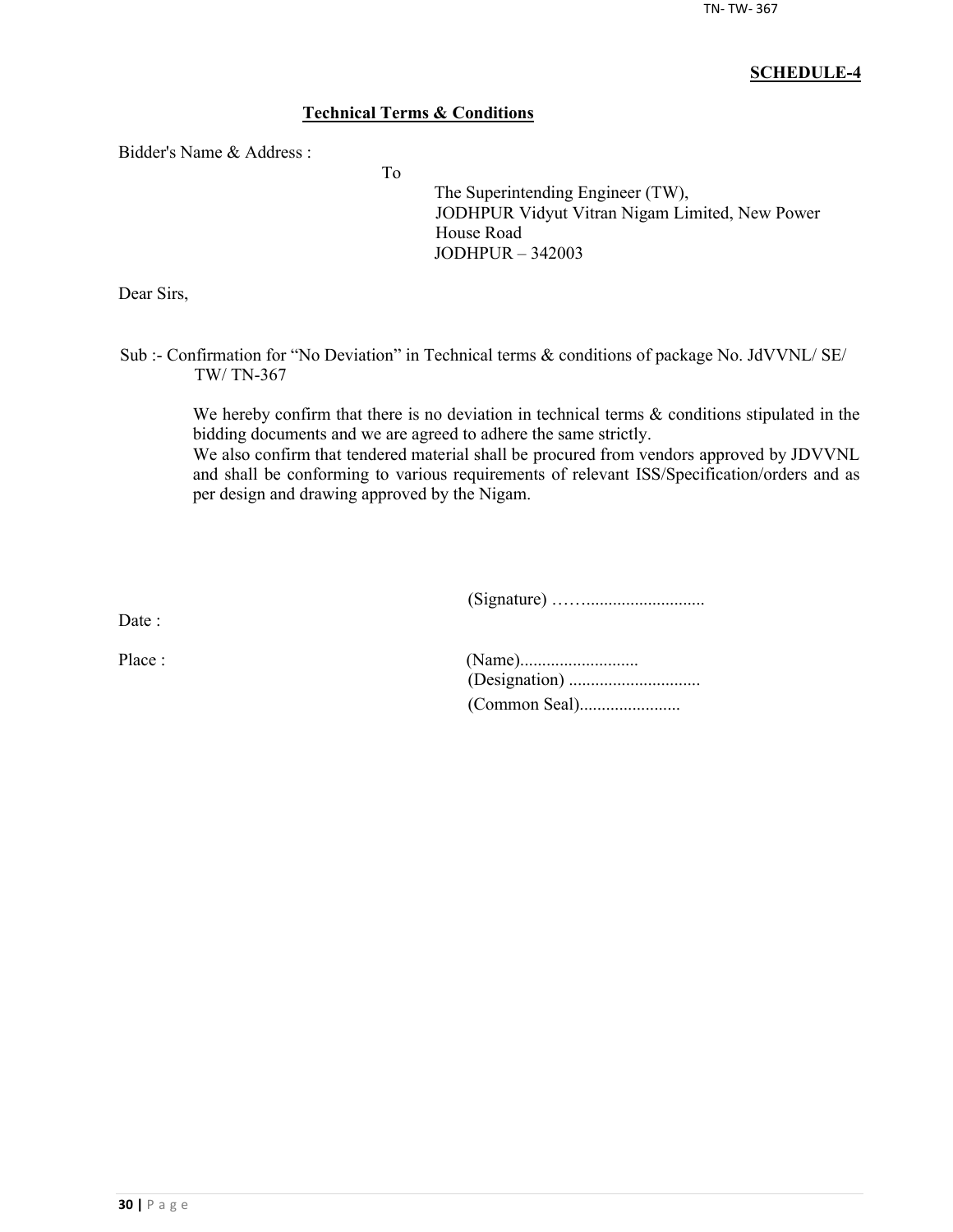## **List of Past Experience**

Bidder's Name & Address :

To, The Superintending Engineer (TW), Jodhpur Vidyut Vitran Nigam Limited, New Power House Road JODHPUR – 342003

Dear Sirs,

We have completed /executed the work orders Turn key pacages Labour contracts required as per spec under TN-367 successfully as per details given hereunder:-

|                          |            |                  | Name        |              |
|--------------------------|------------|------------------|-------------|--------------|
| S.No                     | Details of |                  | & details   | Date of      |
|                          | ordered    | Order No. & Date |             |              |
| $\overline{\phantom{a}}$ |            |                  | of ordering | commencement |
|                          | work       |                  | utility     |              |
|                          |            |                  |             |              |
|                          |            |                  |             |              |

| Date       | Contract value of        | Whether<br>order executed                                     | Remarks |
|------------|--------------------------|---------------------------------------------------------------|---------|
| of         |                          |                                                               |         |
| completion | ordered/executed<br>work | stipulated work<br>per<br><b>as</b><br>completion<br>schedule |         |
|            |                          | <sub>or</sub><br>not                                          |         |
|            |                          |                                                               |         |
|            |                          |                                                               |         |

Note: Certificate(s) of competent authority of the utility for satisfactory execution of stated works are to be furnished along-with this schedule.

Date :

| $(Name)$ |  |
|----------|--|
|          |  |
|          |  |

Place :

(Common Seal).............................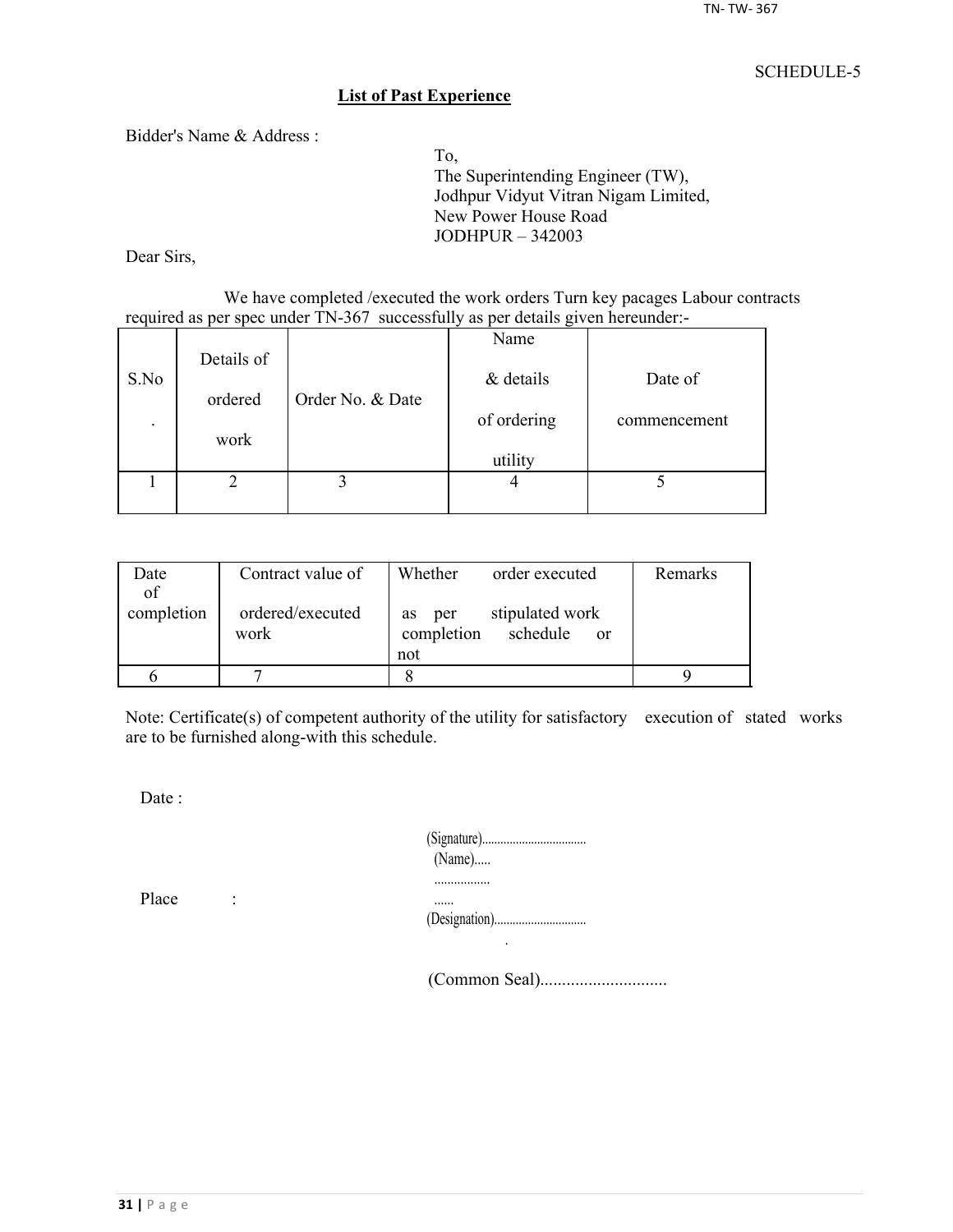## **LIST OF EQUIPMENTS AND TECHNICAL HANDS**

Bidder's Name & Address :

To, The Superintending Engineer (TW), Jodhpur Vidyut Vitran Nigam Limited, New Power House Road, JODHPUR – 342003

Dear Sirs,

We hereby declare that we have sufficient men  $\&$  machinery for successful execution of work against this tender enquiry, the details of which are given as under:-

Date :

| Place |  |
|-------|--|
|       |  |
|       |  |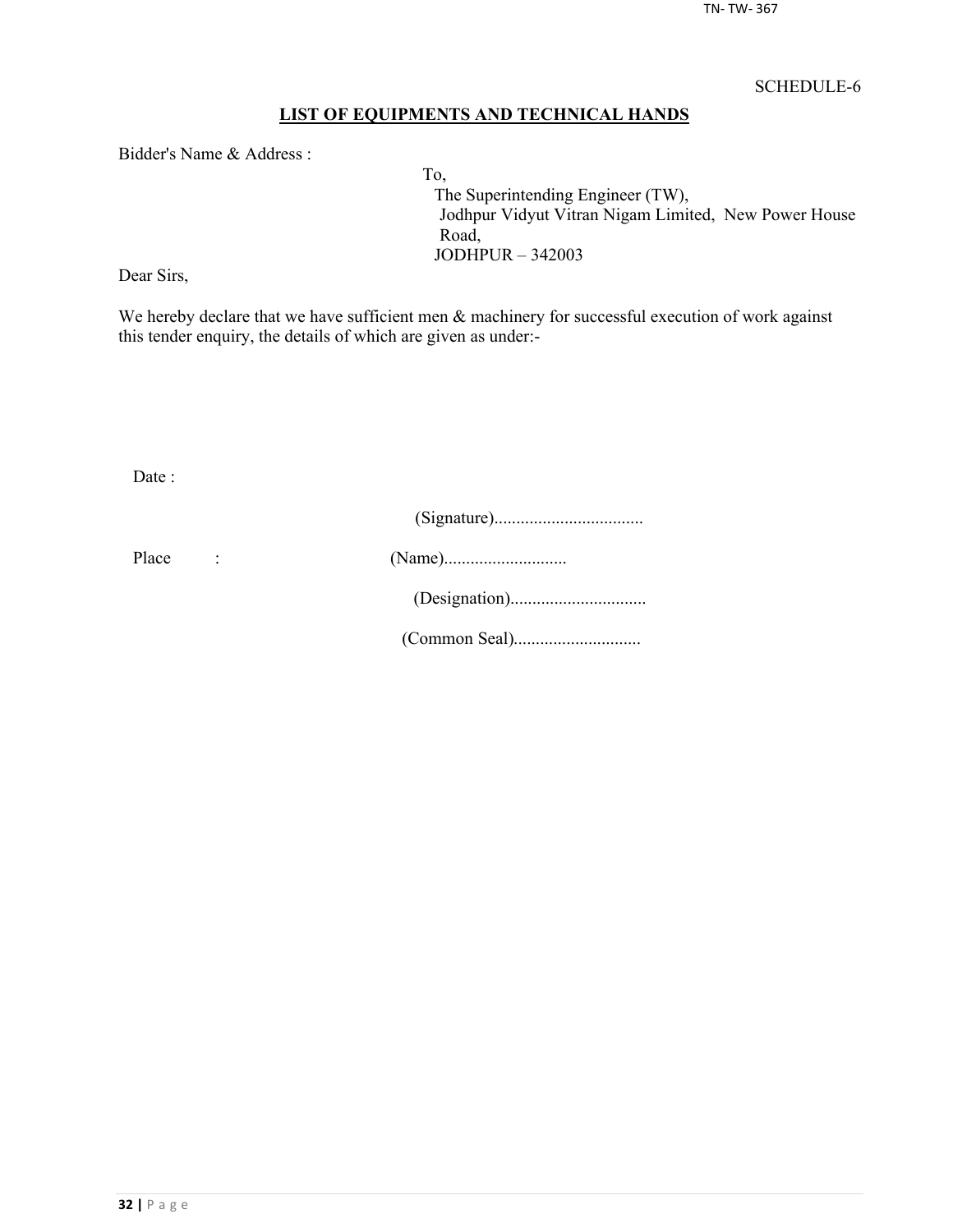## **SCHEDULE-6(A)**

#### **Qualification Requirements (Tender No.** JdVVNL/ SE/ TW/ TN-367**)**

#### **Details of Turnover during last three financial years (2014-15,2015-16 & 2016-17)**

**Bidder's Name & Address:**

**To**

**The Superintending Engineer (TW) Jodhpur Vidyut Vitran Nigam Limited New Power House Road, Jodhpur- 342003**

## **Dear Sirs,**

**We hereby declare that we are qualified for bidding in reference to "Qualification Requirements" indicated in Sec.III of the bidding documents as per details given here under:**

| S.No                    | <b>PARTICULARS</b>      | <b>DETAILS</b> |                         |  |  |  |
|-------------------------|-------------------------|----------------|-------------------------|--|--|--|
| $\mathbf{1}$            | <b>Turn Over</b>        |                | (In Crores of Rs. only) |  |  |  |
|                         |                         | 2014-15        |                         |  |  |  |
|                         |                         | 2015-16        |                         |  |  |  |
|                         |                         | 2016-17        |                         |  |  |  |
| $\overline{2}$          | <b>Net Profit After</b> |                | (In Crores of Rs. only) |  |  |  |
|                         | Int. & Dep.             | 2014-15        |                         |  |  |  |
|                         |                         | 2015-16        |                         |  |  |  |
|                         |                         | 2016-17        |                         |  |  |  |
| $\overline{\mathbf{3}}$ | Corporate/              |                | (In Lacs of Rs. only)   |  |  |  |
|                         | <b>Income Tax Paid</b>  | 2014-15        |                         |  |  |  |
|                         |                         | 2015-16        |                         |  |  |  |
|                         |                         | 2016-17        |                         |  |  |  |

**and submitting the following certificate(s) /documents in support of the above: -**

- **1. Copy of Valid Contractor License.**
- **2. Copy of registration with Jodhpur-Discom, if registered.**
- **3. Copies of Audited Balance Sheet pertaining to last three years**
- **4. Furnishing of a certificate issued by a registered Chartered Accountant certifying of specified qualification requirements is essential. The name, stamp and the registration no. of the Chartered Accountant are necessary of the certificate.**

| Place: | <b>Name:</b> |
|--------|--------------|
|        |              |

| Date: | Designation: |
|-------|--------------|
|       |              |

**Signature: \_\_\_\_\_\_\_\_\_\_\_\_\_\_\_\_\_\_\_\_**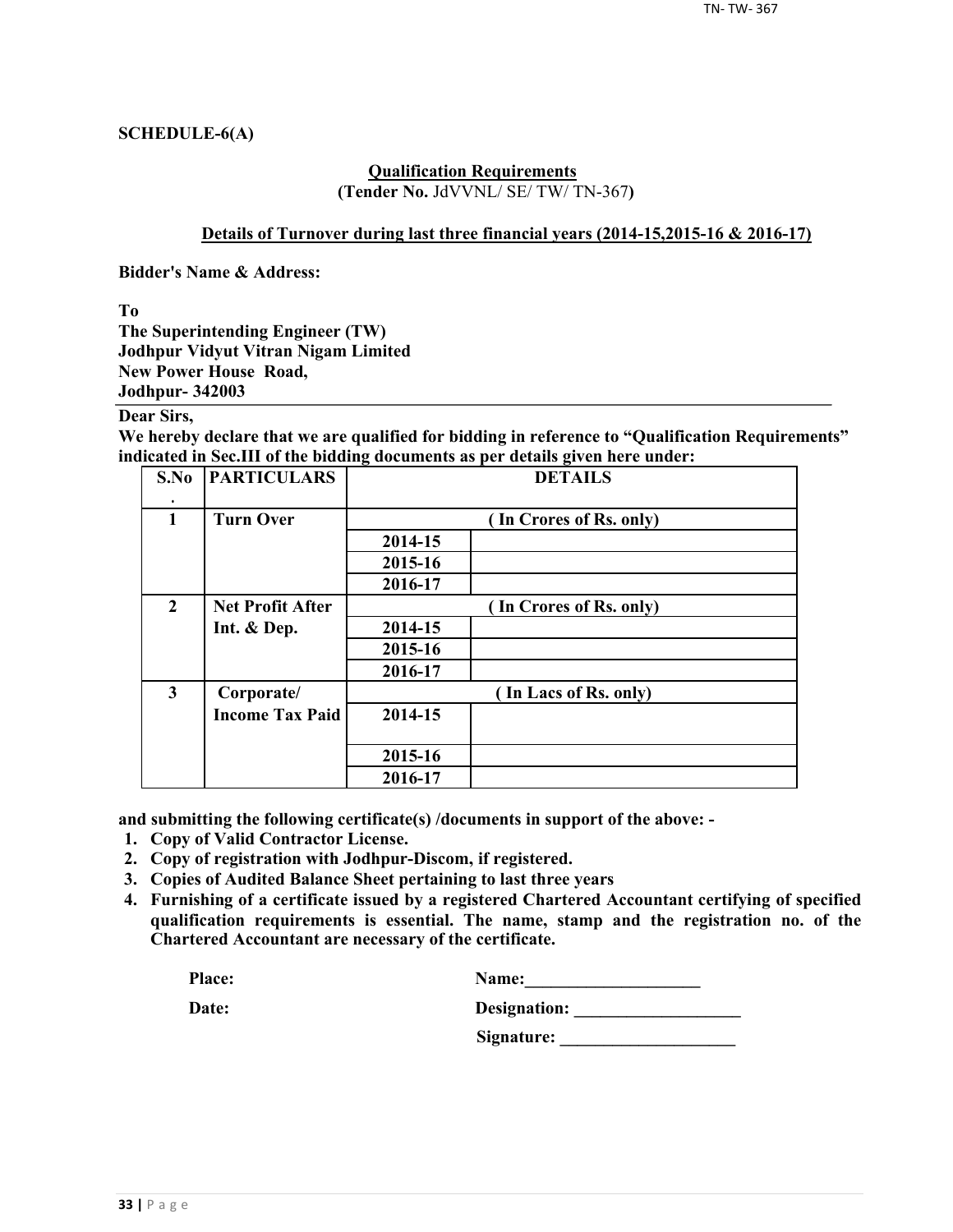#### Schedule-6(B)

## **Qualification Requirements**

## **(Tender No.** JdVVNL/ SE/ TW/ TN-TW 367**)**

#### **Details of Works Executed during last Five financial years (2012-13, 2013-14,2014- 15, 2015-16 & 2016-17)**

| Order Awarding Authority |                          |          | Work<br>order        | Stipulated completionPeriod | commencement           | mpletion     | Value of work actually executed (as per<br>completion certificate) during last FY<br>2012-13, 2013-14, 2014-15, 2015-16 & 2016-<br>$17$ ) (Amt.in Rs. Lacs) |         |         | 17/ balance | <b>Remarks</b> |       |                       |  |
|--------------------------|--------------------------|----------|----------------------|-----------------------------|------------------------|--------------|-------------------------------------------------------------------------------------------------------------------------------------------------------------|---------|---------|-------------|----------------|-------|-----------------------|--|
|                          | <b>DescriptionofVork</b> | No.&Date | Amount (Rsimla<br>อิ |                             | $\mathfrak{b}$<br>Date | Date of acts | 2012-13                                                                                                                                                     | 2013-14 | 2014-15 | 2015-16     | $2016 - 17$    | Total | $\vec{a}$<br>After 31 |  |
|                          |                          |          |                      |                             |                        |              |                                                                                                                                                             |         |         |             |                |       |                       |  |
|                          |                          |          |                      |                             |                        |              |                                                                                                                                                             |         |         |             |                |       |                       |  |
|                          |                          |          |                      |                             |                        |              |                                                                                                                                                             |         |         |             |                |       |                       |  |
|                          |                          |          |                      |                             |                        |              |                                                                                                                                                             |         |         |             |                |       |                       |  |
|                          |                          |          |                      |                             |                        |              |                                                                                                                                                             |         |         |             |                |       |                       |  |
|                          |                          |          |                      |                             |                        |              |                                                                                                                                                             |         |         |             |                |       |                       |  |
| <b>TOTAL:</b>            |                          |          |                      |                             |                        |              |                                                                                                                                                             |         |         |             |                |       |                       |  |

**Note:**

- **1. Copy of each work order, G-schedule & completion report be enclosed.**
- **2. Completion report must be certified by a competent technical officer only, i.e. not below the rank of Executive Engineer as per Qualification Requirement mentioned at section –I and should also be duly attested by Notary Public.**
- **3. Furnishing of the completion report of each of work executed specially indicating the amount thereof, is essential as the qualification of the bidder shall be determined on this basis. The Work experience shall not be counted on account of non-furnishing of such documents.**

**(Signature) ……...........................**

**Date :**

**Place : (Name)........................... (Designation) .............................. (Common Seal).......................**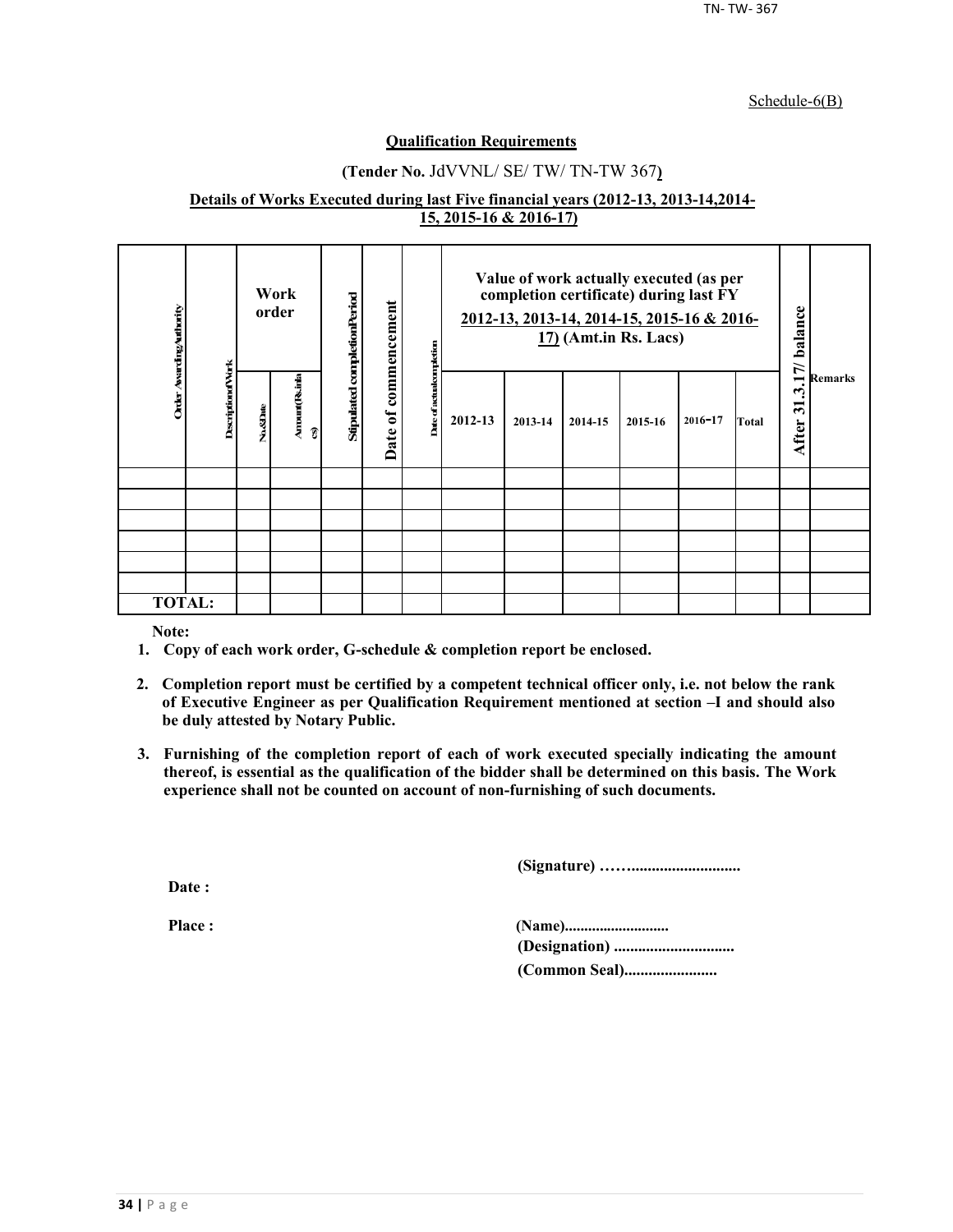## **SECURITY BANK GUARANTEE FOR SAFE CUSTADY OF 33/11 KV GSS REGARDING OPERATION AND MAINTENANCE OF GSS**

**The Superintending Engineer (TW),**

## **JDVVNL, Jodhpur**

**Bank Guarantee No…………………… Date………………**

Whereas M/s…………………………has entered into a contact with Jodhpur Vidyut Vitran Nigan Limited, New Power House Road, Jodhpur-342003(Raj.) the Nigam (herein after called the Nigam) vide work order no.JDVVNL /SE(TW)/XEN(TW)..........for contract of operation and maintenance of GSS. And where as under the terms of the said contract the contractor is to furnish the Nigam a security Bank

Guarantee for an amount of,……………………………………………………… for safe custody of 33/11 KV GSS i.e.loss on account of damages, fire, riots and flud for GSS under contract.

And whereas the contractors has requested Bank having its registered office at …………………………………………………..…………. to guarantee to pay the due payments by the contractor of the aforesaid amount of the Nigam.

Now we ……………………………………………………………………………….hereby agree unequivocally and unconditionally to pay within 48 hours on demand in written from the Nigamn or any officer authorized by it in this behalf and without demur, any amount upto and not exceeding

Rs………………………………………..to the Nigam on behalf of the contractor.

The Guarantee shall be valid and binding on us ……………………………………………..for the period of 12 months from this date and shall not be terminable or affected by notice of any change in the constitution of the Bank or of the Firm or contractors or by any other reason whatsoever and the

……………………………………………………..liablity hereunder shall not be impaired or discharge by any extension of time of variations of alternations made give conceded, agreed to with or without our knowledge or consent, by or between the parties to the said written contract.

All the rights of the Nigam under this Guarantee shall be relieved and discharged from all liabilities there under:

All disputes arising under the said guarantee between the Bank and the Nigam or between the supplier and the Nigam pertaining to this Guarantee shall be subject to the Jurisdiction of Court at Jaipur, Rajasthan.

Notwithstanding any thing to the contrary contained herein:

1. Our liability under this Bank Guarantee shall not exceed ………………………………………

2. This Bank Guarantee shall be valid upto …………………….. with claim period Three months upto ……………………..

3. We are liable to pay the Gurantee amount or any part thereof under this Guarantee only and only if you serve upon us a written claim or demand on or before Date :…………………..

**Yours faithfully,**

**Bankers (EXECUTANT)**

**Witness:-1.** 

**2.**

**The Bidder should insert the amount of the guarantee in words and figures denominated in the currency of bid.**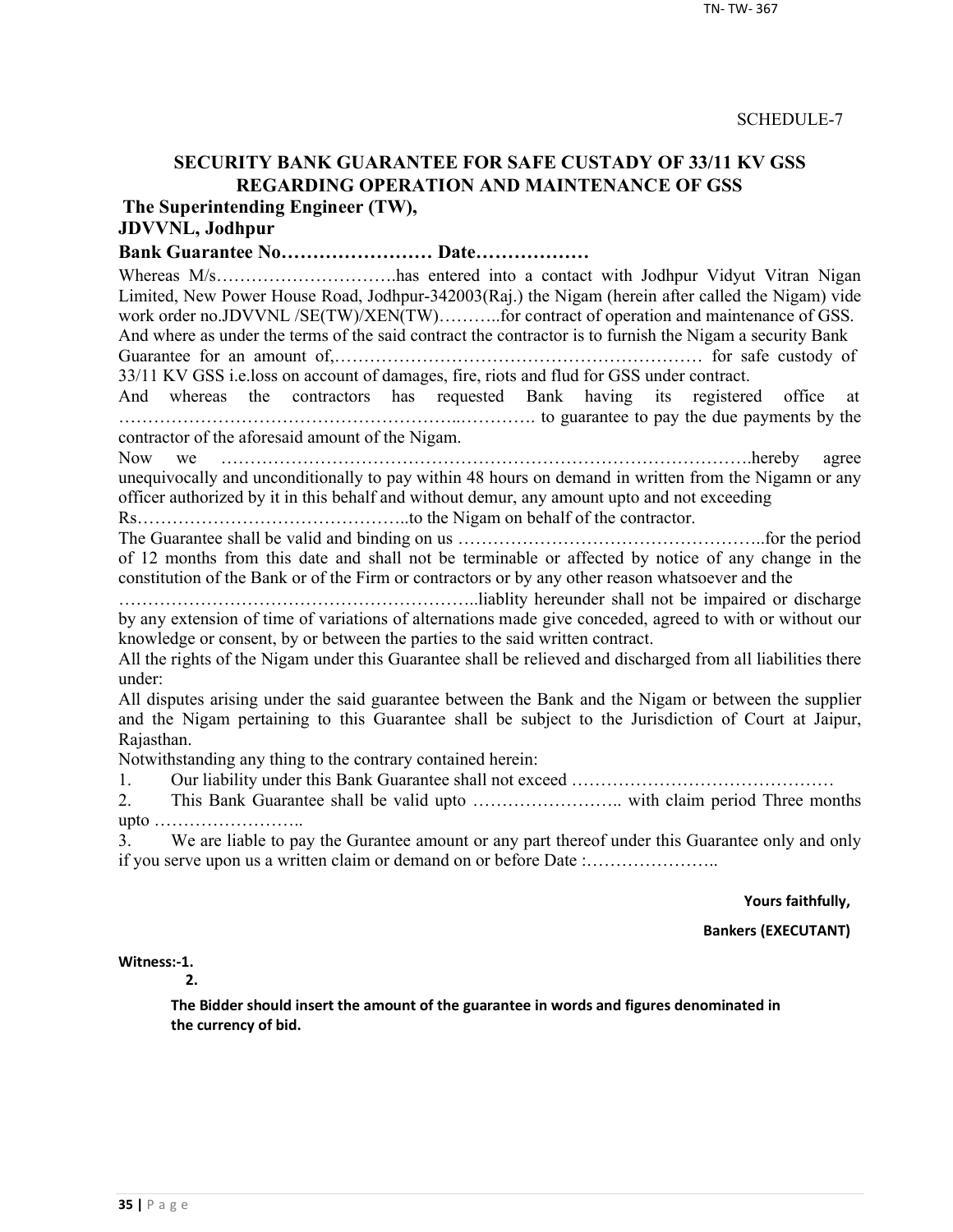| Name of 33 KV S/S                                                              |                                                                          |          | PTW/Book No.                                                                                       | <b>ANNEXURE-I</b> |
|--------------------------------------------------------------------------------|--------------------------------------------------------------------------|----------|----------------------------------------------------------------------------------------------------|-------------------|
| The Shift Incharge,<br>33/11 KV Sub-Station                                    |                                                                          |          |                                                                                                    |                   |
|                                                                                |                                                                          |          |                                                                                                    |                   |
| 1.<br>2.                                                                       |                                                                          |          |                                                                                                    |                   |
| 3.                                                                             |                                                                          |          | Signature:<br>Name of Employee:<br>Designation:<br>Office:<br>Time:<br>Date:                       |                   |
| <b>PTW</b>                                                                     |                                                                          |          |                                                                                                    |                   |
| I<br>feeder                                                                    |                                                                          |          |                                                                                                    |                   |
| (i)<br>(ii)                                                                    | Feeder is isolated from 33/11 KV S/S<br>Earthing to be done at work site |          |                                                                                                    |                   |
|                                                                                |                                                                          |          | Shift Incharge:<br>Designation:<br>Office:                                                         |                   |
| Signature of Employee:                                                         |                                                                          |          |                                                                                                    |                   |
| Return of PTW                                                                  | Time                                                                     | Page No. |                                                                                                    |                   |
| I<br>completing of work. All men and material have been removed from the line. |                                                                          |          | hereby return the PTW No. _________ issued to me at _________________on dated ______________ after |                   |
|                                                                                |                                                                          |          | Signature:<br>Name:<br>Designation:<br>Office:<br>Time:<br>Date:                                   |                   |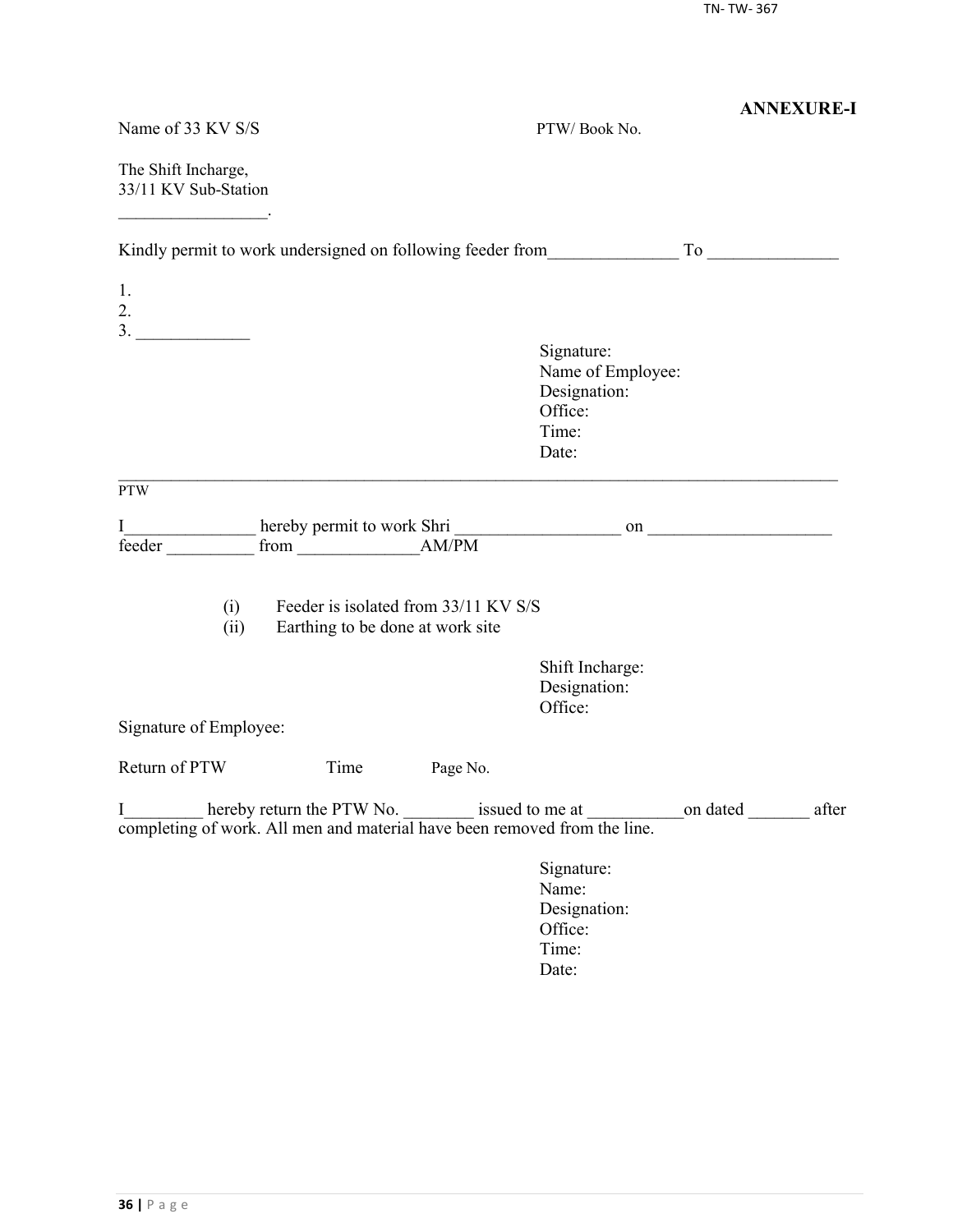## **ANNEXURE-II**

## **IDENTITY CARD** (Contractors labour)

**Card S. No.**



Name of the Employee: Father"s name: Age/Date of birth: Name of contractor: Name of the work: Work Location: Work Order No. & date.:

Employee Signature

Signature of contractor: Counter signature:

Valid from …………To …………..<br>
This card is valid only for 60 days) Signature of concerned XEN<br>
with rubber seal (This card is valid only for 60 days) with rubber seal  $JDVVNL$ 

Note: - This identity card is valid for use in the 33/11 KV JDVVNL Sub-Station premises only.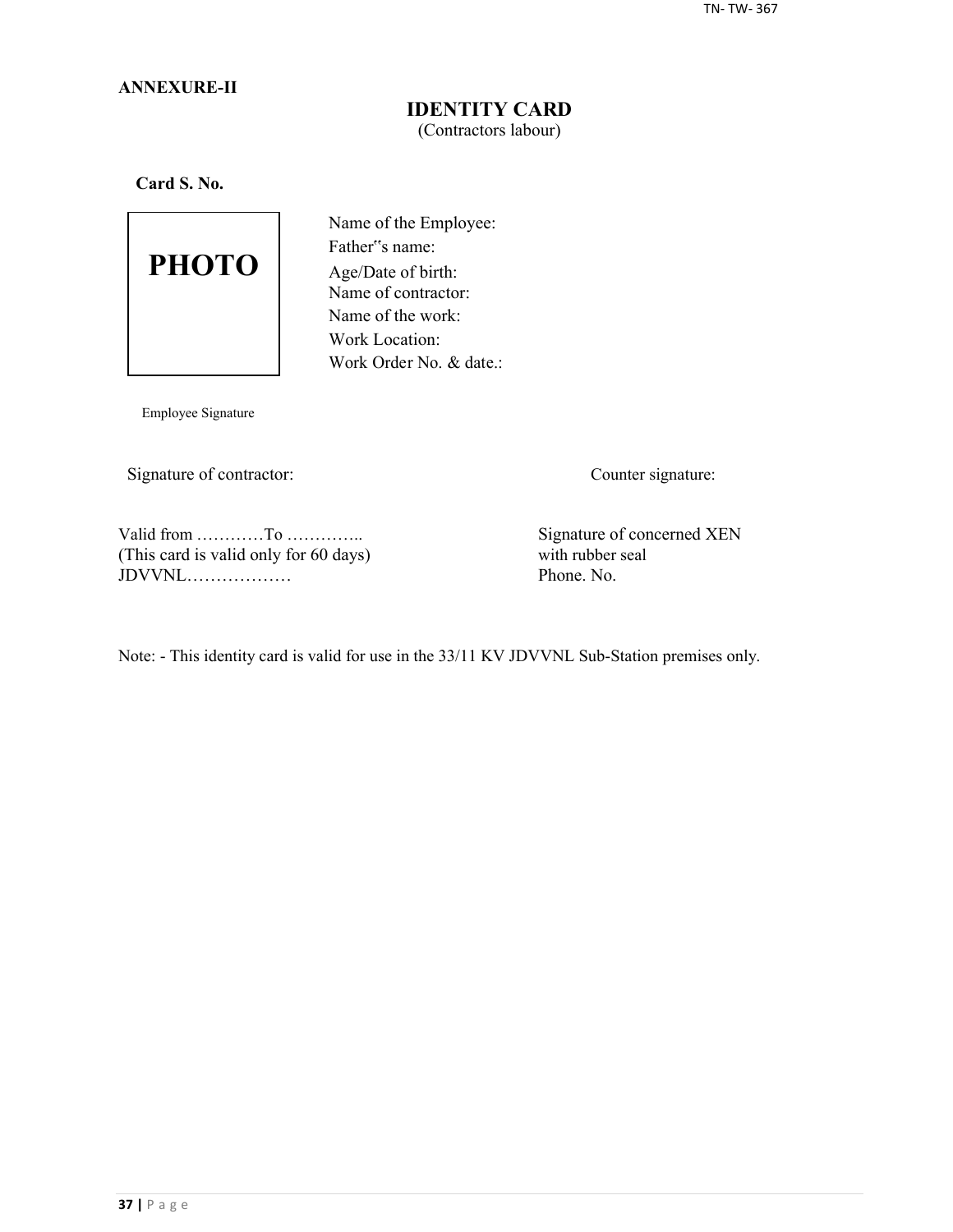# **THE DETAILS TO BE FILLED HOURLY BY AUTHORISED CONTRACTOR PERSON ON DUTY**

|                   | <b>LOAD OF</b>     | <b>VOLTAGE OF</b>  | <b>AMBIENT</b> | <b>TRIPPING OF</b>                   | <b>OIL LEVEL</b> | <b>BREATHER</b>  | <b>REMARKS</b> |
|-------------------|--------------------|--------------------|----------------|--------------------------------------|------------------|------------------|----------------|
| <b>HOUR</b>       | <b>TRANSFORMER</b> | <b>TRANSFORMER</b> |                | <b>TEMPRATURE   FEEDER BREAKER  </b> |                  | <b>CONDITION</b> |                |
| 1.00              |                    |                    |                |                                      |                  |                  |                |
| 2.00              |                    |                    |                |                                      |                  |                  |                |
| $\overline{3.00}$ |                    |                    |                |                                      |                  |                  |                |
| 4.00              |                    |                    |                |                                      |                  |                  |                |
| 5.00              |                    |                    |                |                                      |                  |                  |                |
| 6.00              |                    |                    |                |                                      |                  |                  |                |
| 7.00              |                    |                    |                |                                      |                  |                  |                |
| 8.00              |                    |                    |                |                                      |                  |                  |                |
| 9.00              |                    |                    |                |                                      |                  |                  |                |
| 10.00             |                    |                    |                |                                      |                  |                  |                |
| 11.00             |                    |                    |                |                                      |                  |                  |                |
| 12.00             |                    |                    |                |                                      |                  |                  |                |
| 13.00             |                    |                    |                |                                      |                  |                  |                |
| 14.00             |                    |                    |                |                                      |                  |                  |                |
| 15.00             |                    |                    |                |                                      |                  |                  |                |
| 16.00             |                    |                    |                |                                      |                  |                  |                |
| 17.00             |                    |                    |                |                                      |                  |                  |                |
| 18.00             |                    |                    |                |                                      |                  |                  |                |
| 19.00             |                    |                    |                |                                      |                  |                  |                |
| 20.00             |                    |                    |                |                                      |                  |                  |                |
| 21.00             |                    |                    |                |                                      |                  |                  |                |
| 22.00             |                    |                    |                |                                      |                  |                  |                |
| 23.00             |                    |                    |                |                                      |                  |                  |                |
| 24.00             |                    |                    |                |                                      |                  |                  |                |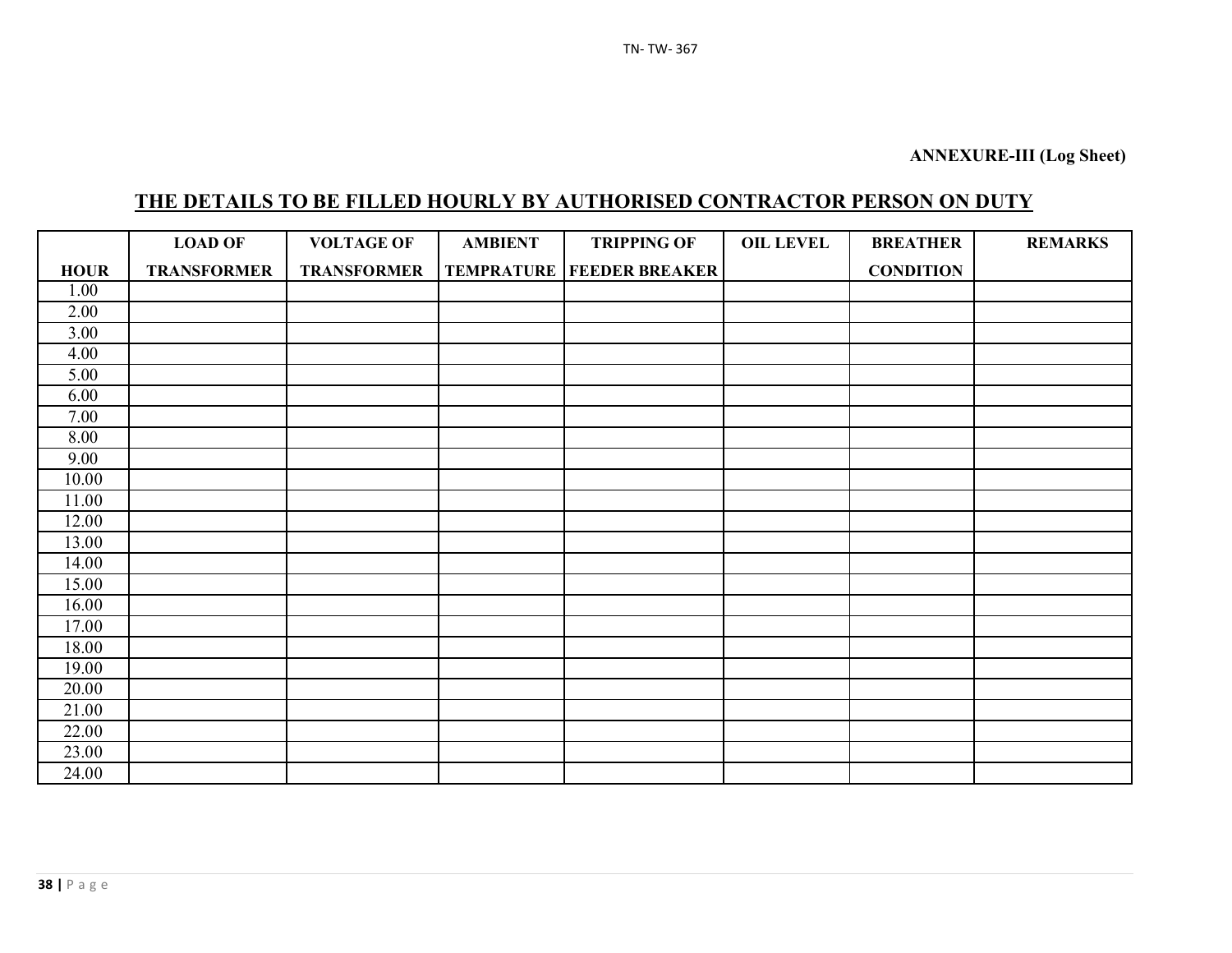#### FORM-V

#### FORM OF CERTIFICATE BY PRINCIPAL EMPLOYER (RULE 21 (2)

Certified that I have engaged the applicant (name of the contractor) as a contractor in my establishment. I undertake to be bound by all the provisions of the contractor labour (Regulation and Abolition) act, 1970 and the contract labour (Regulation and Abolition) Rajasthan State Rules, 1971, in respect of the employment of contract labour by the applicant in my establishment.

Date:-

Place:-<br>
Signature of Principal employers

Name & address of employers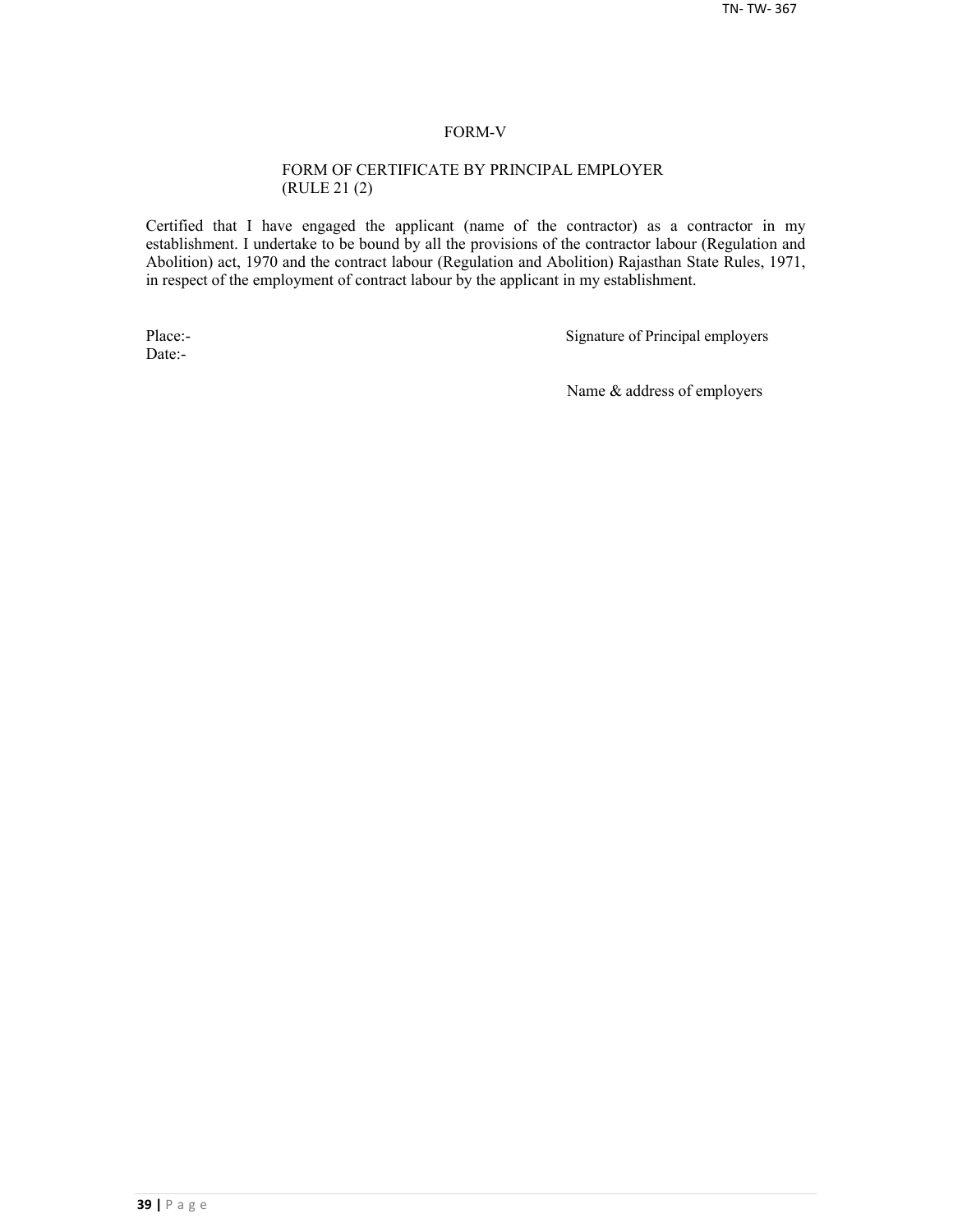#### FORM –VI (SEE RULE 25(1)) GOVERNMENT OF RAJASTHAN OFFICE OF THE LICENSING OFFICER

License No. 2012 Dated: The paid Rs.

1. License is hereby granted to **the under section 12 (2) of the Contract Labour** (Regulation & Abolition) Act, 1970, subject to the condition specified in Annexure/ The license shall remain in force.

Till:\_\_\_\_\_\_\_\_\_\_\_\_\_\_\_\_

Signature and seal of licensing officer

#### RENEWAL  $[PHH]$   $[20(2)]$

| NULEZ9(2)       |                      |                |  |  |  |  |  |
|-----------------|----------------------|----------------|--|--|--|--|--|
| Date of Renewal | Fee paid for renewal | Date of expiry |  |  |  |  |  |
|                 |                      |                |  |  |  |  |  |
|                 |                      |                |  |  |  |  |  |
|                 |                      |                |  |  |  |  |  |

Date:-<br>
Signature and seal of licensing officer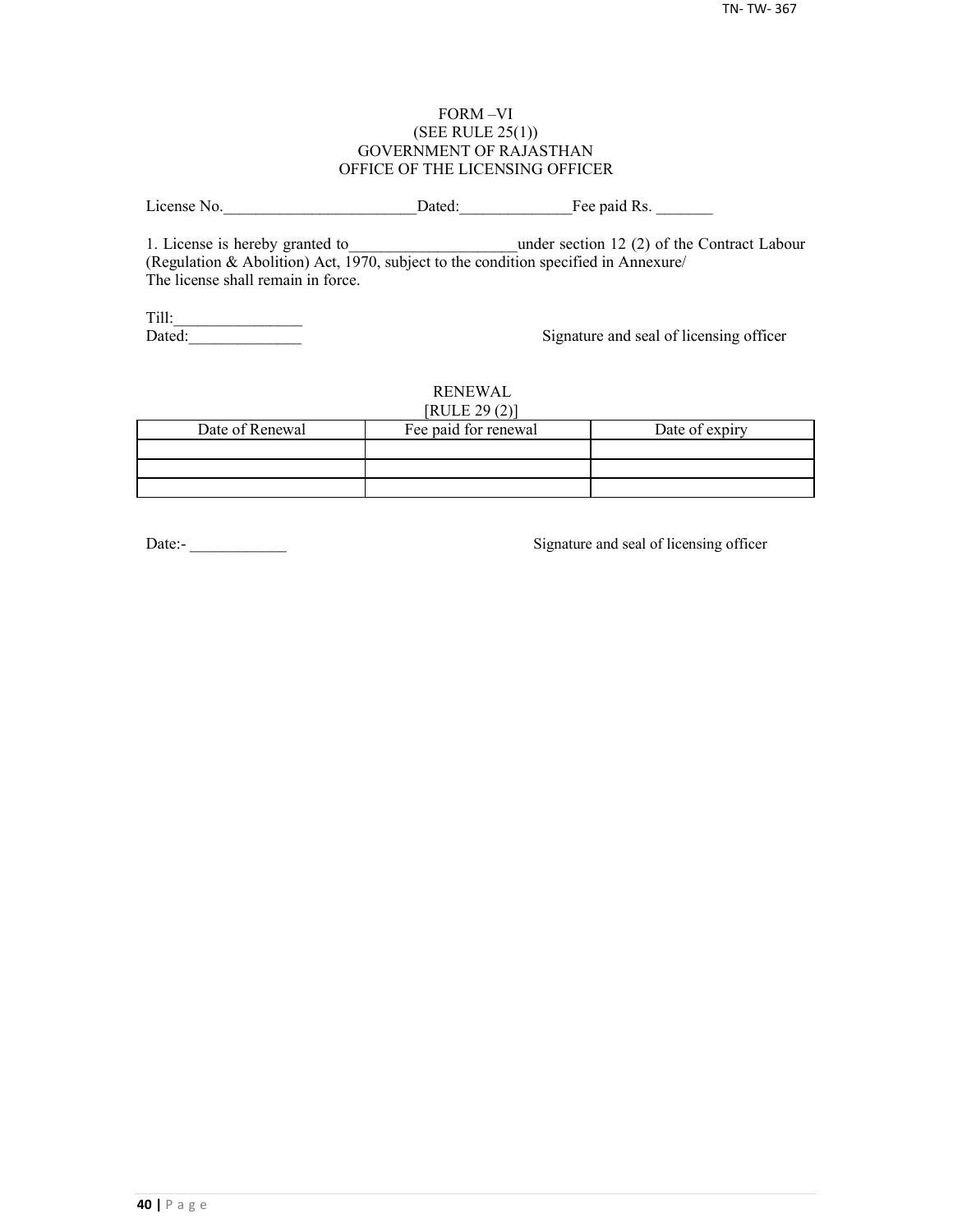## Form-VII (See Rule 73)

#### Part-I

## REGISTER OF PARTICULARS OF CONTRACTORS

- (1)Name and address of the Principal –Employer
- (2) Name and address of the Establishment

| No. | Name and address of | Nature of work on contractor | Location of contractor |  |
|-----|---------------------|------------------------------|------------------------|--|
|     | contractor          |                              | work                   |  |
|     | . .                 |                              |                        |  |

| Period of contract | Amount/Value of | Max. No. of workmen    | Security deposits with the |
|--------------------|-----------------|------------------------|----------------------------|
| from To            | contractor      | employed by contractor | Principal Employer         |
|                    | ∸               |                        |                            |

## PART –II

## PROGRESS OF CONTRACTOR WORK

Name of Contractor: Nature of work:

| Wages period | Max. number of        | Total amount of wages | Amount actually disbursed |
|--------------|-----------------------|-----------------------|---------------------------|
|              | workmen employed by   | earned by the workmen | on pay day.               |
|              | the contractor during |                       |                           |
|              | the wages period      |                       |                           |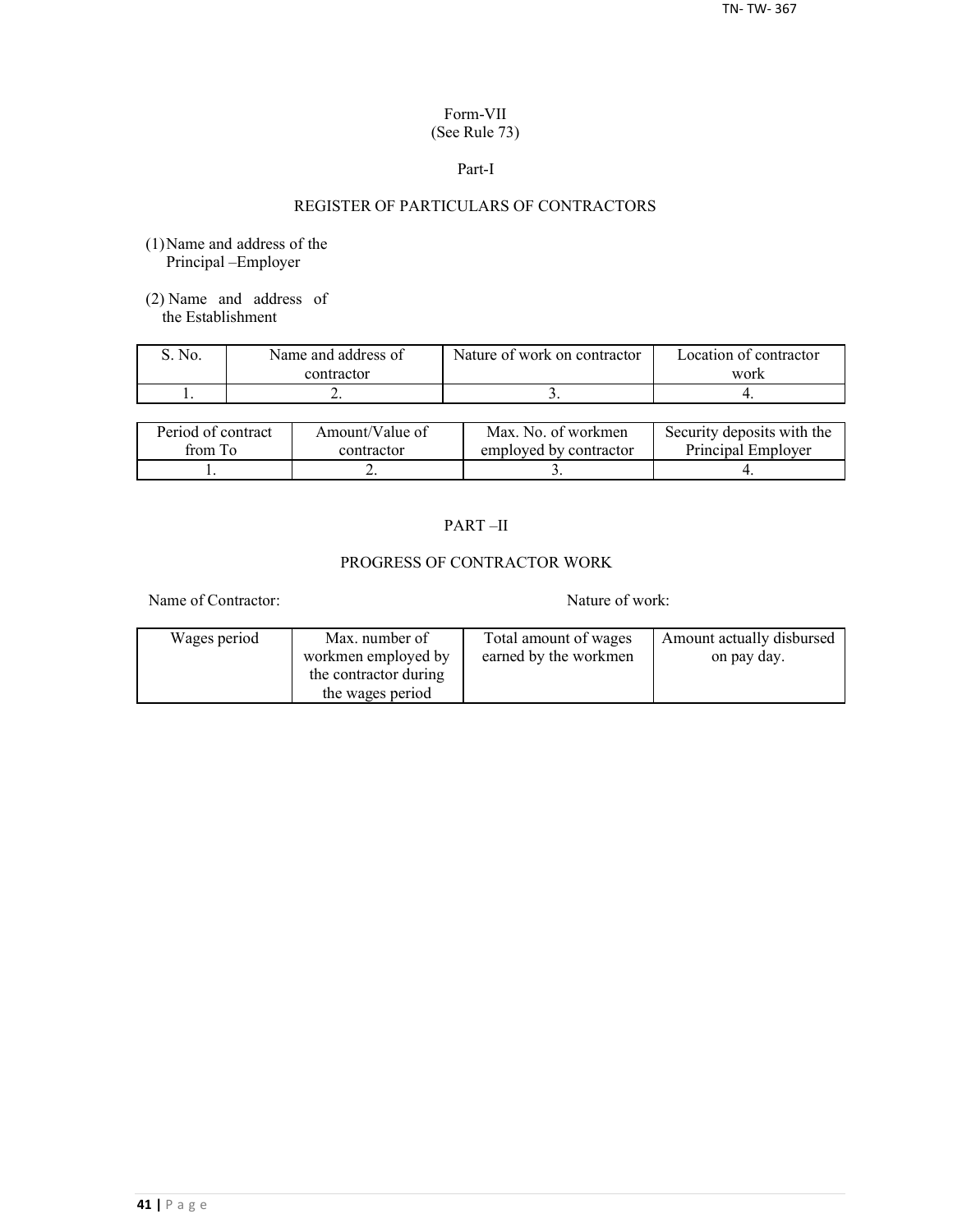#### FORM-VIII (See Rule 74) REGISTER OF WORKMEN EMPLOYED BY CONTRACTOR

Name and address of Name and address of establishment in /under contractor: which contract is carried on

Name and location of Name and address of Principal-

 $\mathcal{L}_\text{max}$ 

Employer work

S. No. Name and Age and Sex Father's Name of surnames of / /Husband 's employment/Designation workmen | name Permanent Home Present Date of Date of Signature or Remarks decrees of workmen address commencement termination thumb address of workmen address commencement termination (Village  $\&$   $\qquad$  of employment of impression of Tehsil/Taluka and **Date of** employment workmen Distt. **termination** 

## Form-IX (See Rule 75) EMPLOYMENT CARD

| Name | and | address |  | of Contractor Name and address of Establishment in/ under<br>which contract is certified on |
|------|-----|---------|--|---------------------------------------------------------------------------------------------|
|      |     |         |  | Name & Address of Principal- Employer                                                       |

| Name of workman | S. No. in the register of<br>workman employed | Name of<br>employment/designation | Wages rate (with<br>particular of unit in |  |
|-----------------|-----------------------------------------------|-----------------------------------|-------------------------------------------|--|
|                 |                                               |                                   | case of piece work)                       |  |
|                 |                                               |                                   |                                           |  |
| Wage period     | Period of employment                          | Remarks                           | Signature of<br>contractor                |  |
|                 |                                               |                                   |                                           |  |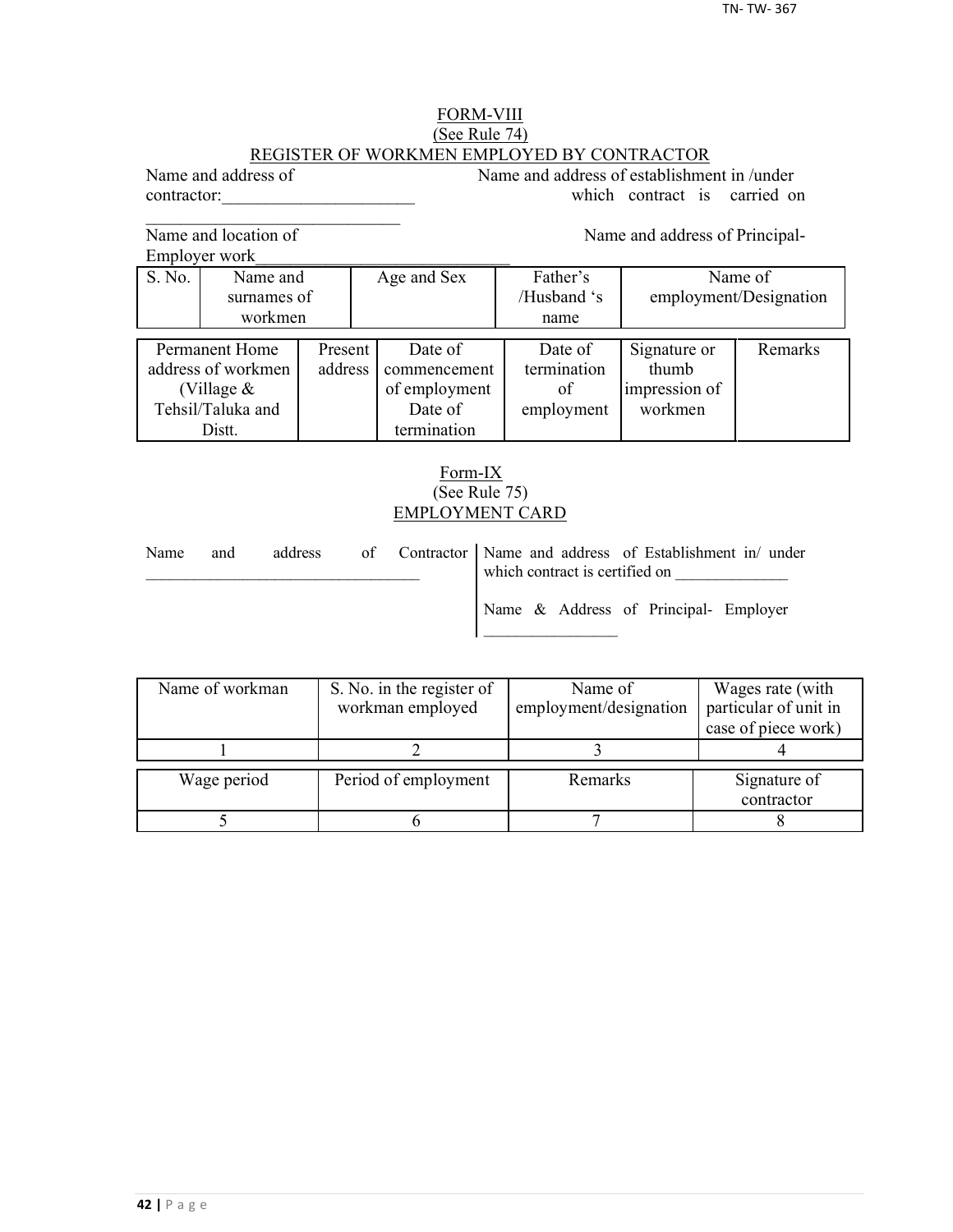## FORM-X See Rule 81(2) ANNUAL RETURN OF PRINCIPAL EMPLOYER TO BE SENT TO THE REGISTERING **OFFICER**

Return for the year ending  $31<sup>st</sup>$  Dec

- (1) Full name and address of the Principal-Employer.
- (2) Name of Establishment :
	- (a) District :
	- (b) Postal Address.
	- (c) Nature of operation/
		- Industry / work carried on.
- (3) Full name of the manager or person responsible for supervision and control of the Establishment.
- (4) Maximum No. of work men employed as contract labor on any day during the year.
- (5) Total number of days during the year on which contract labor was employed .
- (6) Total number of man- days worked by contractor labor during the year.
- (7) Maximum No. of workmen employed directly on any day during the year.
- (8) Total no. of man days during the year on which directly employed labor was employed.
- (9) Total No. of man days worked by directly employed workmen .
- (10) Nature of work on which contract laboures was employed.
- (11) Amount of security Deposits made by contractors (Give contractor-wise).
- (12) Amount of security deposit forfeited together with the names of contractor, if any.
- (13) Whether there is any changes in the management of the establishment its location or any particular furnished to Registering officer in the form of Application for Registration at the time of Registration, if so, from what date?

Place:

Date:

Principal-Employer